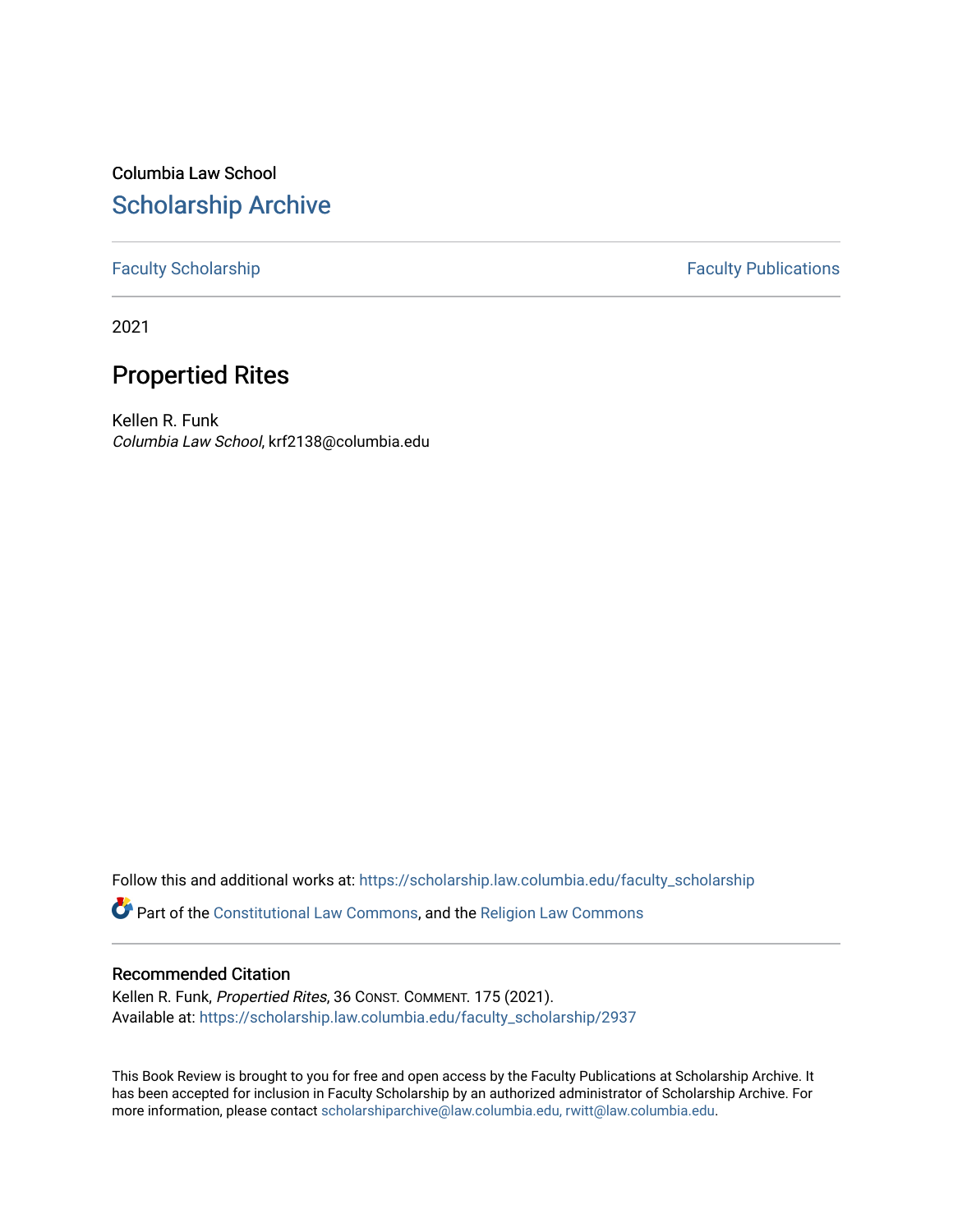## PROPERTIED RITES

**BEYOND BELIEF, BEYOND CONSCIENCE: THE RADICAL SIGNIFICANCE OF THE FREE EXERCISE OF RELIGION.** By Jack N. Rakove.<sup>1</sup> Oxford: Oxford University Press, 2020. Pp. 240. \$22.95 (Hardcover).

**CHURCH STATE CORPORATION: CONSTRUING RELIGION IN US LAW.** By Winnifred Fallers Sullivan.<sup>2</sup> Chicago: University of Chicago Press, 2020. Pp. 192. \$27.50 (Paperback).

#### *Kellen R. Funk3*

A pious fan once asked the humorist Mark Twain if he believed in infant baptism. (To preview themes to come: Even the most liberal individual likes to know her faith is shared in community.) "Believe in it?" he exclaimed in response, "Hell, I've seen it done!"<sup>4</sup>

Although it may be only mildly humorous (though I confess laughing every time I hear it), there is a profound turn in the playful substitution of physical facts for theological truths in the ambiguity of "belief." At first, the inversion looks like a dodge. A difficult and highly fraught question of Christian theology, one over which communities have been torn and blood has been shed,<sup>5</sup> turns at once into a seemingly simple question of observation, like whether one can believe in the unicorn or the platypus. The

 <sup>5.</sup> *See*, *e.g.*, Brad S. Gregory, *Anabaptist Martyrdom: Imperatives, Experience, and Memorialization*, *in* A COMPANION TO ANABAPTISM AND SPIRITUALISM, 1521–1700, at 467 (John D. Roth & James M. Stayer eds., 2007).



 <sup>1.</sup> William Robertson Coe Professor of History and American Studies Emeritus, Stanford University.

 <sup>2.</sup> Provost Professor in the Department of Religious Studies and Co-Director of the Center for Religion and the Human, Indiana University Bloomington, and Affiliated Professor of Law, Indiana University Bloomington Maurer School of Law.

 <sup>3.</sup> Associate Professor of Law, Columbia Law School.

 <sup>4.</sup> The authenticity of the interview is argued in TOM QUIRK, MARK TWAIN AND HUMAN NATURE 1–2 (2013).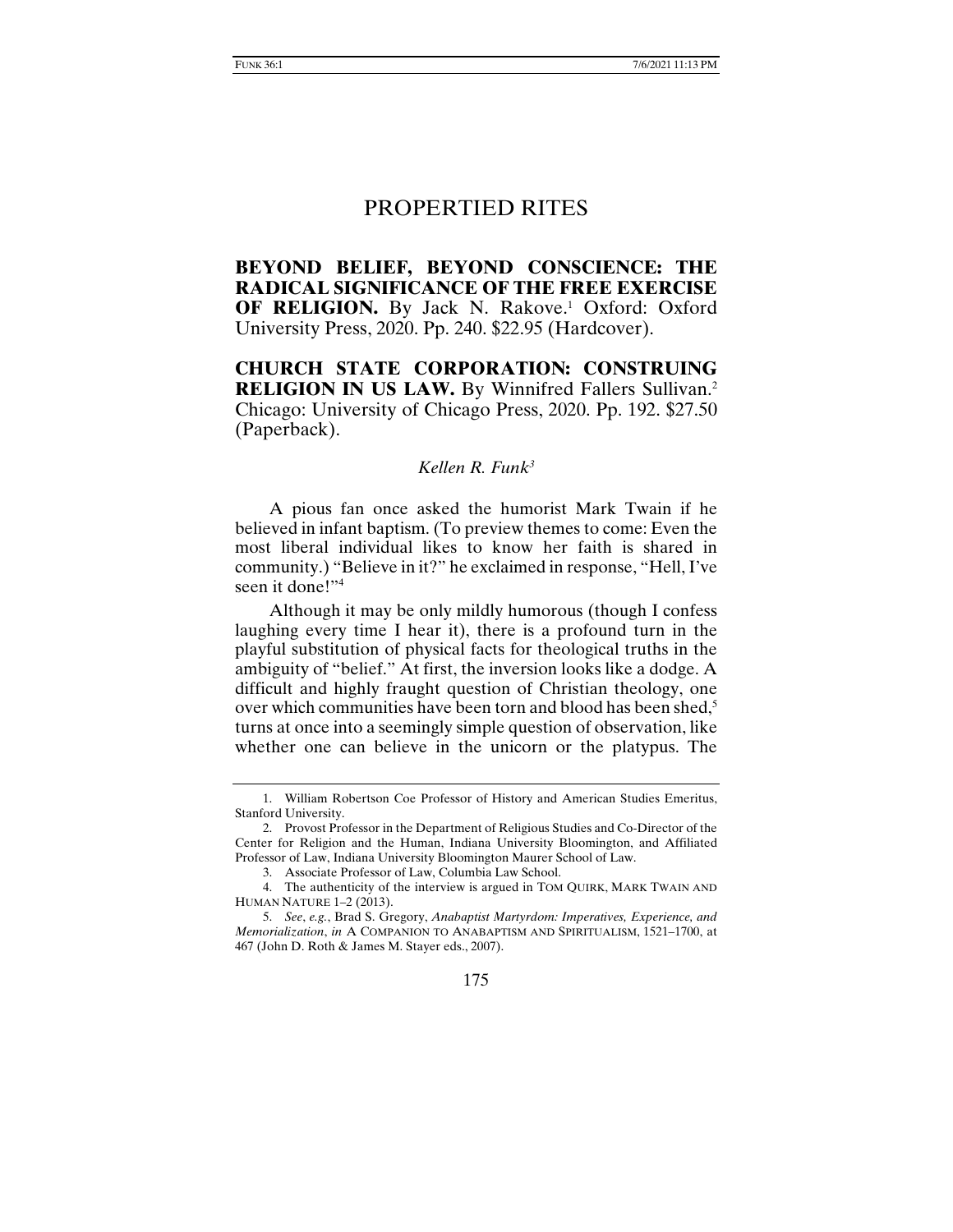implicit threat behind the question—that an errant answer will sunder fellowship in the here and now, and forfeit life in the world to come—is apparently disarmed, violence exchanged for laugher, swords beaten into ploughshares.

But sit a moment with the humorist's answer and it becomes far less clear that one is watching a simple dodge. In a way, Twain's joke anticipates the course of late-nineteenth century religious ethnography and neatly encapsulates in a line the upshot of William James's *The Will to Believe* and related writings: first observe the rite, in order to grasp the faith (or be grasped by it). $<sup>6</sup>$ </sup> The threat of the question is thrown back on the inquirer. Start with the fact that millions of Christians have observed this rite over thousands of years, most with the steady confidence that they were performing the will of the one true God for their lives. If you *don't* believe in infant baptism, how do you account for this massive fact of human experience?<sup>7</sup> If one were to tackle the fraught theology of infant baptism, a good place to start is seeing it done.

Moreover, the joke works only because it involves a rite like baptism, a rite that can be experienced, even if not believed. In baptism, Christian belief engages the world of the material stuff. People gather to bear witness; the waters are moved.<sup>8</sup> And there the complications of experience arise. The water must come from somewhere. The persons celebrating the baptism either do or do not have the legal authorization to access, possess, or even own the material stuff that makes up the rite. Baptism, in short, is a propertied rite, one that ultimately depends on the property rights of the corporate body performing the ritual act. Experience turns out to be a much more complicated affair than mere belief.

Over the last decade, a certain skepticism has confronted the

 <sup>6.</sup> *See* William James, *The Will to Believe*, *in* 5 THE NEW WORLD 327 (Charles Carroll Everett et al. eds., Houghton, Mifflin & Co., 1896); WILLIAM JAMES, What Makes a Life Significant, *in* ON SOME OF LIFE'S IDEALS 47 (1900). On the experiential shape of James's study of American religious experience, see LINCOLN A. MULLEN, THE CHANCE OF SALVATION: A HISTORY OF CONVERSION IN AMERICA 270–85 (2017). On the course of late-nineteenth-century religious ethnography, see TERENCE KEEL, DIVINE VARIATIONS: HOW CHRISTIAN THOUGHT BECAME RACIAL SCIENCE (2018); HENRY YU, THINKING ORIENTALS: MIGRATION, CONTACT, AND EXOTICISM IN MODERN AMERICA (2001).

 <sup>7.</sup> As a credobaptist myself, I think there are good answers, but I appreciate the force of the question.

 <sup>8.</sup> For a potent description of this material engagement, see MARILYNNE ROBINSON, GILEAD 63 (2004).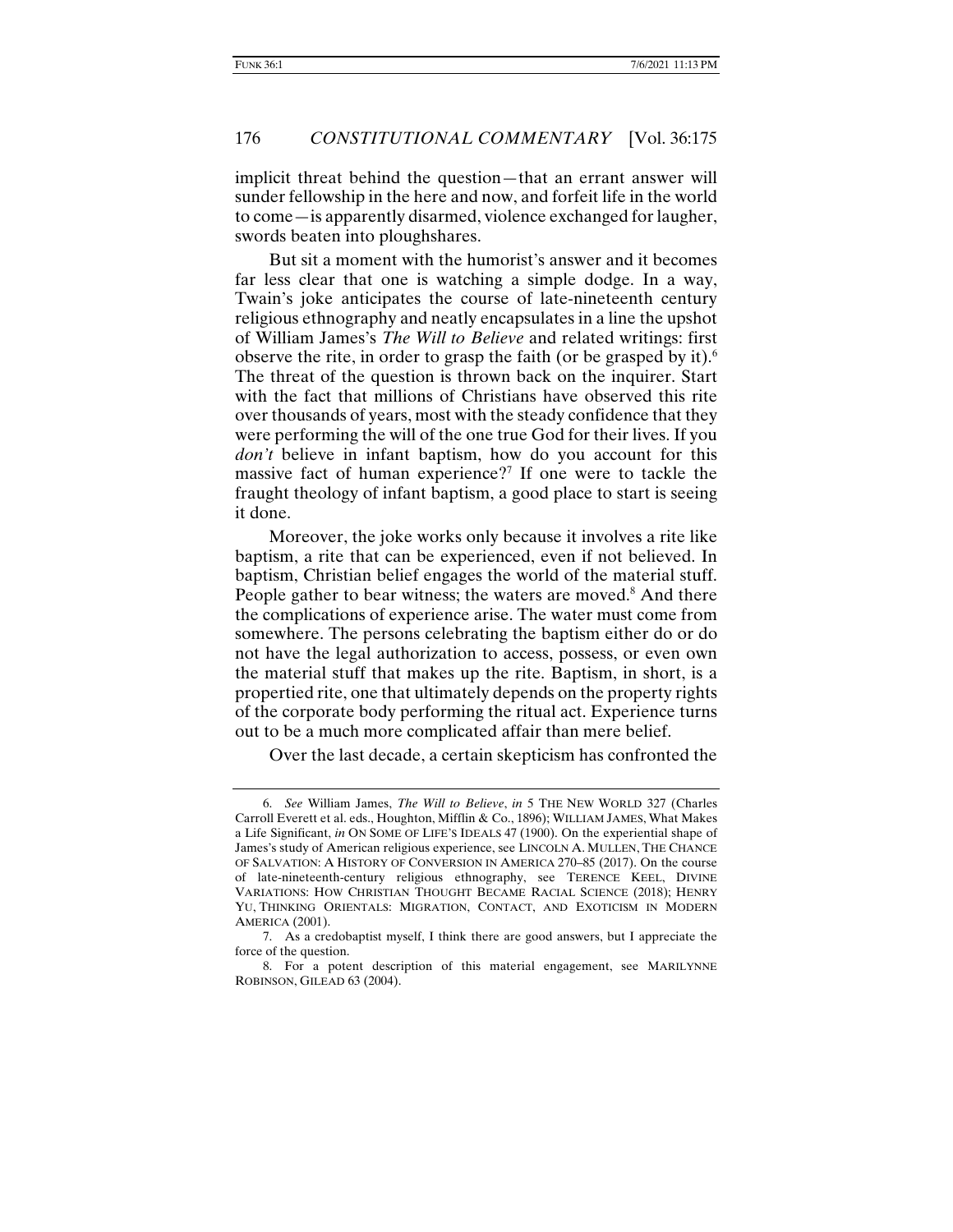field of law-and-religion, targeting in particular the First Amendment's guarantee that no law shall abridge the free expression of religion.9 Books with titles like *The Impossibility of Religious Freedom* and especially *The Myth of American Religious Freedom* have challenged not just the practices of free exercise doctrine but the very notion that religious expression is protected or protectable on equal terms in a liberal republic.<sup>10</sup> A cottage industry of what we might call Neo-Madisonian argument has arisen in response, some of it more historically inflected than the rest, but all contending that the basic framework of religious rights in the liberal tradition can and does succeed at protecting the fundamental autonomy of individuals while keeping the peace between communities.<sup>11</sup> While most of this conversation has been carried on by lawyers for lawyers, two recent works offer us the historians' approach to these questions. While coming to radically different conclusions, each takes the question of whether one can believe in American religious freedom and shows the ways each author has seen it done.

This Essay reviews Jack Rakove's *Beyond Belief, Beyond Conscience* and Winnifred Fallers Sullivan's *Church State* 

 <sup>9.</sup> Of course, by its terms the First Amendment binds only Congress, but its incorporation against all government institutions state and federal is now well established. For a leading study of the Religion Clauses, see KENT GREENAWALT, 1 RELIGION AND THE CONSTITUTION: FREE EXERCISE AND FAIRNESS (2006); KENT GREENAWALT, 2 RELIGION AND THE CONSTITUTION: ESTABLISHMENT AND FAIRNESS (2008). On the history of the incorporation of the Amendment, see SARAH BARRINGER GORDON, THE SPIRIT OF THE LAW: RELIGIOUS VOICES AND THE CONSTITUTION IN MODERN AMERICA (2010).

 <sup>10.</sup> DAVID SEHAT, THE MYTH OF AMERICAN RELIGIOUS FREEDOM (2010); WINNIFRED FALLERS SULLIVAN, THE IMPOSSIBILITY OF RELIGIOUS FREEDOM (2007). The theological tenets of legal secularism have long been recognized. For examples from widely differing perspectives, see TALAL ASAD, FORMATIONS OF THE SECULAR: CHRISTIANITY, ISLAM, MODERNITY (2003); JOSEPH BOTTUM, AN ANXIOUS AGE: THE POST-PROTESTANT ETHIC AND THE SPIRIT OF AMERICA (2014); LARRY SIEDENTOP, INVENTING THE INDIVIDUAL: THE ORIGINS OF WESTERN LIBERALISM (2014); John Finnis, *On the Practical Meaning of Secularism*, 73 NOTRE DAME L. REV. 491 (1998).

 <sup>11.</sup> *See, e.g.*, Stephanie H. Barclay, *First Amendment "Harms,"* 95 IND. L.J. 331 (2020); JOHN D. INAZU, CONFIDENT PLURALISM: SURVIVING AND THRIVING THROUGH DEEP DIFFERENCE (2016); NELSON TEBBE, RELIGIOUS FREEDOM IN AN EGALITARIAN AGE (2017); CHRISTOPHER L. EISGRUBER & LAWRENCE G. SAGER, RELIGIOUS FREEDOM AND THE CONSTITUTION (2010); NOAH FELDMAN, DIVIDED BY GOD: AMERICA'S CHURCH-STATE PROBLEM—AND WHAT WE SHOULD DO ABOUT IT (2006). I do not mean to indicate that all of these titles are responses to the skeptics of legal secularism or religious neutrality, but despite their many different prescriptions, each in its way contends for the workability of the basic structure of federal Religion Clause jurisprudence.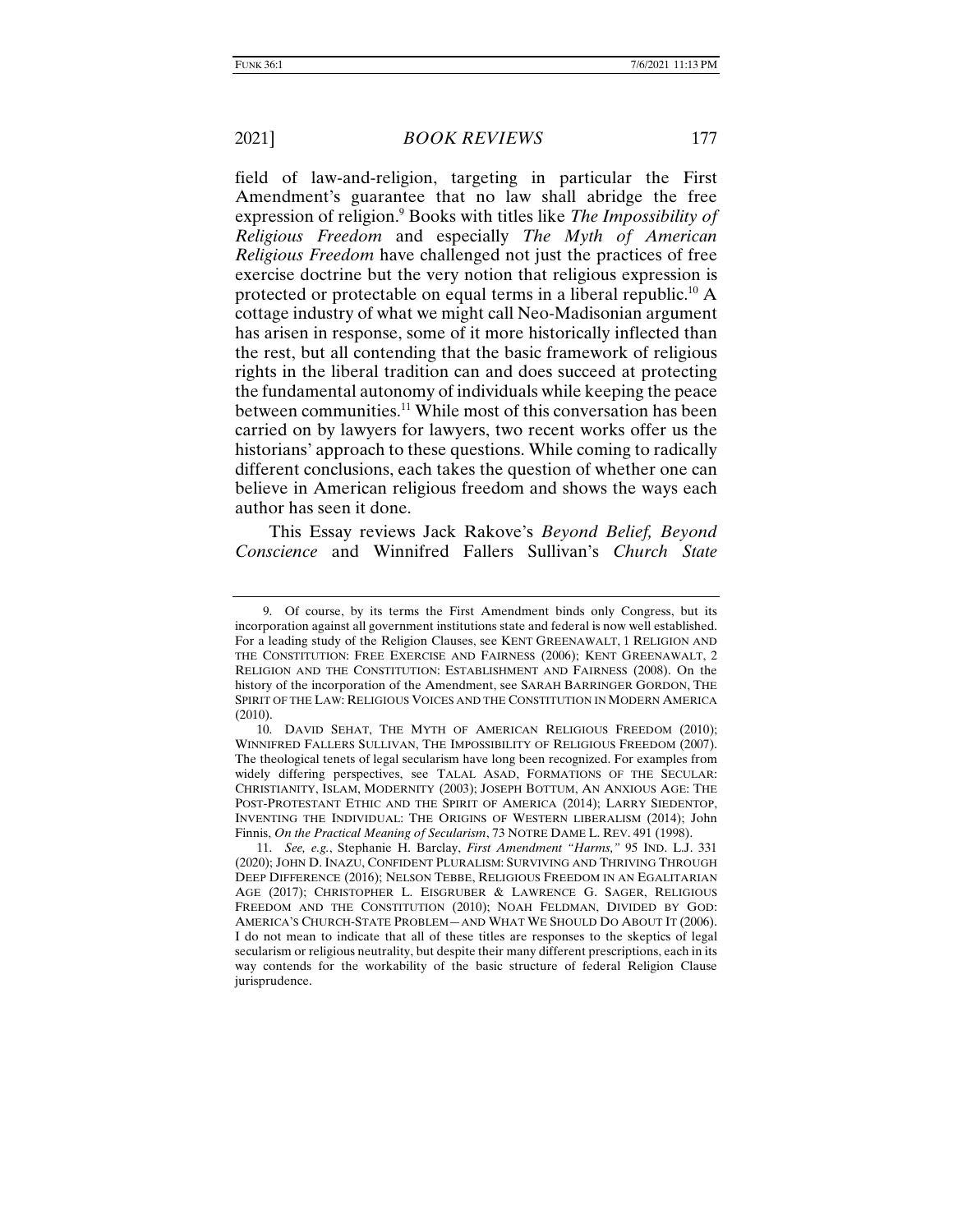*Corporation* with an eye towards the complex management of religious property in U.S. constitutional doctrine. Part I summarizes Rakove's book and highlights its value in the context of recent scholarship on early American legislative theory. Part II critiques Rakove's turn from description towards advocacy of James Madison's liberal protestant political theology. Part III summarizes Sullivan's book as a particularly potent rebuttal to Rakove's. Part IV takes up Sullivan's method to consider the most recent crisis of religious property before the Supreme Court, that of government lockdowns in the Covid-19 pandemic. Part V concludes.

#### I. CONSCIENCE IS THE MOST SACRED OF ALL PROPERTY: RAKOVE'S MADISONIAN FAITH

Jack N. Rakove's *Beyond Belief, Beyond Conscience* opens by announcing the twin postulates that made Madison and Jefferson "radical" legislators (the latter sometimes receives equal casting, sometimes plays a bit part). First, "[f]reedom of conscience and the public expression of religious beliefs were natural rights that every individual owned, just as they owned their property" (p. 2). Second, government was limited to the powers delegated by the sovereign people, and therefore "there were areas of human activity that its lawmaking power could not reach" (p. 2). In the "view from Montpelier and Monticello," religious freedom "was the most liberal right of all," as "[r]eligion was a wholly private matter, a duty to be discharged by autonomous individuals and the voluntary religious associations (call them churches, synagogues, congregations, or meetings) where worshippers gathered" (pp. 2–3). Rakove announces that the purpose of the book "will be less concerned with critiquing judicial notions of religious freedom" than with exploring the "conditions and tensions embodied in our historical experience" surrounding Madison's ideas (pp. 5–6).

To help us appreciate the radicalism of these ideas, particularly as compared to religious toleration in the Old World, Rakove's first two chapters tour through European and early American styles of toleration. The central point, Rakove tells us, is that the traditional "practice of tolerance meant having to shoulder an offensive burden" (pp. 13–14). Tolerance did not mean that one could accepet a disagreeable idea but precisely that one *could not*, but was going to endure its presence in civil society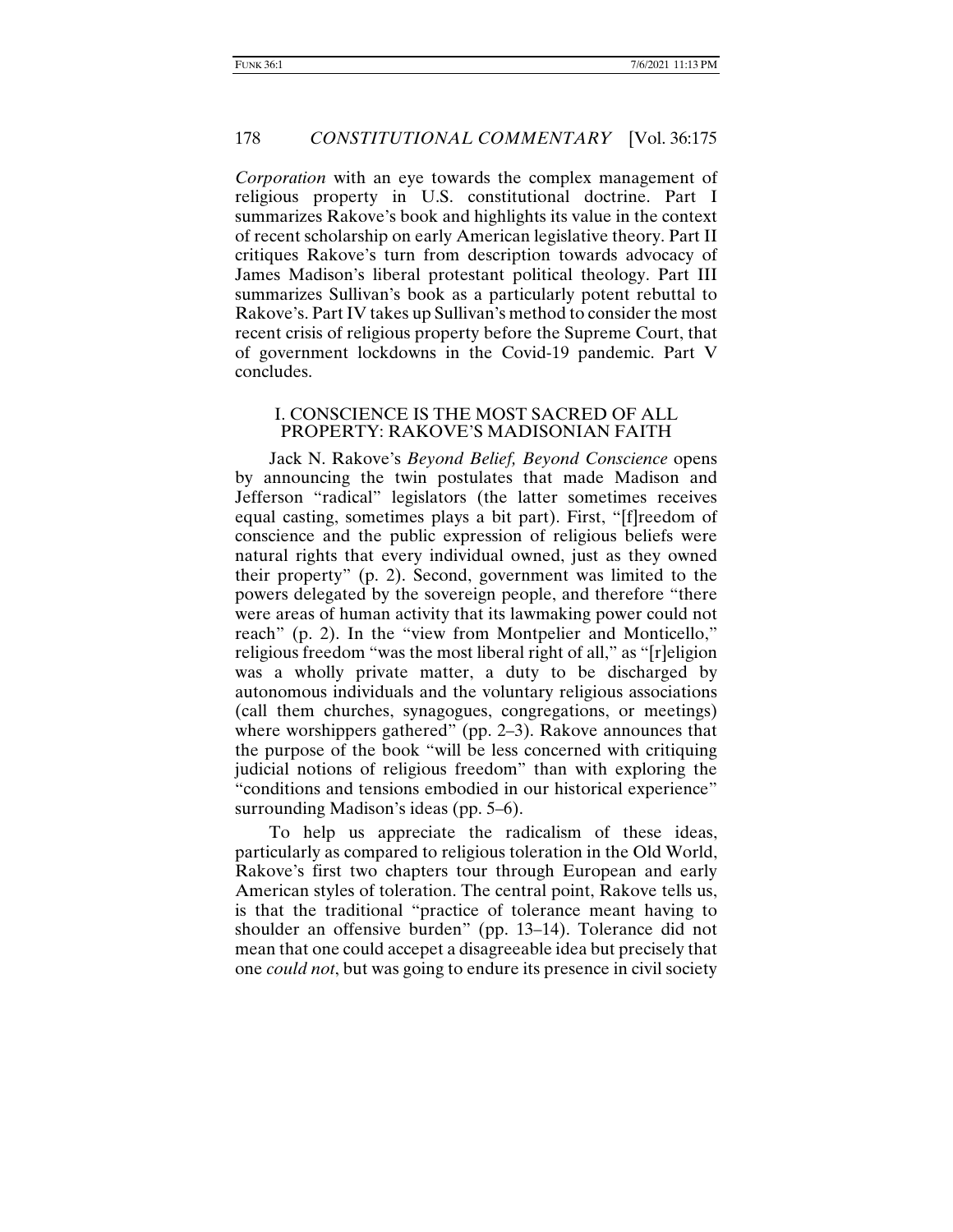anyway. To be tolerated was to be simultaneously marked as odious.12 The first chapter offers a brief chronicle of Europe's stumbling attempts towards and reversals away from modes of tolerance. In the main, Rakove summarizes, "[r]eligion was too important a matter, too much an element of state policy, to be treated as a personal right that ordinary individuals simply or naturally possessed" (p. 22).

In excavating this history, Rakove finds two early stirrings towards American-style religious freedom. The first was the elevation of individual conscience among radical sects of Baptists, Anabaptists, and Quakers. Despite harsh repression and persecution of these sects, Rakove concludes that "[o]nce released, the genie of conscience and the desire to lead a religious life consistent with one's moral commitments could not be restrained" (p. 29). The second source was the writings of John Locke, which Rakove is careful to note were more exemplary of thought at the time rather than the one original source of it. The key move in Locke's *Letter Concerning Toleration* ("the one with the greatest constitutional significance" (p. 37)) was the separation of religious and temporal spheres, the severance of "the Business of Civil Government from that of Religion."<sup>13</sup>

In Locke's schema, religion concerned private beliefs on which turned one's destiny in the world to come. To civil government belonged everything else in the here and now. On the one side: individual belief; on the other: the literal commonwealth of life, liberty, and especially property. Rakove notes in passing that Locke's division had "a fundamentally Christian, even Protestant character" (p. 37). One might say *especially* Protestant (if one could not settle on a more precisely sectarian label). We will return to the point later, but it suffices to note for now that the separate spheres of private belief with eternal consequences and temporal conduct in a desacralized world of property and regulation is ineluctably a theological (and contestable) proposition.

In the American colonies, the tense dynamics of European toleration played out along similar lines, Rakove suggests, with

 <sup>12.</sup> *See* ALEXANDRA WALSHAM, CHARITABLE HATRED: TOLERANCE AND INTOLERANCE IN ENGLAND, 1500–1700 (2006); Andrew R. Murphy, *Tolerance, Toleration, and the Liberal Tradition*, 29 POLITY 593 (1997).

 <sup>13.</sup> JOHN LOCKE, *A Letter Concerning Toleration*, *in* A LETTER CONCERNING TOLERATION AND OTHER WRITINGS 7, 12–15 (Mark Goldie ed., 2010).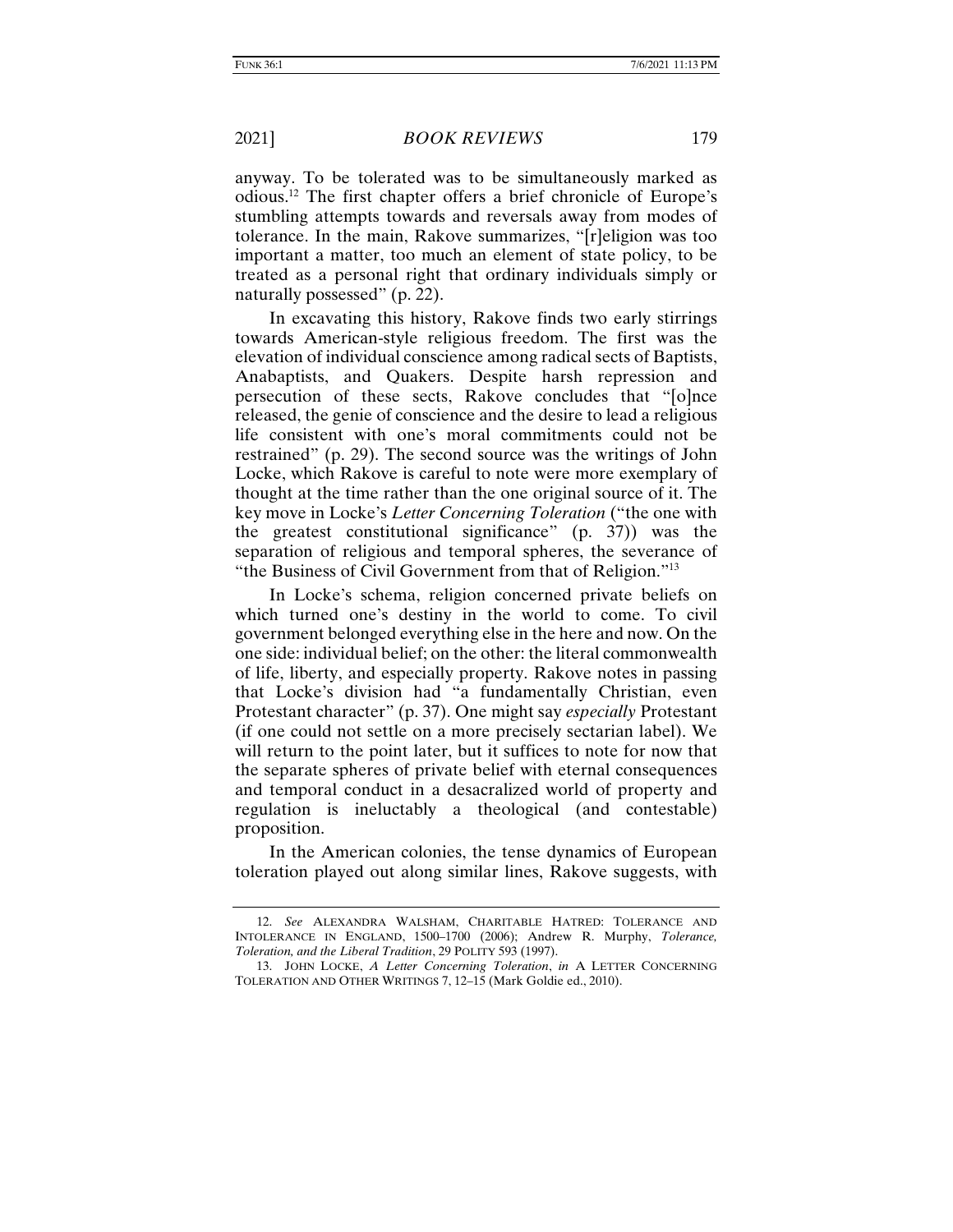the notable difference that sectarian Protestants had a much freer rein without the constant engagement with and contestation over Catholic iconography that distracted their overseas counterparts (pp. 44–45). The final set piece to prepare the stage for Madison and Jefferson was, in Rakove's accounting, the Great Awakening. The proliferation of dissenting sects through conversion put the established churches on the defensive, ironically moving Anglicans by the end to demand toleration for "the detested prerogatives of an established church" (p. 64). Furthermore, "[b]ecause so many of these preachers [during the Awakening] taught a Gospel of conversion nurtured by Baptist or Methodist convictions, they made every individual's claims for a sovereignty of conscience a paramount concern" (p. 65). Thus, both of the radical innovations that would flow from Madison's pen were prefigured and grounded in an increasingly liberalized Protestant theology of conversion. "Liberty of conscience mattered to Americans," Rakove concludes, "because that was something they were routinely urged to exercise, and to treat as a right they could never alienate" (p. 65). Believe in the sovereign individual conscience? By the 1780s, Rakove argues, Americans had already seen it done.

\* \* \*

The heart of the book is its central chapter, on Madison and Jefferson's "Great Project" to disestablish the Anglican church and to constitutionalize religious liberty. Unsurprisingly, the chapter is the book's strongest, brimming with insights and reading like a guided tour of the times from Mr. Madison himself. Rakove deftly leads his readers through the often confusing array of debates and legislation in Revolution-era Virginia, illustrating the subtle differences between Jefferson and Madison and showing how the latter's thought could evolve and expand as the political occasion allowed. The central achievement of Jefferson and Madison, the chapter contends, was, first, to wed the Protestant valorization of individual conscience with the revolutionary impulse to sunder state support of religion and, second, to elevate this union to the level of constitutional principle.

Rakove begins in 1774, when Madison denounced the imprisonment of Baptists for illegal preaching and Jefferson received their petition for relief in the legislature. That episode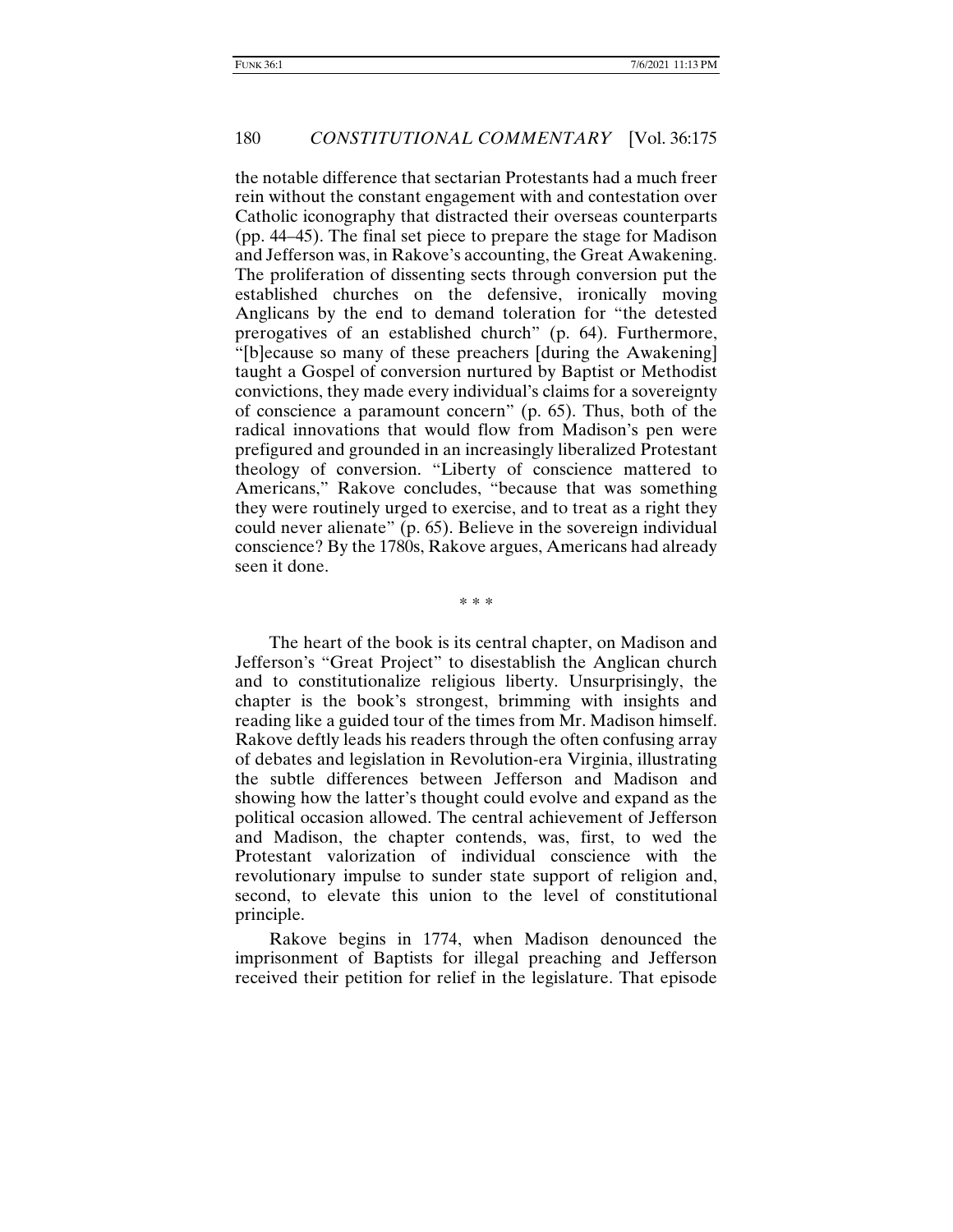formed the backdrop to the 1776 Virginia Declaration of Rights, whose religion article Madison principally drafted and revised. Where Madison's first draft "shifted the discussion of religious freedom from a toleration yielded by the community to the idea of an inherent right possessed by all" (pp. 72–73) and sought to dismantle the legal establishment of the Church of England, subsequent drafts had to abandon the latter aim (for the moment). Also abandoned were limiting clauses proposed by Madison ("unless the preservation of equal liberty and the existence of the State are manifestly endangered") and Jefferson (permitting the prosecution of "seditious behavior.") (p. 73). Ultimately, the Declaration's final article concluded that "religion, or the duty which we owe to our Creator . . . can be directed only by reason and conviction, not by force or violence; and therefore all men are equally entitled to the free exercise of religion  $\dots$ ."<sup>14</sup>

In the 1786 Statute for Religious Freedom, as Rakove narrates, Jefferson finally accomplished the disestablishment Madison had sought twelve years before. By relieving people from state-compelled support of "any religious worship, place, or ministry whatsoever," the Statute effectively "disestablished" religion, as Rakove puts it, and eliminated "heretical or merely heterodox ideas" as legally cognizable concepts (pp. 77, 79).

But as Rakove points out, what one legislature could disestablish, the next could re-establish. Marking the problems for religious liberty posed by the nature of early republican legislation is one of this volume's chief contributions, one likely to be missed by law-and-religion scholars mining the record for quotations to deploy in court briefs.15 "Whole chapters could be written about" the Statute in the context of early American legislation, Rakove notes (p. 78). While not developed in this volume, some of those possible chapters are hinted at throughout. For instance, Rakove observes that most legislation in the eighteenth century was not "conceived [of] as broad statements of public policy" but rather stemmed from ad hoc answers to "petitions and requests coming from individuals and

 <sup>14.</sup> VA. DECLARATION OF RIGHTS of 1776, art. XVI.

 <sup>15.</sup> For an admirable exception, see Stephanie H. Barclay, *The Historical Origins of Judicial Religious Exemptions*, 96 NOTRE DAME L. REV. 55 (2020) (exploring practices of equitable statutory interpretation in the Early Republic that may have substituted for early practices of religious exemptions).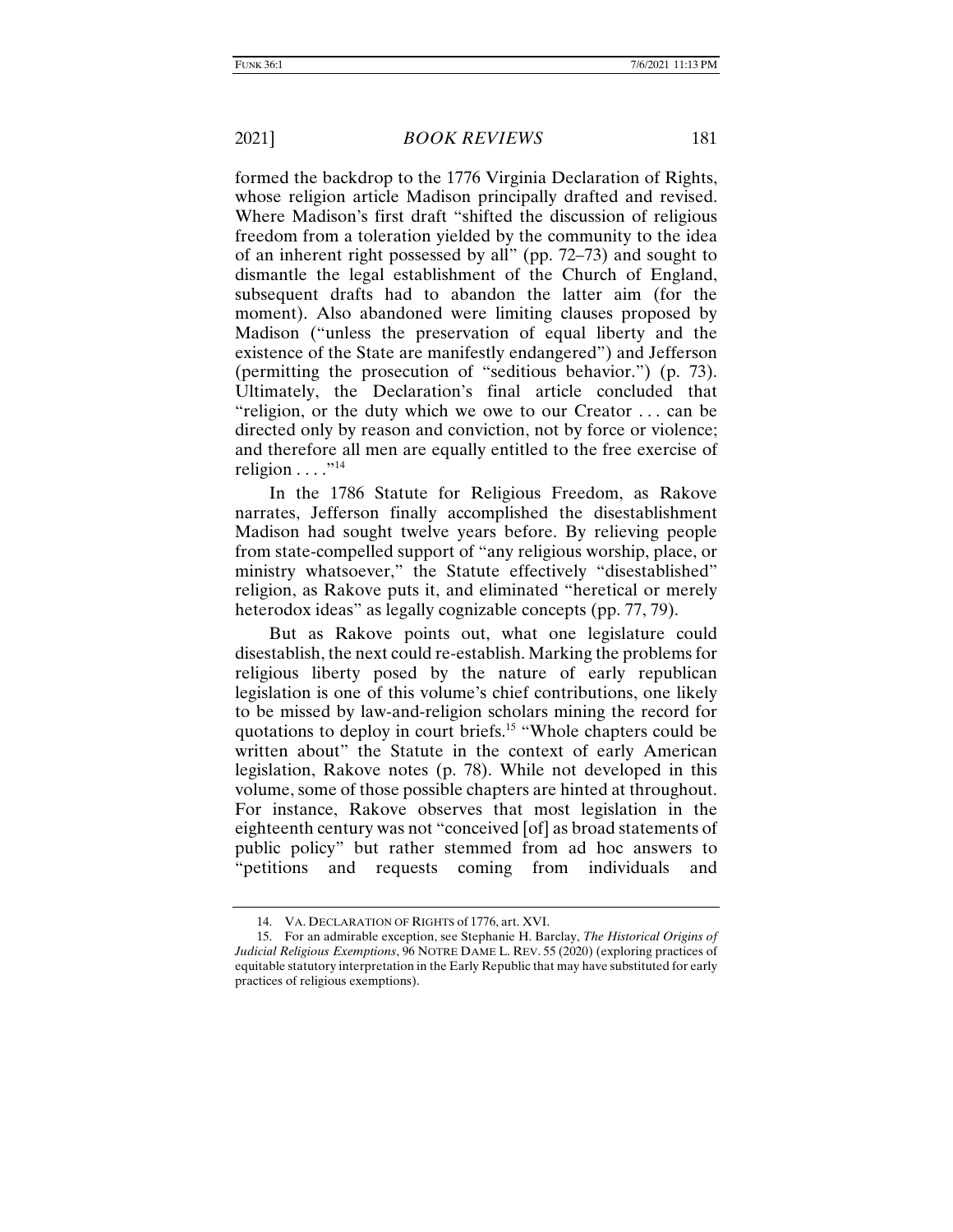communities" (p. 79). Legal historians have recently turned their attention in earnest to the quasi-juridical character of early American legislatures and the significant role of petitions in shaping policy and giving voice to some legally and socially ostracized minorities.16 Rakove's chapter tantalizingly invites us to think further about religious freedom within the context of this back-and-forth dialogue between legislators and their legally disfavored petitioners.

The quotidian nature of legislation raised further problems. Although some political theorists were grasping their way towards the notion that certain rights were fundamental, none had yet articulated a theory that certain statutes were more fundamental than others. For Jefferson, a "constitution" was defined not by its inherent superiority to ordinary legislation, but rather by the cumbersome or extraordinary procedures required to amend it. Given the endless revisability of statutory law, Rakove argues, Jefferson and Madison could only hope that their declarations and statutes had an educative effect: or, to put it another way, an altar call. Rather than an unalterable declaration of pre-existing rights, the Virginians' legislation was a call to believe.<sup>17</sup>

That such a call could be declined was the threat against which Madison deployed his famous *Memorial and Remonstrance*. Having eliminated state support for the Anglican Church specifically, the Virginia legislature considered a proposal to support religious bodies generally with an assessment that could be distributed to churches without preferential treatment by the state. Rakove suggests that Madison's rejoinder has been misread as an early assertion of the theory that religious expression deserves exemption from certain generally applicable laws.18 Although Madison wrote that religious "duty is precedent,

18. Rakove takes particular aim at Michael W. McConnell, *The Origins and* 

 <sup>16.</sup> *See* Kristin A. Collins, *"Petitions Without Number": Widows' Petitions and the Early Nineteenth-Century Origins of Public Marriage-Based Entitlements*, 31 L. & HIST. REV. 1 (2013); Maggie McKinley, *Petitioning and the Making of the Administrative State*, 127 YALE L.J. 1538 (2018); Jane Caroline Manners, Congress and the Problem of Legislative Discretion, 1790–1870 (Nov. 17, 2018) (PhD dissertation, Princeton University), https://dx.doi.org/10.2139/ssrn.3344925.

 <sup>17.</sup> *See also* Jud Campbell, *Natural Rights and the First Amendment*, 127 YALE L.J. 246 (2017) (arguing that Founding Era elites held to a view of natural rights that were expansive in scope but weak in determinate legal effects); Farah Peterson, *Expounding the Constitution*, 130 YALE L.J. 2 (2020) (showing that early American statesmen applied stricter textual tests to "private" statutes and equitable, purposive tests to "public" statutes).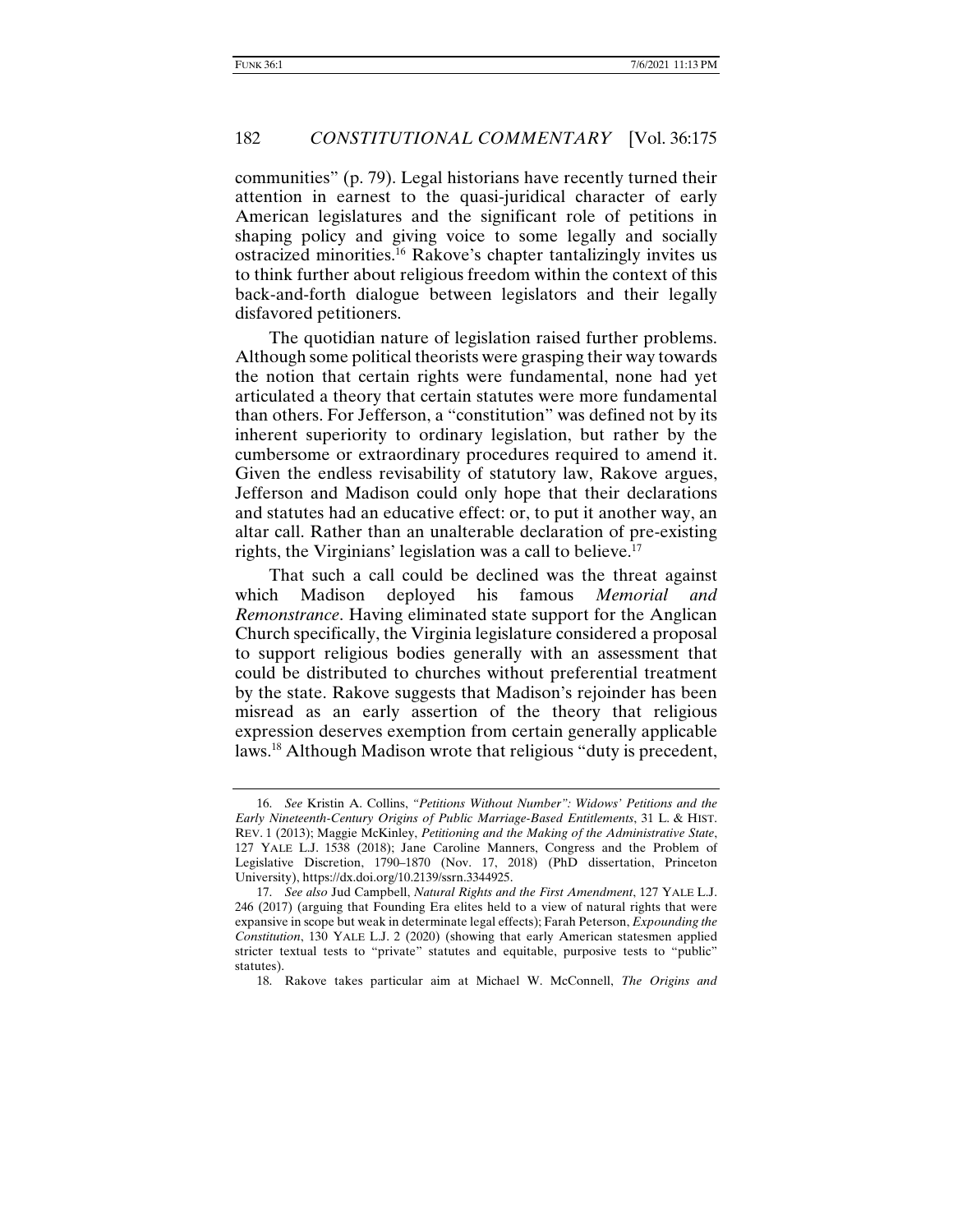both in order of time and in degree of obligation, to the claims of Civil Society,"19 Rakove contends that Madison was too much a disciple of Locke and his philosophy of education to believe that children's minds could form religious opinions before those same children were subject to all manner of civic duties and obligations.20 Instead, Rakove argues, Madison's unfortunately phrased rebuttal was meant not to establish the superiority of religion over secular law, but rather the anterior quality of religious conviction that formed in the mind before citizens acted in the public square (pp. 82–85). As thought precedes conduct, so duties of thought can precede duties of conduct. But for Rakove, as for Madison, duties of thought that arise from religion need not—and in republican society, cannot—control duties of conduct established by secular law.

The *Memorial* left open two related questions Rakove posits Madison was unable to answer until the further development of his thought year later, when he crafted his contributions to the *Federalist Papers*. Given that the legislature, in Madisonian thought, was the central institution for protecting the people's rights, how could a majority be checked in its attempt to oppress a religious minority? And how could any check endure if one legislature could succeed another and overturn its prior acts?

Madison's first solution, developed by 1787, was his factionalism thesis, best known from Federalist No. 51. By recognizing freedom of conscience, the state would encourage diverse consciences to proliferate in ways that would naturally stifle the formation of an oppressive majority.<sup>21</sup> The second solution Rakove locates in Madison's 1792 Essay on Property. Where years earlier Madison had surmised that the free exercise of religion "is held by the same tenure with all our other rights," Madison now declared that man "has a property of peculiar value in his religious opinions." In an intriguing passage, Madison

*Historical Understanding of Free Exercise of Religion*, 103 HARV. L. REV. 1409 (1990), an article that becomes a part of Rakove's story in Chapter 5 (see below).

 <sup>19.</sup> JAMES MADISON, *Memorial and Remonstrance against Religious Assessments*, *in* 8 THE PAPERS OF JAMES MADISON 295, 299 (Robert A. Rutland et al. eds., 1973) (1785).

 <sup>20.</sup> On Lockean philosophy and contemporary debates about the spiritual and civic responsibilities of children, see HOLLY BREWER, BY BIRTH OR CONSENT: CHILDREN, LAW, AND THE ANGLO-AMERICAN REVOLUTION IN AUTHORITY (2005).

 <sup>21.</sup> Some have read into Madison's multiplicity-of-sects idea a general antipathy to religion itself and a hope that pluralism would in essence cancel itself out. *See* Thomas Lindsay, *James Madison on Religion and Politics: Rhetoric and Reality*, 85 AM. POL. SCI. REV. 1321 (1991).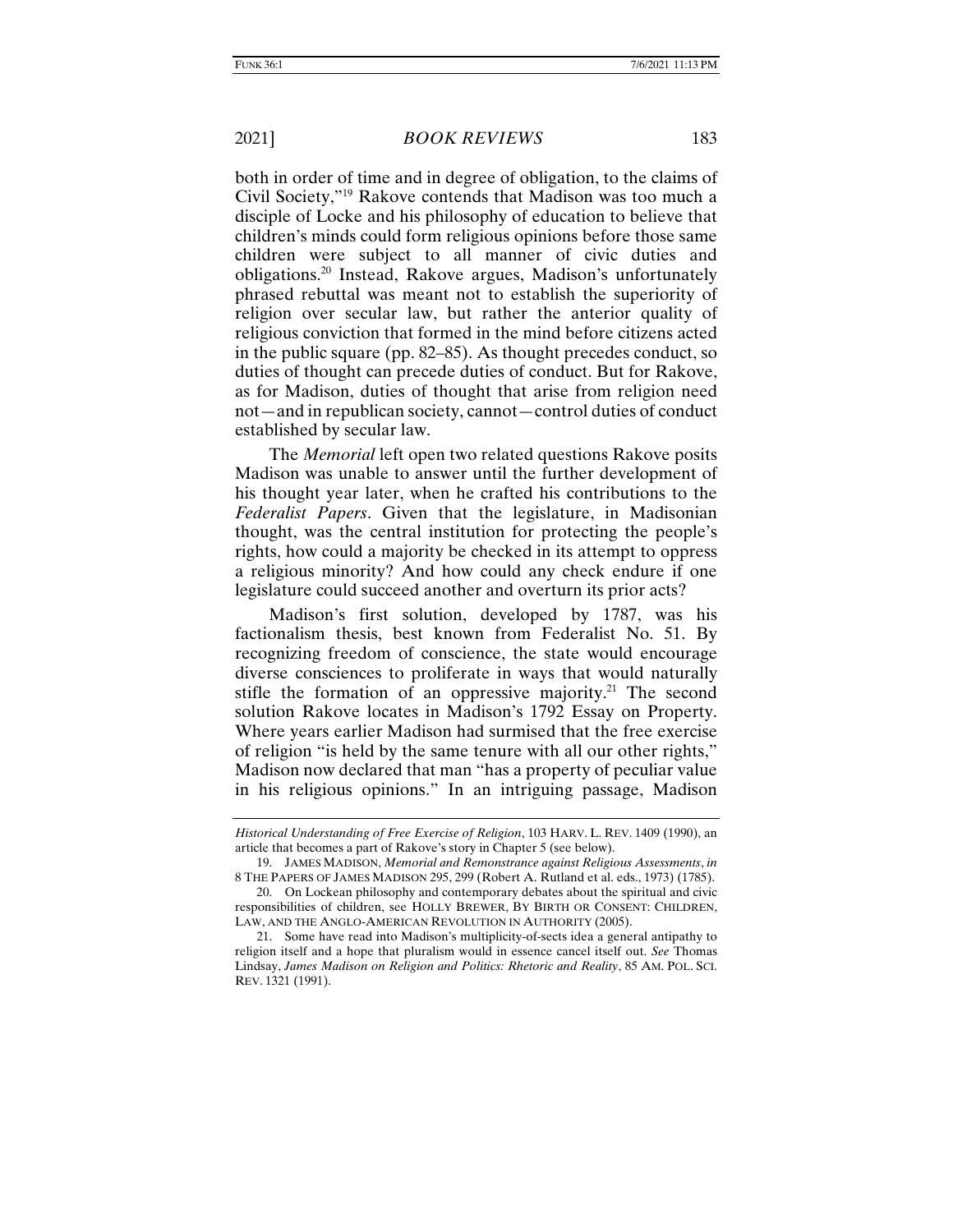turned the question of property rights on its head: "In a word, as a man is said to have a right to his property, he may be equally said to have a property in his rights." And among those rights, "[c]onscience is the most sacred of all property."22

Rakove insists that we do not read too much into the Essay. By emphasizing the propertied nature of the rights of conscience, Madison was not coming to trust in courts as the protectors of rights. He still "doubted that courts would have the temerity to enforce these protections against the political will of a dominant legislature and the impassioned popular majority it represented" (p. 94). Nor was it apparent that conscience-as-property solved the revisability problem posed by the legislative process. It was by no means clear whether property had a pre-political definition or could be defined and redefined by legislation, and the same legislature that imposed restraints on alienation today could revise those restraints tomorrow.23

In the end, Rakove tells us, Madison came to understand his various declarations and bills of rights as so many articles of faith. Rakove doesn't use that particular term, but he insists that Madison's solution to the revisability problem was to repeatedly, forcefully, and simply declare the freedom of conscience, trusting that over time—as Madison himself put it—"fundamental maxims of free Government, [will] become incorporated with the national sentiment."<sup>24</sup> Like a creed, the proclamation of rights would "inculcat[e] norms and attitudes that would mitigate the evils of religious prejudice" (p. 94). In this instance, faith would have to come before sight.

Rakove concludes the central chapter by summing up the differences between Madison and Jefferson, apparently so that he

 <sup>22.</sup> James Madison, *Memorial and Remonstrance against Religious Assessments*, *in* 8 THE PAPERS OF JAMES MADISON 295, 304 (Robert A. Rutland et al. eds., 1973) (1785); James Madison, *Property*, NAT'L GAZETTE, Mar. 27, 1792, *reprinted in* 14 THE PAPERS OF JAMES MADISON 266, 266–67 (Robert A. Rutland et al. eds., 1983).

 <sup>23.</sup> On the undefined nature of property in the Constitution of 1789, including in paradigmatic cases of "takings," see Paul J. Larkin Jr., *The Original Understanding of "Property" in the Constitution*, 100 MARQ.L. REV. 1 (2016); William Michael Treanor, *The Original Understanding of the Takings Clause and the Political Process*, 95 COLUM.L. REV. 782 (1995); Douglas W. Kmiec, *The Original Understanding of the Taking Clause Is Neither Weak nor Obtuse*, 88 COLUM. L. REV. 1630 (1988).

 <sup>24.</sup> Letter from James Madison to Thomas Jefferson, (Oct. 17, 1788), *in* 11 THE PAPERS OF JAMES MADISON 295, 298 (Robert A. Rutland & Charles F. Hobson eds., 1977).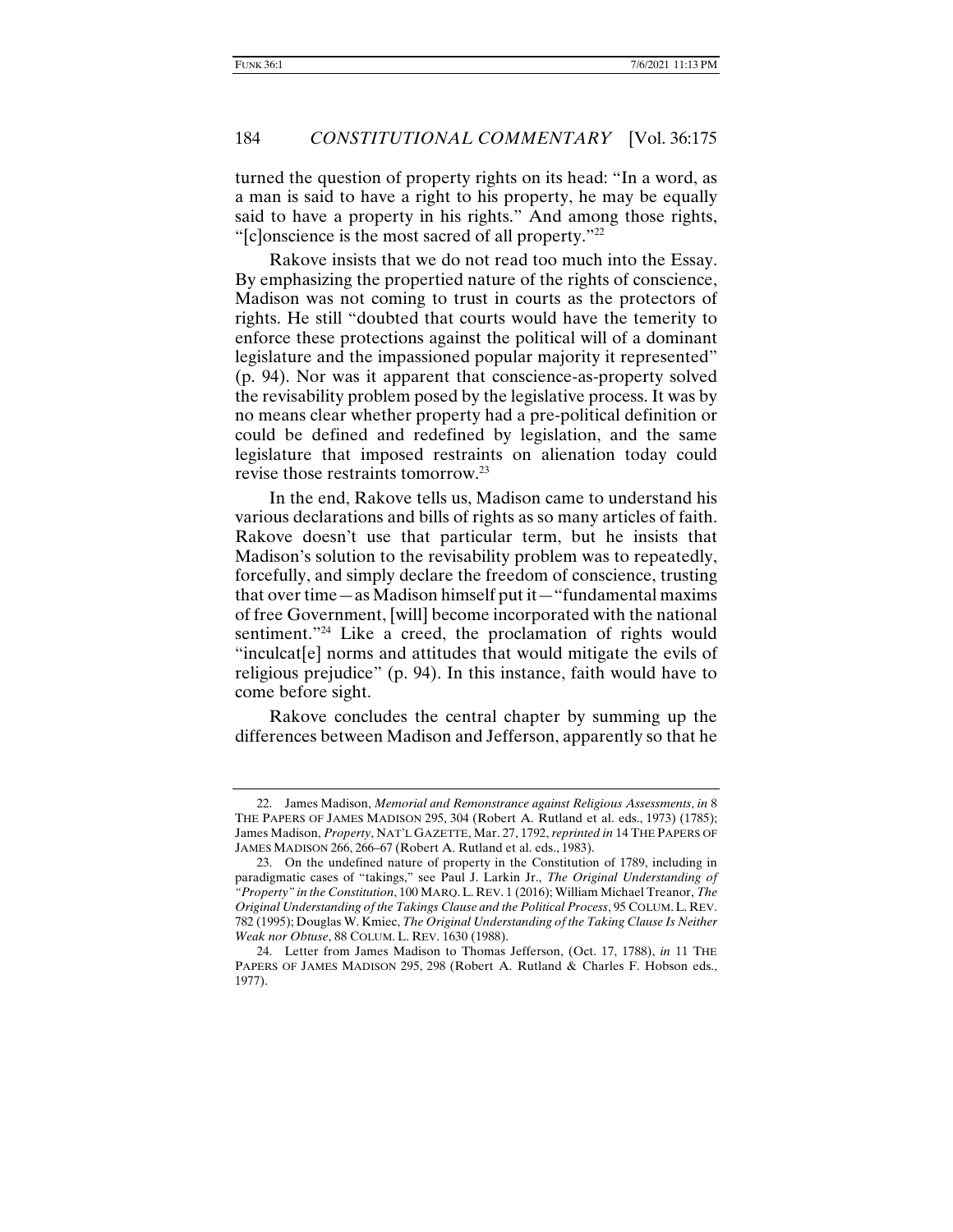can shed Jefferson from the later narrative.<sup>25</sup> Jefferson spent four pivotal years "in Paris observing the abuse of power by an absolutist monarchy, while Madison was sorting out the vices of republican government [i.e., venal and amateur legislators] at home" (p. 93). Jefferson hoped that free and honest religious debate would convert all Americans to a shared religion of liberal Protestant Unitarianism. The record "only evinces Madison's conviction that religious matters should remain deeply personal and private" (p. 71). Jefferson was comfortable with laws punishing sabbath-breaking, while Madison was not. But both were committed Lockeans and, as Rakove insists numerous times, both were "fundamentally Protestant" in their orientation towards the sovereignty of the conscience and the severability of belief from conduct (pp.  $37, 78$ )<sup>26</sup>

\* \* \*

In the fourth and fifth chapters, Rakove attempts to synthesize recent scholarship on nineteenth- and twentiethcentury collisions of church and state and the resulting case law. The driving concern is to show how subsequent events showcased the genius of Madison's approach by way of both positive and negative examples. Invoking Nathan O. Hatch's well-known *Democratization of American Christianity*, 27 Rakove suggests that the entrepreneurial evangelicals of the so-called Second Great Awakening showed that Madison was spot on in his expectations that disestablishment and the sovereignty of the individual conscience would lead not to the demise but to the flowering of religious liberty and enthusiasm. What Madison did not anticipate, however, was the coalescence of what David Sehat calls the "moral establishment."28 While evangelical associations splintered endlessly over doctrine,<sup>29</sup> it turned out they could make

 <sup>25.</sup> Jefferson reappears at points of contestation over the religious education of children, including Rakove's narration of *Board of Education v. Minor* (pp. 123–24), and the twentieth-century cases concerning compelled patriotism, Bible-reading, and prayer (pp. 158–61).

 <sup>26.</sup> Rakove's argument accords with a burgeoning literature that traces the genealogy of secularism to Protestant theology. *See supra* note 10.

 <sup>27.</sup> NATHAN O. HATCH, THE DEMOCRATIZATION OF AMERICAN CHRISTIANITY (1989).

 <sup>28.</sup> SEHAT, *supra* note 10, at 285.

 <sup>29.</sup> The *Dictionary of Christianity in America* reports that, by the twentieth century, over 20,000 unique Protestant denominations had formed in the United States.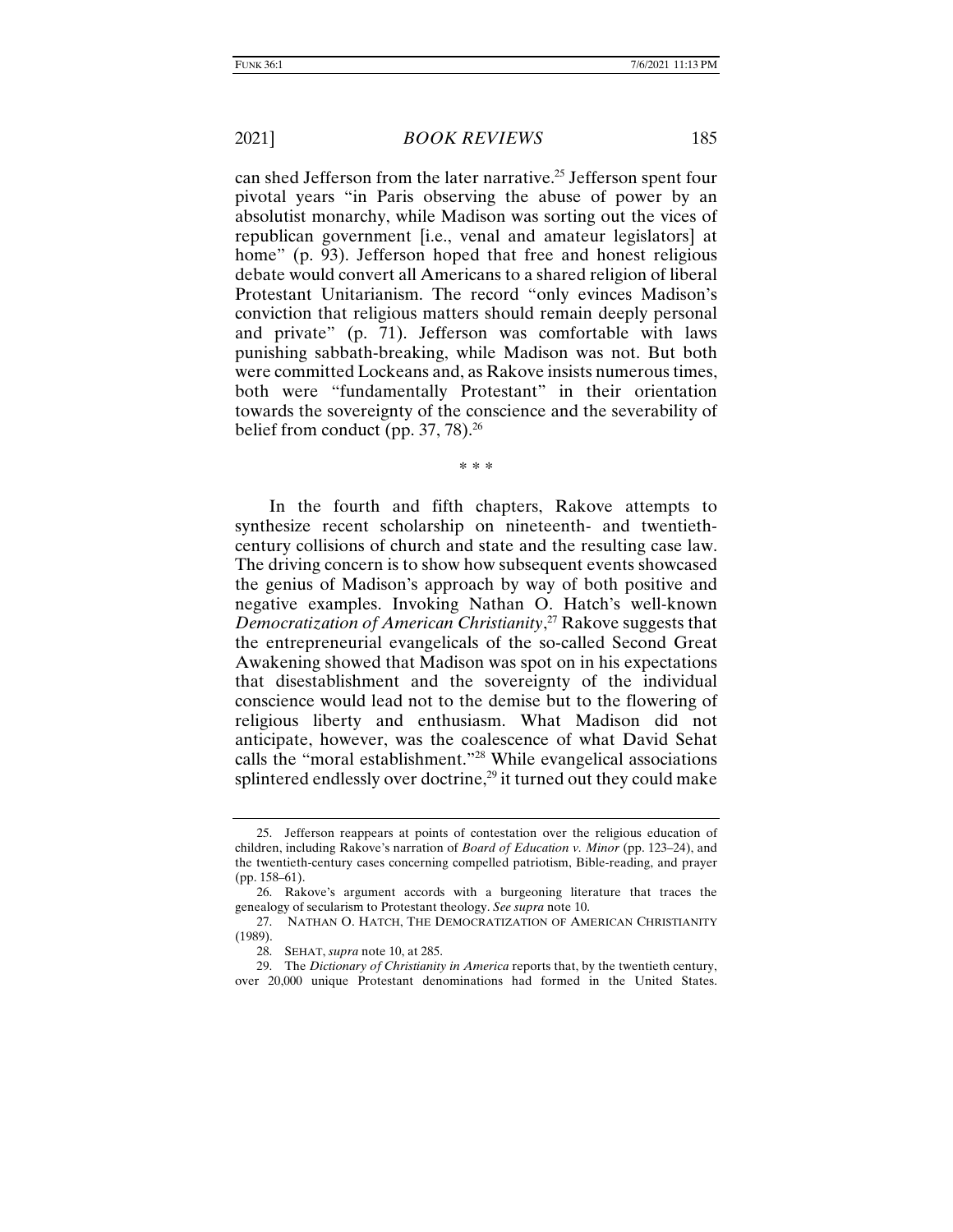common cause politically to pass a host of religiously inflected regulations—on Sabbatarianism, blasphemy, and the prohibition of lotteries, liquor, and prostitution.30

Rakove isn't entirely clear on how the formation of moral establishments should affect our evaluation of Madison's program. Just as Madison's thesis on the multiplicity of sects failed to anticipate the rise and integration of political parties in the United States, $31$  his entirely correct prediction that religious dissenters would proliferate did *not* lead to a natural condition that made religious coercion impossible in a liberal society. Rakove is dismissive of Madison's oversight, arguing that Madison's liberalism remains a fundamentally sound guide to American religious freedom. So long as we "make the free exercise of religion as private an activity as possible, and remember that the great objective of protecting religion was to secure the minority against the majority," Rakove concludes, Madison's thought provides us other tools for defanging a religious establishment (p. 128).

The two late nineteenth-century cases that prove this, according to Rakove, are *Board of Education v. Minor* and *Reynolds v. United States*, a surprising choice of just-so stories to illustrate the genius of American religious freedom. *Minor* was litigated in Cincinnati, heartland of the "Bible Wars" in which Catholic school children were harassed and sometimes beaten when they did not participate in Protestant prayer and Bible reading.32 By the late 1860s, the exodus of Catholics to parochial schools had become so extensive the Cincinnati board of education prohibited Bible reading entirely, hoping to attract Catholics back into the public school system. The Ohio Supreme Court narrowly affirmed the school board's decision (holding, in a passage not remarked by Rakove, that Bible reading in schools was for the legislature and not the courts to regulate).

*Reynolds* involved the federal antipolygamy prosecution of a

DICTIONARY OF CHRISTIANITY IN AMERICA (Robert D. Linder, Daniel G. Reid, Bruce L. Shelley & Harry S. Stout eds., 1991).

 <sup>30.</sup> *See, e.g.,* JOHN W. COMPTON, THE EVANGELICAL ORIGINS OF THE LIVING CONSTITUTION (2014).

 <sup>31.</sup> *See* BRUCE ACKERMAN, THE FAILURE OF THE FOUNDING FATHERS: JEFFERSON, MARSHALL, AND THE RISE OF PRESIDENTIAL DEMOCRACY (2007).

 <sup>32.</sup> Bd. of Educ. v. Minor, 23 Ohio St. 211 (1872). *See* STEVEN K. GREEN,THE BIBLE, THE SCHOOL, AND THE CONSTITUTION (2012).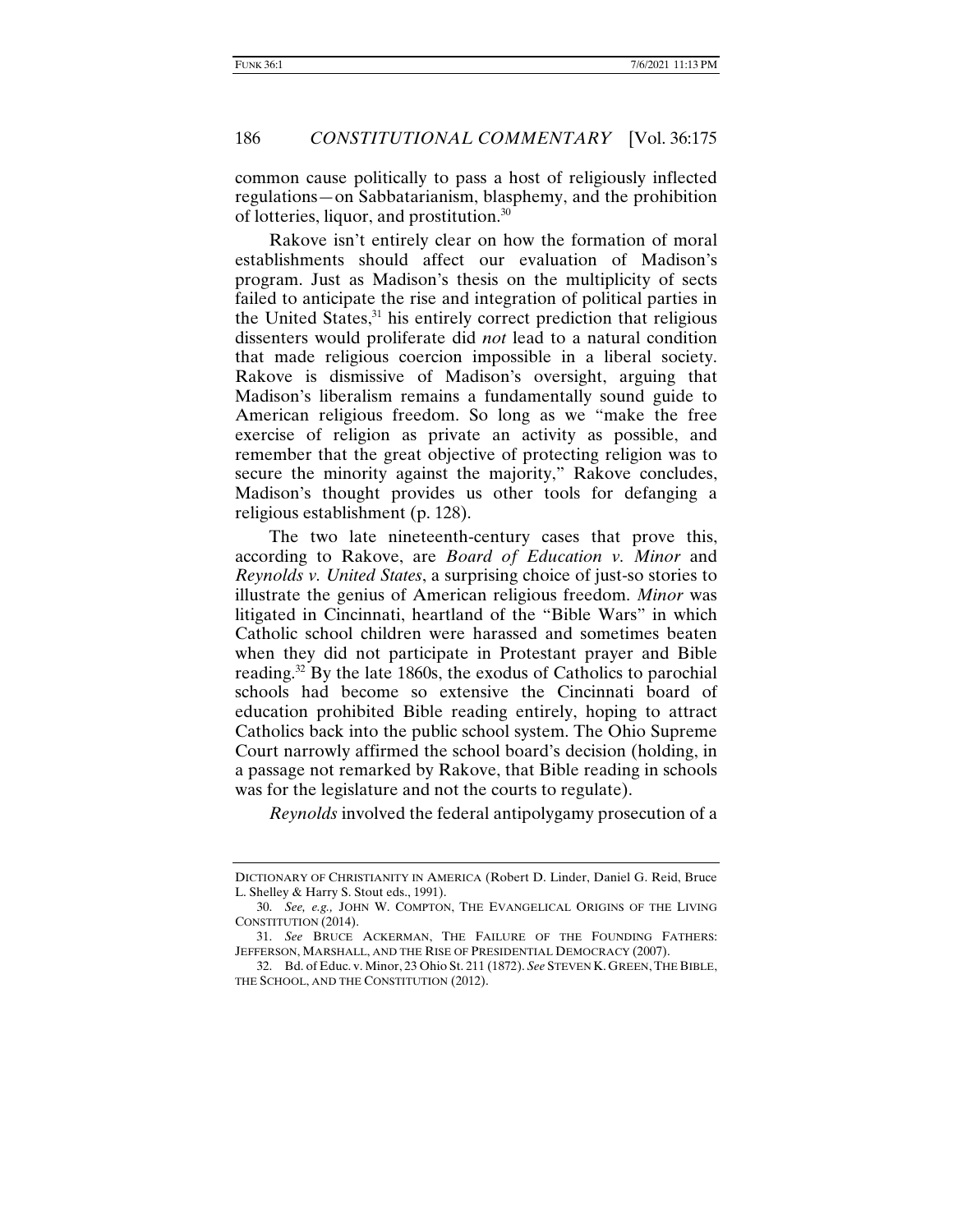Latter-day Saint living in the Utah Territory.<sup>33</sup> In its first application of the Free Exercise Clause, the U.S. Supreme Court ruled that the Clause protected only belief and not conduct, thereby affirming Reynold's conviction and sentence for acting on his belief in the divine sanction of plural marriage. Commentators have sometimes seen both *Minor* and *Reynolds* as low points in the history of American religious freedom, the moments at which the mask slipped and the illiberalism of the de facto liberal Protestant establishment shone through.<sup>34</sup> Rakove admits that neither resulted in a happy consensus, but on the whole he celebrates these cases for "[k]eeping faith" with Madison's creed (pp. 128–29).

Rakove continues to keep the score on those following the faith of Madison in his survey of twentieth-century cases in the book's final chapter. First up is the Court's well-known turnaround on the compulsion of Jehovah's Witnesses to salute the American flag in school. The Court sustained the compulsion in *Gobitis* only to overrule itself three years later in *Barnette*. 35 Rakove observes that "*Gobitis* remains an anomalously strained decision that one struggles to defend," just after offering a pretty sturdy defense along Madisonian lines: "No one was asking the Gobitas<sup>36</sup> children to abandon their beliefs; all the school board wanted was to have them engage in an activity supporting the patriotic ethos on which the protection of American liberties ultimately depended" (p. 148). Indeed, one could hardly object that compelled patriotic *conduct* without compelled *belief* runs

 35. Minersville Sch. Dist. v. Gobitis, 310 U.S. 586 (1940); W. Va. State Bd. of Educ. v. Barnette, 319 U.S. 624 (1943).

 <sup>33.</sup> Reynolds v. United States, 98 U.S. 145 (1878). *See* SARAH BARRINGER GORDON, THE MORMON QUESTION: POLYGAMY AND CONSTITUTIONAL CONFLICT IN NINETEENTH-CENTURY AMERICA (2002).

 <sup>34.</sup> *See*, *e.g.*, Danielle N. Boaz, *Practices "Odious Among the Northern and Western Nations of Europe": Whiteness and Religious Freedom in the United States*, *in* RELATING WORLDS OF RACISM: DEHUMANISATION, BELONGING, AND THE NORMATIVITY OF EUROPEAN WHITENESS 39 (Philomena Essed et al. eds., 2019) (tracing twentieth-century echoes of *Reynolds* in cases preserving European norms and casting doubt on claimants' beliefs); TISA WENGER, WE HAVE A RELIGION: THE 1920S PUEBLO INDIAN DANCE CONTROVERSY AND AMERICAN RELIGIOUS FREEDOM 153–55 (2009) (chronicling the Bureau of Indian Affairs' reliance on *Reynolds* to suppress Indian rites and uphold a de facto Protestant establishment); PHILIP HAMBURGER, SEPARATION OF CHURCH AND STATE 360–75 (2002) (arguing that Protestant nativism underlay the secular separation of church and state in restrictions of Bible reading in schools).

 <sup>36.</sup> The official caption in the Supreme Court reporter misspells the name. *See* SHAWN FRANCIS PETERS, JUDGING JEHOVAH'S WITNESSES: RELIGIOUS PERSECUTION AND THE DAWN OF THE RIGHTS REVOLUTION 9 n.17 (2000).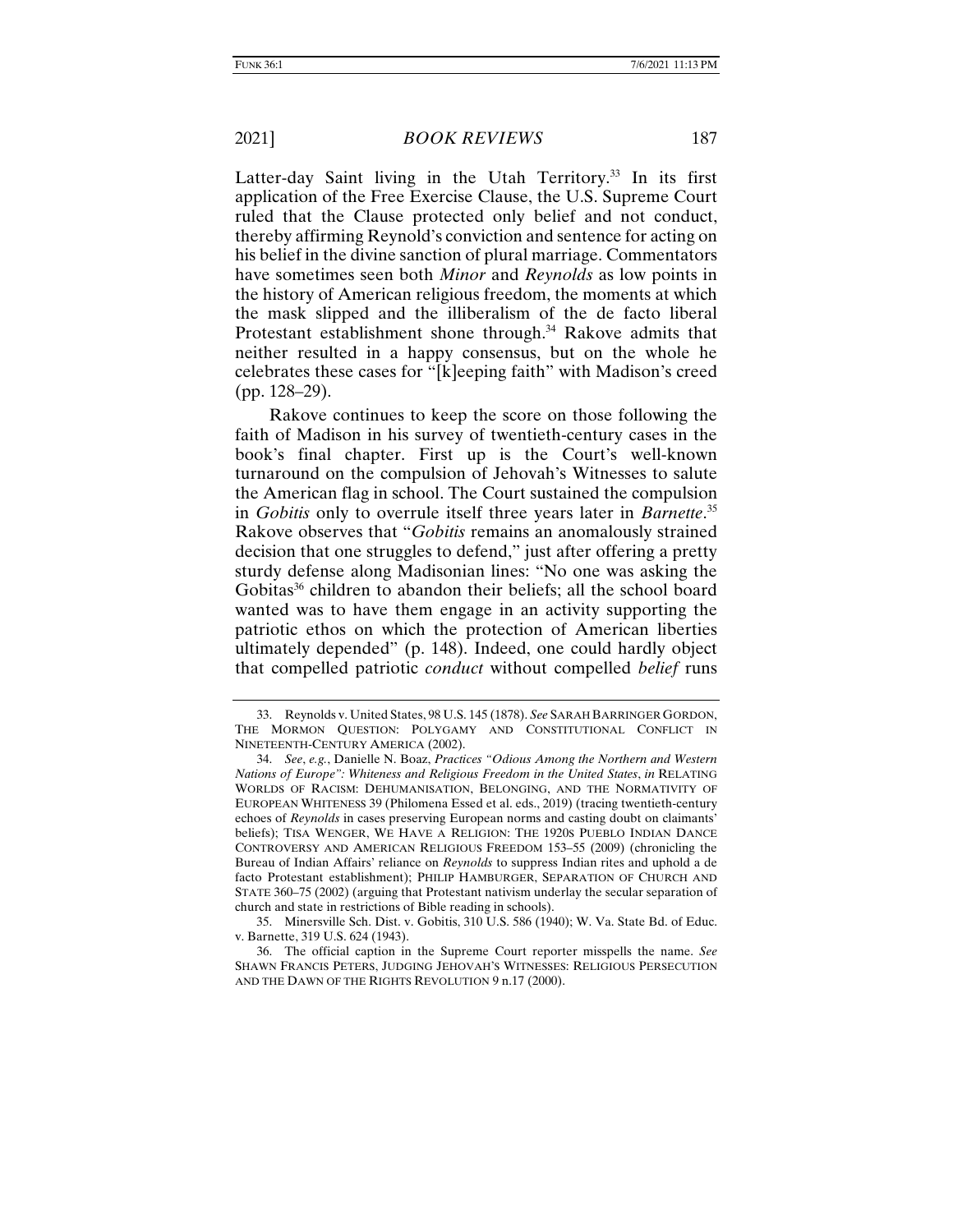afoul of the Madisonian creed. Nevertheless, Rakove insists that Madison's partiality for persecuted minorities against majority factions shows that *Barnette* is the properly orthodox ruling (pp. 147–49).

Next up is another pair of cases involving the Jehovah's Witnesses, *Cantwell* and *Chaplinsky*. In the one, the Supreme Court overturned a conviction for breaching the peace by proselytizing; in the other, the Court sustained the conviction. $37$ The fact that the latter case is often regarded a "free speech" rather than a "free exercise" case Rakove regards as a positive development. It trends in the direction of "privacy of religious belief and behavior, minimizing the need for the state to deal with religion at all" (p. 153). The subsuming of religious speech into the general rights of free speech (and its exceptions, like *Chaplinsky*'s "fighting words") lowers the temperature, turning "[a]dherents of ardent religious beliefs" into ordinary purveyors of objectionable speech (pp. 151–53).

The chapter concludes with a brief account of the "RFRA cycle," as Rakove narrates the landmark religious exemption cases that led to *Smith*, *Smith's* repudiation in the Religious Freedom Restoration Act, and the twists and turns in the Supreme Court's application of that statute.<sup>38</sup> Rakove's colleague and occasional conversation partner, Michael McConnell, is a major character steering the courts towards the recognition of religious exemptions as a historical imperative, a position Rakove forcefully argues lacks a basis in Madisonian thought or the framing of early American religious freedom statutes.<sup>39</sup> Rakove offers his narrative not as a "definitive history" (p. 174) of the RFRA cycle, but mainly to argue that religious exemptions from generally applicable laws would violate the Madisonian imperative that belief must be regarded separately from conduct. After wrestling with the *Hobby Lobby* decision for some pages, Rakove concludes that the owners of Hobby Lobby should have to keep their theologies of human life a matter of private opinion, and comply with the mandates of the Affordable Care Act (pp.

 <sup>37.</sup> Cantwell v. Connecticut, 310 U.S. 296 (1940); Chaplinsky v. New Hampshire, 315 U.S. 568 (1942).

 <sup>38.</sup> Emp. Div. v. Smith, 494 U.S. 872 (1990); Religious Freedom Restoration Act, Pub. L. No. 103-141, 107 Stat. 1488 (1993) (codified at 42 U.S.C. §§ 2000bb–2000bb-4).

 <sup>39.</sup> *See* McConnell, *supra* note 18; MICHAEL W. MCCONNELL, JOHN H. GARVEY & THOMAS C. BERG, RELIGION AND THE CONSTITUTION (2d ed. 2006).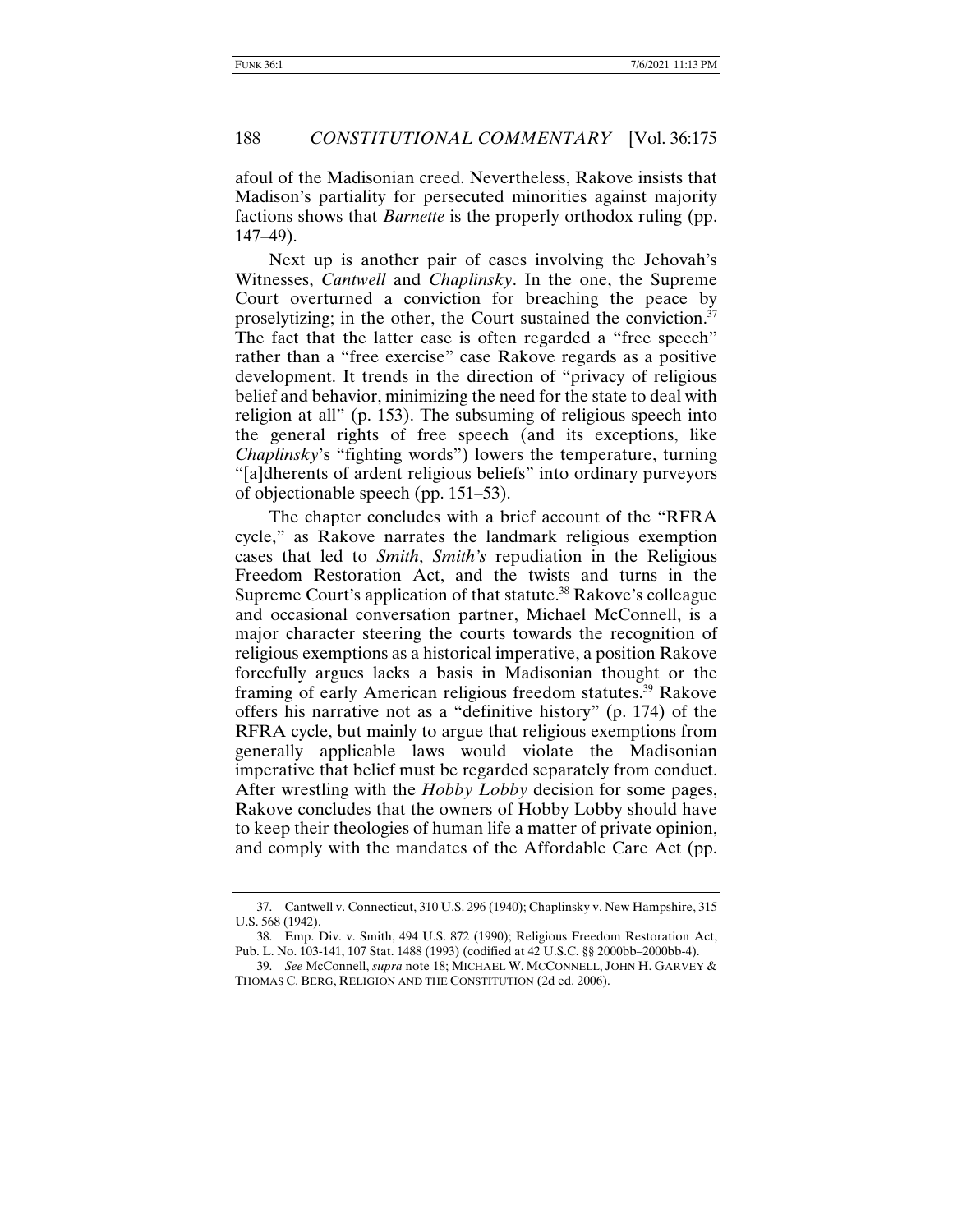#### 175–76, 180–81).40

The book closes by leaving us with a rule of thumb in applying Madison's thought, which Rakove terms "Madison's Razor." Recognizing some tensions between equal rights of conscience and unequal duties to obey generally applicable laws, as well as the failure of Madison's multiplicity-of-sects thesis to neutralize majoritarian moral establishments, Rakove advises that we recognize two principles as the core of Madison's thought and the essence of our liberal creed: "First, the more we treat religion as a matter of private belief . . . the better off we will be," and "[s]econd, the more we allow the spheres of church and state to overlap, . . . the greater danger we run" (pp. 184–185). The sovereignty of the individual conscience and the principle of disestablishment together form "a happy formula for civic peace" (p. 185).

#### II. MADISON'S RAZOR AND THE SWORD OF DAMOCLES: THE LIBERAL BARGAIN OF AN UNPROPERTIED FAITH

For a slender volume covering well-trod ground, *Beyond Belief, Beyond Conscience* offers several clear and original insights. It situates Madison's (and to a lesser extent, Jefferson's) thought within the context of an evolving American Protestantism without getting caught up in the intractable debate of whether America was "founded as a Christian nation."41 It provides confident guidance to the developing thought of one of the great complex thinkers of the Founding Era. The debate over originalist understandings of religious exemptions under the Free Exercise Clause will have to contend with Rakove's deeply contextual arguments about the nature of eighteenth-century legislation, which so often consisted of ad hoc provisional and endlessly revisable statements of unclear legal force.

Rakove's analysis is particularly rich as he sets the context to

 <sup>40.</sup> Burwell v. Hobby Lobby Stores, Inc., 573 U.S. 682 (2014). Rakove's conclusion on *Hobby Lobby* is in some tension with his reading of *Gobitis* and *Barnette*. On the one hand, the imperatives of the Affordable Care Act regulate conduct and not belief; but on the other, a religious minority (depending on how one interprets the demographics) was, in all three cases, complaining about the repression by a majority faction.

 <sup>41.</sup> For a valiant attempt to retire the debate on clear terms and an assessment of the equivocal evidence, see JOHN FEA, WAS AMERICA FOUNDED AS CHRISTIAN NATION? A HISTORICAL INTRODUCTION (2011).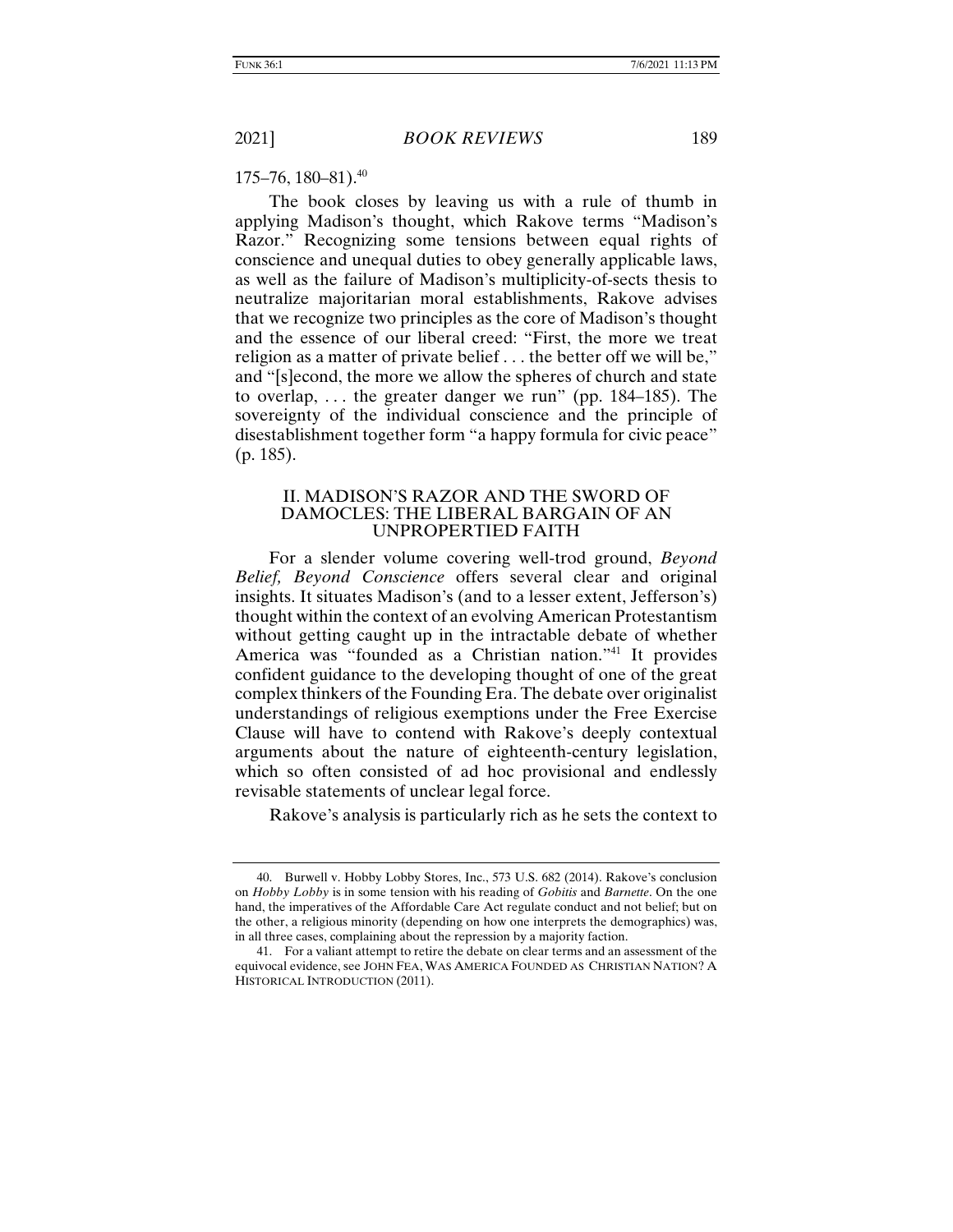Madison's famous declaration that "[c]onscience is the most sacred of all property" (p. 90). Rakove shows that for Madison, the transubstantiation of conscience, and indeed religion, into property provided an initial answer to the problem of revisable legislation, offering believers a kind of "tenure" they could assert in the familiar legal language by which all tenures were defended. Moreover, Rakove shows the thoroughly Lockean understanding of Madison's religion-as-tenure, one which conformed neatly to Locke's separation of the world into spiritual and civil, individual and public, sacred and secular spaces. For Madison, the conscience was the *only* religious property there was inalienable, but also immaterial. The rest of the world of property belonged to the civil authorities.

Rakove tells us in a footnote he regularly wears the conscience-as-property slogan on a t-shirt (p. 197 n.29), but this particular habit of liberalism (pun intended) is where problems arise, as Rakove shifts the narrative from description of Madison's thought to a call to faith (intended literally). The separation of religion from civic space and regulation is, of course, not only a contestable proposition but a squarely theological one. While Rakove appreciates that certain liberal strands of Protestantism contributed to Madison's thought, he appears not to appreciate the implication of this genealogy: Madisonian-style religious freedom, taken seriously, consists only in the freedom to live like a liberal Protestant.

The identification of American secularism with Protestant genealogies is sometimes asserted without theological precision, so it is worth pausing to consider the swirl of theologies that make possible—that make believable—the twin prongs of what Rakove calls "Madison's Razor." Thousands of denominations of all kinds of organization and theological commitments come under the banner of Protestantism, and very few sects would affirm all points of the Madisonian faith.<sup>42</sup> Many Protestants, especially Baptists, denied the very existence of sacraments and indeed sought to strip away from worship all sensual elements pejoratively, the "smells and bells" of Catholicism—but

 <sup>42.</sup> For an overview of the Christian topography of the early United States, see E. BROOKS HOLIFIELD, THEOLOGY IN AMERICA: CHRISTIAN THOUGHT FROM THE AGE OF THE PURITANS TO THE CIVIL WAR (2003); MARK A. NOLL, AMERICA'S GOD: FROM JONATHAN EDWARDS TO ABRAHAM LINCOLN (2002); SYDNEY E. AHLSTROM, A RELIGIOUS HISTORY OF THE AMERICAN PEOPLE (1972).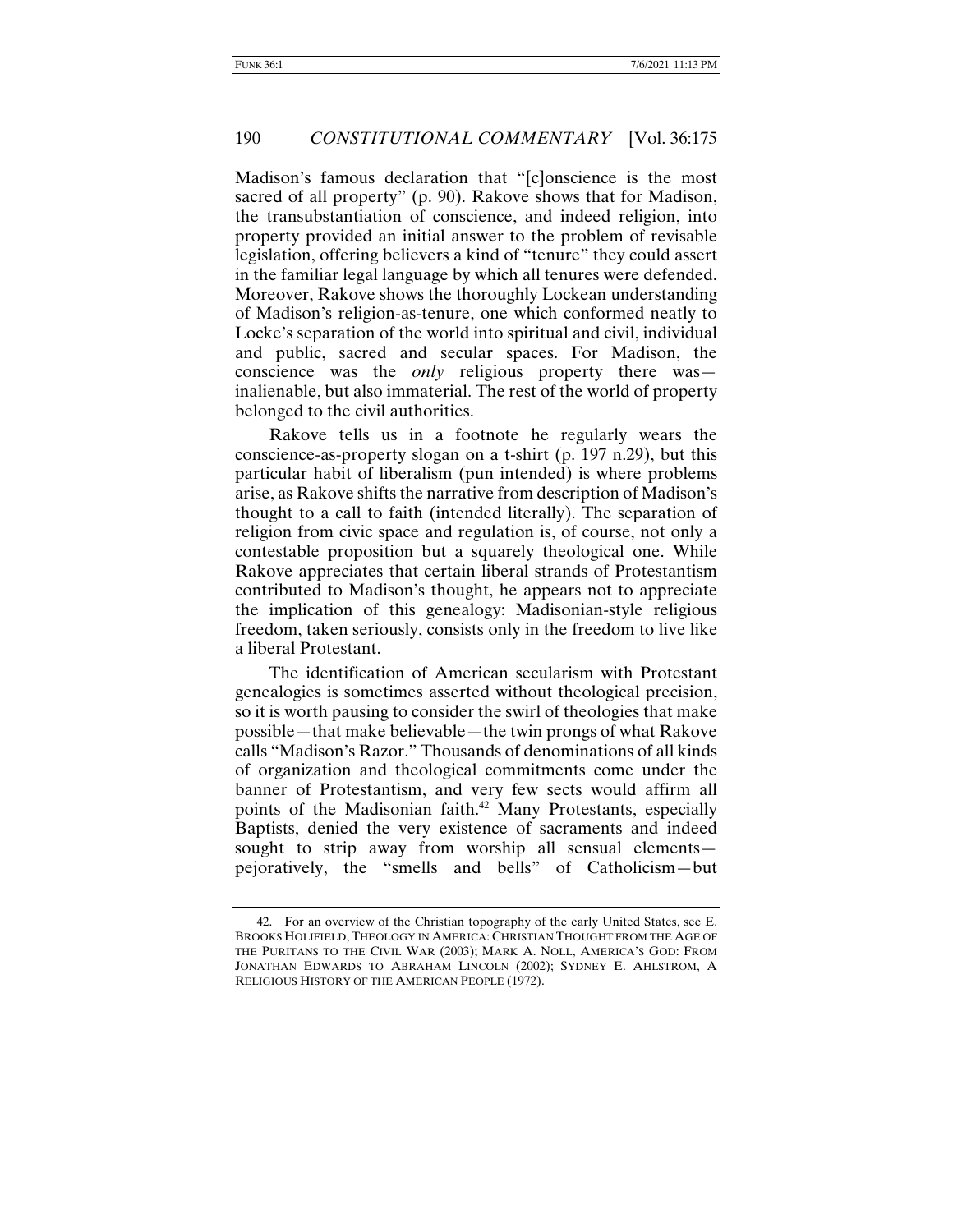Lutherans, Anglicans, and Presbyterians retained sacramental liturgies.43 The Madisonian faith prefers the Baptists.

While some millenarians thought they could hasten the ageto-come by explosive revolutions in the here and now,<sup>44</sup> and the Mormons developed a robust theology of a re-founded Kingdom of Heaven on earth, $45$  others increasingly put their hopes in a disembodied spiritualized heaven that remained impassive to temporal politics, singing hymns of being "called up yonder."46 The Madisonian faith prefers the hymnists.

Firebrand revivalists like Charles Finney developed sophisticated theologies of complicity with sin that showed how the individual abolitionist's soul could nevertheless be tainted with the sin of a nation.<sup>47</sup> Moral theologians founded the right of revolution on the violation of a Christian oath.<sup>48</sup> The Calvinists committed regicide long before it became popular among French liberals.49 The Madisonian faith prefers, well, none of these

 44. *See* PAUL E. JOHNSON & SEAN WILENTZ, THE KINGDOM OF MATTHIAS: A STORY OF SEX AND SALVATION IN 19TH-CENTURY AMERICA (1995).

 45. *See* CLAUDIA LAUPER BUSHMAN & RICHARD LYMAN BUSHMAN, BUILDING THE KINGDOM: A HISTORY OF MORMONS IN AMERICA (2001); BENJAMIN E. PARK, KINGDOM OF NAUVOO: THE RISE AND FALL OF A RELIGIOUS EMPIRE ON THE AMERICAN FRONTIER (2020). For an intriguing counter-reading of early Mormonism as theological critique of American imperialism, see PETER COVIELLO, MAKE YOURSELVES GODS: MORMONS AND THE UNFINISHED BUSINESS OF AMERICAN SECULARISM (2019).

 46. *See* MATTHEW AVERY SUTTON, AMERICAN APOCALYPSE: A HISTORY OF MODERN EVANGELICALISM (2017); Caleb J.D. Maskell, *Secularism, Synthesis, and Antebellum Evangelical Self-Understanding*, 84 CHURCH HIST. 616 (2015). For an alternative reading, one that credits evangelicals more than the Transcendentalists for Americans' turn to nature for a theology of immanence, see BRETT MALCOLM GRAINGER, CHURCH IN THE WILD: EVANGELICALS IN ANTEBELLUM AMERICA (2019).

 47. *See, e.g.*, MICHAEL P. YOUNG, BEARING WITNESS AGAINST SIN: THE EVANGELICAL BIRTH OF THE AMERICAN SOCIAL MOVEMENT (2006); W. CALEB MCDANIEL, THE PROBLEM OF DEMOCRACY IN THE AGE OF SLAVERY: GARRISONIAN ABOLITIONISTS AND TRANSATLANTIC REFORM 159 (2013).

 49. *See* DAVID R. COMO, RADICAL PARLIAMENTARIANS AND THE ENGLISH CIVIL WAR (2018); BLAIR WORDEN, GOD'S INSTRUMENTS: POLITICAL CONDUCT IN THE ENGLAND OF OLIVER CROMWELL (2012); NICHOLAS TYACKE, ANTI-CALVINISTS: THE RISE OF ENGLISH ARMINIANISM C.1590–1640 (1990).

 <sup>43.</sup> A generation of scholarship bluntly divided Jacksonian Christianity into broadly evangelical camps of Whigs and "liturgical" Democrats. More recent scholarship has attended to religious demography and ethnocultural studies with more precision. *See* RICHARD J. CARWARDINE, EVANGELICALS AND POLITICS IN ANTEBELLUM AMERICA (1993); D.G. Hart, *Mainstream Protestantism, "Conservative" Religion, and Civil Society*, 13 J. POL'Y. HIST. 19 (2009).

 <sup>48.</sup> *See* WILLIAM WHEWELL, 2 THE ELEMENTS OF MORALITY: INCLUDING POLITY 87–88 (New York, Harper & Bros. 1845). On the early political theology of oathtaking in America, see Jud Campbell, *Testimonial Exclusions and Religious Freedom in Early America*, 37 L. & HIST. REV. 431 (2019).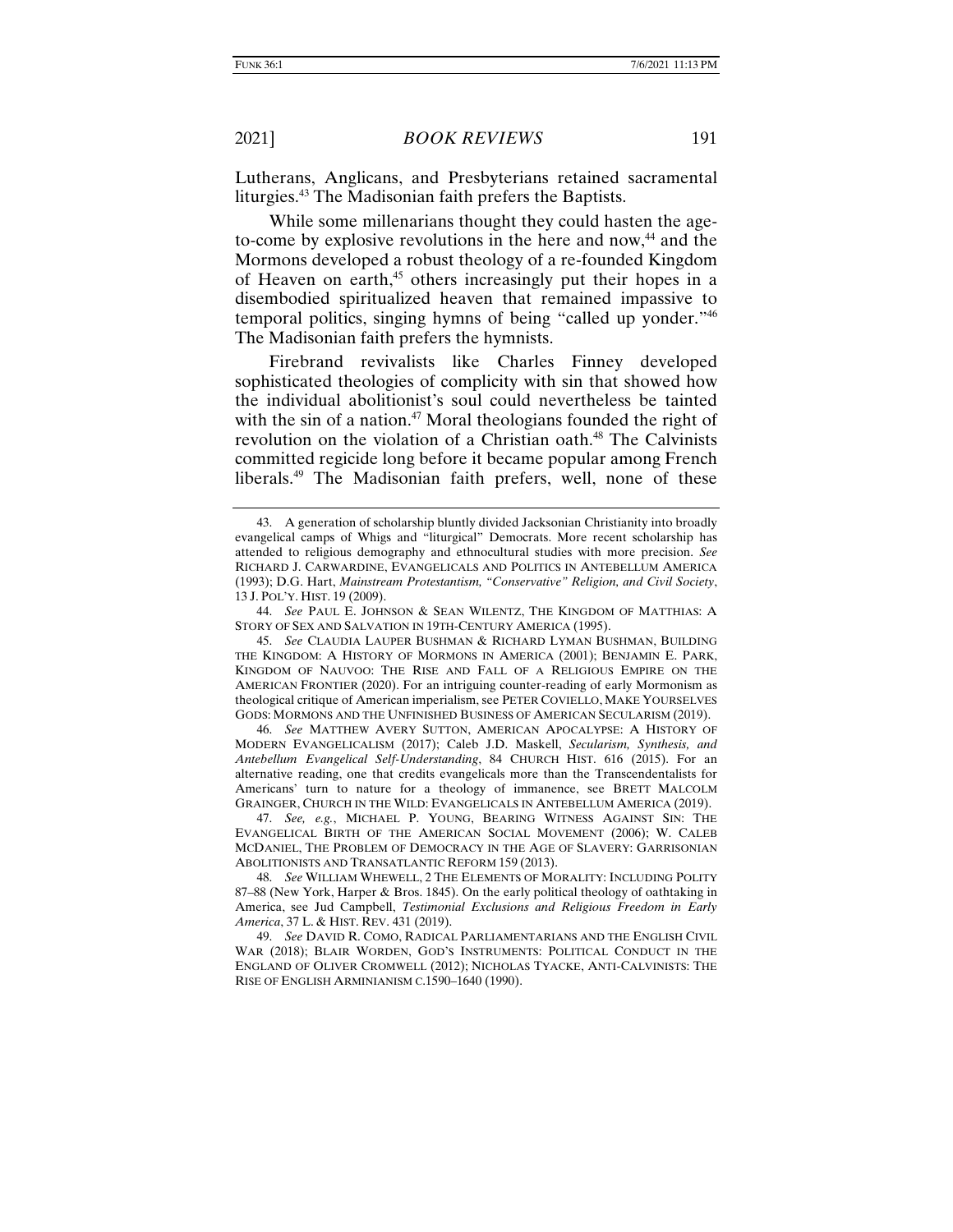Calvinists certainly. One could go on,<sup>50</sup> but hopefully it is clear enough how highly specific, and specifically constrained, are the allowable theologies of the Madisonian state. $51$ 

Perhaps for these reasons, the Virginian's political theology seems not to have been particularly influential in practice across the American states, despite Rakove's assessment that Madison gifted them the "founding principles of American constitutionalism" and the best approach to free religious expression (p. 100). Virginia may have persisted in treating the individual conscience as the only kind of religious property in existence, but most other states took a different tack.<sup>52</sup> The legal structure that did far more to govern religious expression was a contribution of New York's, in its statute granting general incorporation rights to all religious societies.<sup>53</sup> Rakove addresses the statute and church property disputes that arose under it in his chapter on entrepreneurial democratization of American religion, but doing so tends to give the impression that general incorporation was an outgrowth of Madisonian liberalism and a textbook example of how Madison's approach encouraged the proliferation of contending sects (pp. 111–117). Instead, New York recognized the power of religious entities to hold and dispose of property for religious purposes in 1784, predating both Virginia's Statute for Religious Freedom and Madison's *Memorial and Remonstrance*. And while Virginia, alone among the states, denied corporate formation to religious bodies, almost every other state outside New England followed New York to the letter, including the newly formed states that made up the heartland of the Revival.<sup>54</sup>

 <sup>50.</sup> While the history of political theology in the United States remains understudied, the subject is receiving renewed attention, particularly from Reformation scholars. *See* DAVID P. HENRECKSON, THE IMMORTAL COMMONWEALTH: COVENANT, COMMUNITY, AND POLITICAL RESISTANCE IN EARLY REFORMED THOUGHT (2019); DAVID CHAN SMITH, SIR EDWARD COKE AND THE REFORMATION OF THE LAWS: RELIGION, POLITICS AND JURISPRUDENCE, 1578–1616 (2014); DIARMAID MACCULLOCH, THOMAS CROMWELL: A REVOLUTIONARY LIFE (2018).

 <sup>51.</sup> *See* J. JUDD OWEN, MAKING RELIGION SAFE FOR DEMOCRACY: TRANSFORMATION FROM HOBBES TO TOCQUEVILLE (2015).

 <sup>52.</sup> *See* THOMAS E. BUCKLEY, ESTABLISHING RELIGIOUS FREEDOM: JEFFERSON'S STATUTE IN VIRGINIA (2013).

 <sup>53.</sup> *See* 1784 N.Y. LAWS 613–18; 1813 N.Y. LAWS 212.

 <sup>54.</sup> *See* 1785 N.J. LAWS 255–58; Del. Laws 10–14 (1786–1787); 1790 Pa. Laws 40–43; 1796 N.C. Sess. Laws 93; 1802 Md. Laws Ch. CXI; 1805 Ga. Laws 15–16; 1811 Mass. Acts 387–89; 1813 Ky. Acts 211–12; 1817 Tenn. Pub. Acts 82; 1816 Ohio Laws 72–74; 1819 Ala. Laws 100–01; ME. STAT. tit. 135 (1821); 1824 Ind. Acts 265–67; 1834 ILL. LAWS 147–49;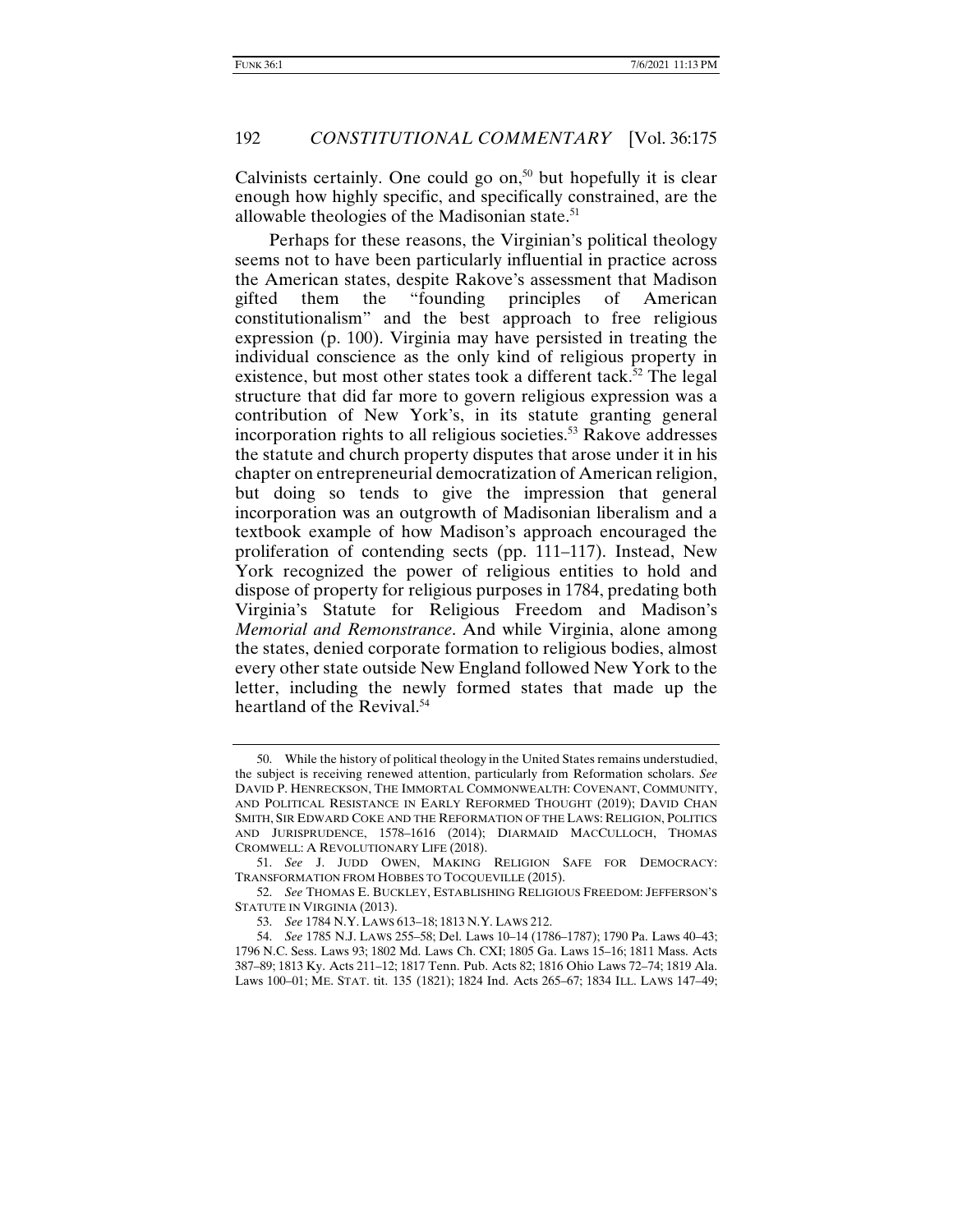The law of religious corporations in the early United States was hardly a paradigm of "neutral" disentanglement of church and state. State chancery courts all over the union took up theological disputes and attempted to resolve them on their merits.55 And as Sally Gordon and others have shown, the incorporation statutes functionally forced a kind of congregationalist, even Baptist, polity on all religious bodies by conferring corporate status only on local congregations of limited property holdings and governed by a plurality of trustees.56 The Catholic church officially came to call this the "American heresy."<sup>57</sup> But as I have argued elsewhere, despite these aspects of manifest illiberalism, the religious corporation laws did open up space for theologies that did not have the sanction of the liberal state to nevertheless arrange and re-order the real world of material property and to force recognition and respect for these arrangements from the civil courts.58

Nevertheless, the history of American religious corporations law also vividly illustrates the limits of the state's recognition of and respect for religious difference. As Nathan Oman has recently written in painstaking work chronicling the corporate formation

ARK. CODE § 125 (1837); 1838 MISS. LAWS 57–58; MICH. COMP. LAWS §10.1 (1838); 1838– 1839 Wis. Sess. Laws 136. Rhode Island and Louisiana appear not to have adopted general incorporation legislation but granted charters to all religious societies which sought them. *See* 1 DAVID BENEDICT, A GENERAL HISTORY OF THE BAPTIST DENOMINATION IN AMERICA, AND OTHER PARTS OF THE WORLD 449–50 (Boston, Lincoln & Edmands 1813); 1 A GENERAL DIGEST OF THE ACTS OF THE LEGISLATURE OF LOUISIANA 149 (L. Moreau Lislet ed., New Orleans, Benjamin Levy 1828). In 1820, Missouri became the only state to follow Virginia's model by providing in its constitution that "no religious corporation can ever be established in this state." MO. CONST. of 1820, art. XIII, § 5.

 <sup>55.</sup> For a sampling of such cases in New York, see Kniskern v. Lutheran Churches, 1 Sand. Ch. 439 (N.Y. Ch. 1844); Lawyer v. Clipperly, 7 Paige Ch. 281 (N.Y. Ch. 1838); First Baptist Church in Hartford v. Witherell, 3 Paige Ch. 296 (N.Y. Ch. 1832). For other representative cases from New England, the Mid-Atlantic, and the South, see A FULL REPORT OF THE CASE OF STACY DECOW, AND JOSEPH HENDRICKSON, VS. THOMAS L. SHOTWELL (Philadelphia, P.J. Gray 1834); REPORT OF THE CASE OF EARLE VS. WOOD (Boston, Little, Brown & Co. 1855); Wilson v. The Presbyterian Church of John's Island, 19 S.C. Eq. (2 Rich. Eq.) 192 (1846). For a partial list of the many other cases of this type, see CHARLES Z. LINCOLN, THE CIVIL LAW AND THE CHURCH (1916).

 <sup>56.</sup> Sarah Barringer Gordon, *The First Disestablishment: Limits on Church Power and Property Before the Civil War*, 162 U. PA. L. REV. 307 (2014); MARK DE WOLFE HOWE, THE GARDEN AND THE WILDERNESS: RELIGION AND GOVERNMENT IN AMERICAN CONSTITUTIONAL HISTORY 44–47 (1965).

 <sup>57.</sup> See Gordon, *supra* note 56, at 351; Patrick Carey, *The Laity's Understanding of the Trustee System, 1785–1855*, 64 CATH. HIST. REV. 357, 371–72 (1978).

 <sup>58.</sup> Kellen Funk, *Church Corporations and the Conflict of Laws in Antebellum America*, 32 J.L. & RELIGION 263 (2017).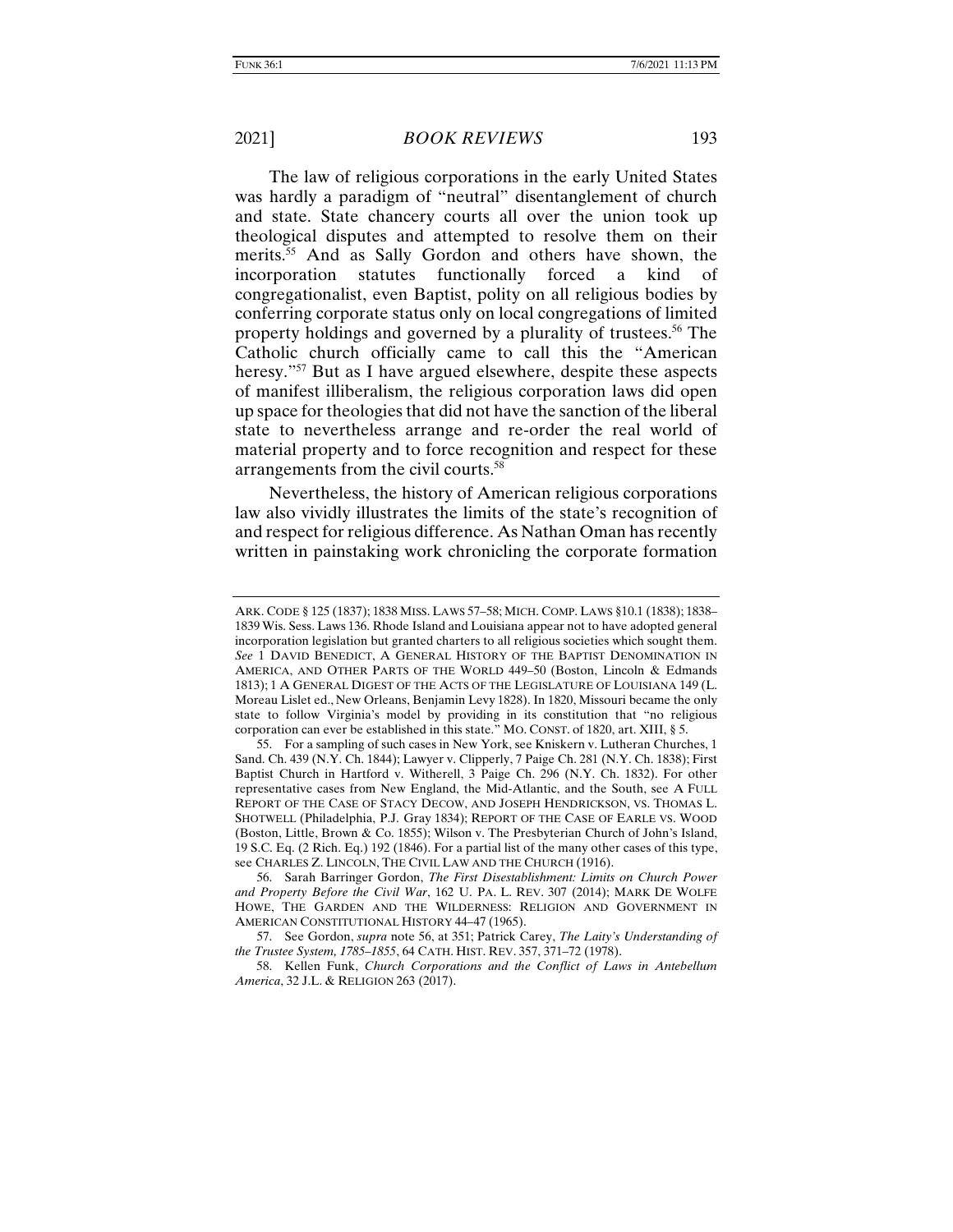of the Latter-day Saints, the laws of religious incorporation help to correct "whiggish stories that emphasize religious freedom and fail to recognize . . . mechanisms for controlling and coercing churches that strayed too far from [Protestant] assumptions."59 Indeed, while the conviction upheld in *Reynolds* was a serious setback for the Saints, Mormons did not abandon their theology of polygamy until 1890—the year the Supreme Court definitively forfeited the Church's main property holdings and revoked its corporate status.<sup>60</sup> The Court and its anti-polygamy allies in Congress understood well what Rakove's account seems to overlook: that it is the rare faith that can lead a disembodied and dis-propertied—existence.

Rakove notes the tensions between the typical corporate form and the official Catholic and Mormon theologies of church governance, but he is comforted at least by the regime's consistency with Locke, who defined a church as "a voluntary Society of Men, joining themselves together of their own accord" (p. 116). And the American heresy proved highly popular, Rakove contends, as even the Catholic laity came to enjoy their state-compelled measure of democratic control (pp. 116–117). That is perhaps the clearest statement in the book of the Madisonian bargain: You are free to believe however you like in your heart, so long as you live everyday a heretic in practice.<sup>61</sup> As it has turned out, conscience may be sacred and inalienable property, but only because all other property can be forfeited to the state. If that is granted, as it was at the height of the anti-Mormon crusade, then Madison's Razor becomes apparent for what it really is: a Sword of Damocles. Stay within the theological lines sanctioned by the state, or your kingdom shall be broken, and shall be scattered to the four winds. Ultimately the book's title becomes curious, for Rakove's Madisonianism seems to deny anything to religion *Beyond Belief, Beyond Conscience*.

 <sup>59.</sup> Nathan B. Oman, *"Agreeable to the Laws of Our Country": Mormonism, Church Corporations, and the Long Legacy of America's First Disestablishment*, 36 J.L. & RELIGION (forthcoming) (manuscript at 4) (on file with author).

 <sup>60.</sup> *See* Late Corp. of the Church of Jesus Christ of Latter-day Saints v. United States, 136 U.S. 1 (1890). On the connection of *Late Corporation* to President Woodruff's 1890 Manifesto abjuring the doctrine of polygamy, see Ken Driggs, *"Lawyers of Their Own to Defend Them": The Legal Career of Franklin Snyder Richards*, 21 J. MORMON HIST. 84, 105–07 (1995).

 <sup>61.</sup> For a powerful depiction of the "freedom" to believe while strictly conforming one's conduct to state decrees, see SILENCE (Paramount Pictures 2016).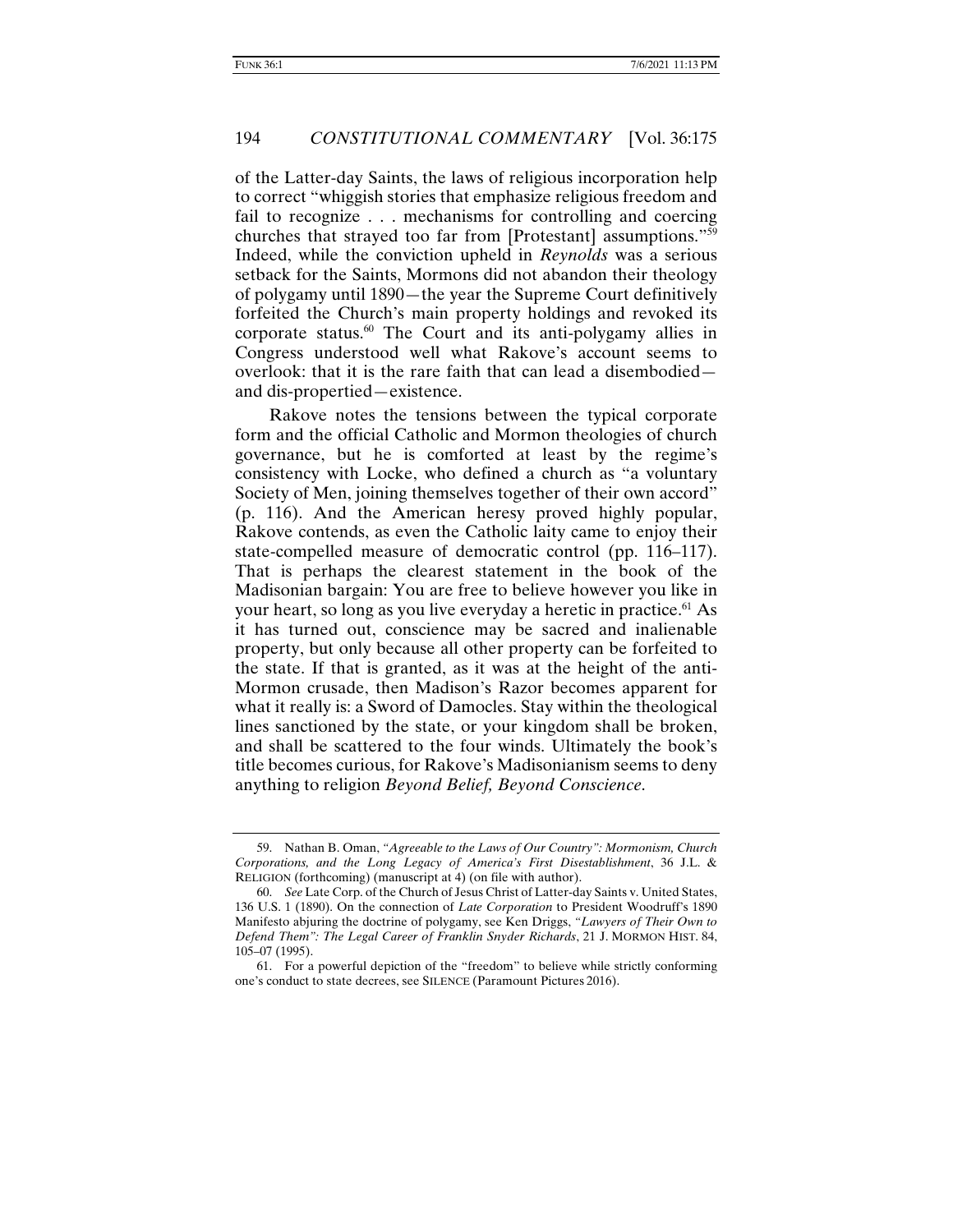#### III. THE VARIETIES OF PROPERTIED RELIGIOUS EXPERIENCE: SULLIVAN'S COMMENTARIES ON THE COURT'S POLITICAL THEOLOGY

*Church State Corporation*, on the other hand, means every word of its title. Sullivan declares in the opening pages that the "dominant narrative" of an American religious liberty centered on "the individual and the individual's conscience" is everywhere "haunt[ed]" by the collectivity and aggregate personality of "*the* church and of her sovereign companions—the state and the corporation, collectives that have legal capacities of their own that exceed those of their members" (pp. 4–5). Where Rakove and others have applauded the Supreme Court for grasping the basic tenets of the Madisonian vision, $62$  Sullivan has written elsewhere of her dismay that the current Supreme Court justices "know little religious history and have no political theology."63 Her earlier work has addressed defects with the Court's received history of free expression.64 In this work, Sullivan aims to excavate the unstated premises of the current Court's facile public theology.

Sullivan's introduction and first two chapters offer a close and richly textured reading of the 2011 Term's unanimous opinion in *Hosanna-Tabor Evangelical Lutheran Church & School v. EEOC*, focusing on its closing line: "The church must be free to choose those who will guide it on its way."65 What does it mean for the Court to invoke the definite article, she asks? What, indeed, is the Court confessing?

Sullivan answers that "American law has shown that it cannot think religion without the church—that the space for religion in US law is a church-shaped space" (p. 10). Her adoption of a Christian frame is unapologetic. While Christianity's favored status in American law "might be lamented, it is not disputable" (p. 5 n.16). The Lockean, Madisonian definition of a church as a wholly voluntary association of autonomous individuals Sullivan discards as a legal fiction. "[R]eligion is inevitably social and embodied and cannot accurately be reduced to individual beliefs and associated motivated practices," she writes (p. 15). Where

65. 565 U.S. 171, 196 (2012).

 <sup>62.</sup> *See* Donald L. Drakeman, Reynolds v. United States*: The Historical Construction of Constitutional Reality*, 21 CONST. COMMENT. 697 (2004).

 <sup>63.</sup> Samuel Moyn & Winnifred Fallers Sullivan, *Jurisdictions of the Church*, IMMANENT FRAME (Oct. 5, 2020), https://tif.ssrc.org/2020/10/05/jurisdictions-of-thechurch/.

 <sup>64.</sup> *See e.g.,* SULLIVAN, *supra* note 10.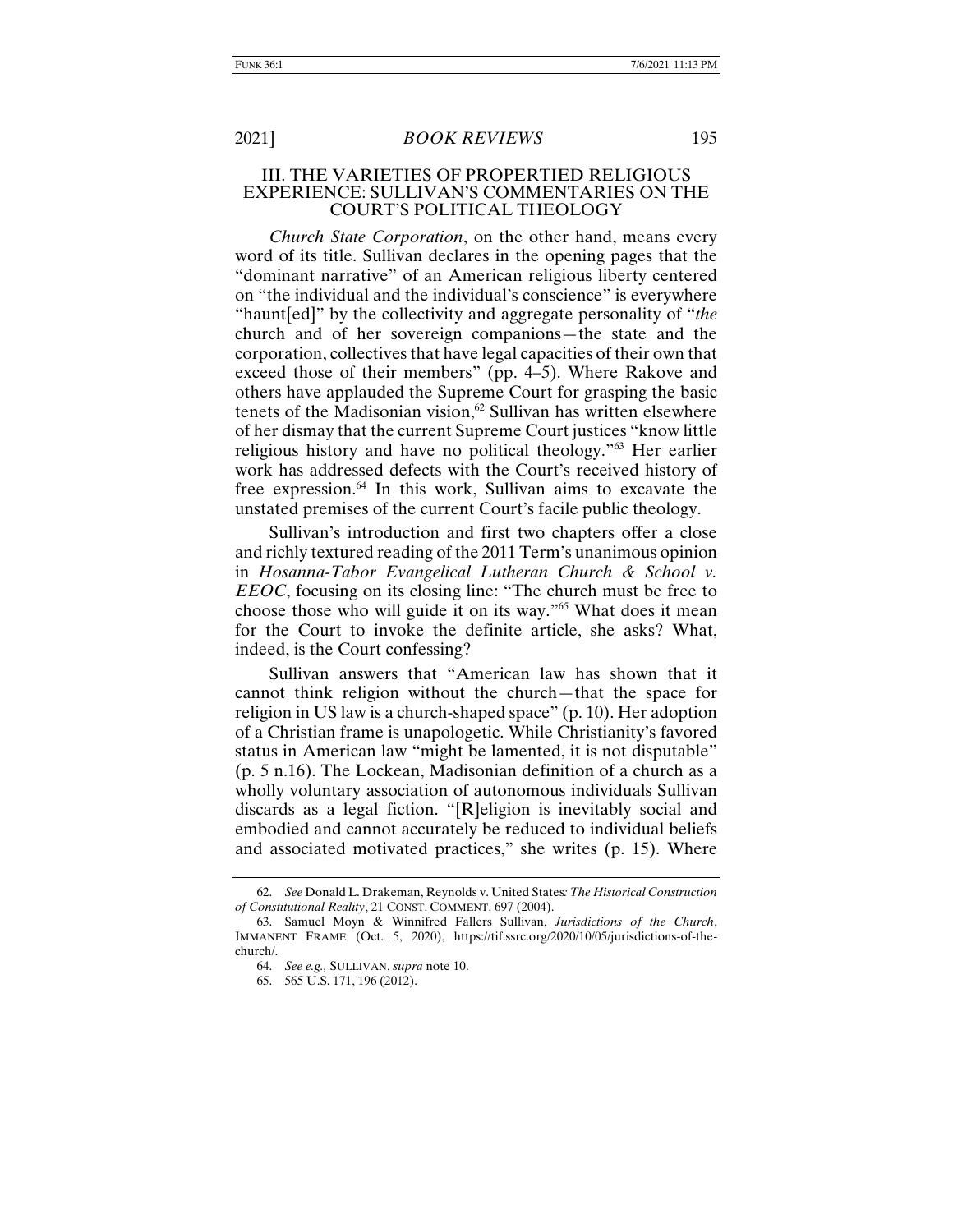Rakove locates almost all civil law "beyond belief, beyond conscience," Sullivan locates nothing in the great beyond—all ecclesiology implies a certain legal order, all legal orders assert an ecclesiology in turn. What makes for *a* church, like a corporation or a state, is a claim to collective sovereign action over bodies in space, a normative and consequently rivalrous alternative that defines its sphere of authority against its legal kin, an image Sullivan invokes with the phrase "the church-in-law."66

Sullivan claims to offer her work as an "experiment in taking religion seriously without establishing it," an experiment "in speaking back theologically to the law" (p. 20). The line captures both a strength and weakness of the book. Taking religion seriously is its great strength. Few other works on Religion Clause jurisprudence evince so thorough an understanding of Christian ecclesiology and its deep-seated tensions with the liberal state.<sup>67</sup> But in casting the work as an "experiment," Sullivan hedges a bit. One is never quite clear when her conclusions are offered provisionally or with credal assurance. And for a lawyer, Sullivan is surprisingly reticent about how the cases and opinions she criticizes could or should have come out differently. If theology speaks back to law, what would we see done?

Sullivan's aversion to counseling the Court on remedies is evident from her opening discussion of *Hosanna-Tabor*. In its opinion, the Court ruled that Cheryl Perich, a "called" teacher in the Evangelical Lutheran Church, was a "minister" and therefore an employment discrimination suit against the church could not be entertained. Should the Court have instead awarded damages, finding that the ministerial exception did not apply, or should it have dispensed with the exception entirely? Sullivan scolds that "[i]f the Court is going to undertake a . . . definition of orthodoxy, it might start by getting its theology right," but she never quite tells what a right theology in this case would be, or what it would do (p. 42).<sup>68</sup>

Nevertheless, Sullivan provides a masterful explication of the

 <sup>66.</sup> On the meta-jurisdictional aims of state and church sovereigns, see CÉCILE LABORDE, LIBERALISM'S RELIGION (2017), a work Sullivan engages frequently in her book.

 <sup>67.</sup> On this score, Sullivan's book joins the enviable company of HOWE, *supra* note 56, and Robert M. Cover, *Foreword: Nomos and Narrative*, 97 HARV. L. REV. 4 (1983).

 <sup>68.</sup> Perhaps it would keep the case from arising in the first place. *See infra* text accompanying note 94.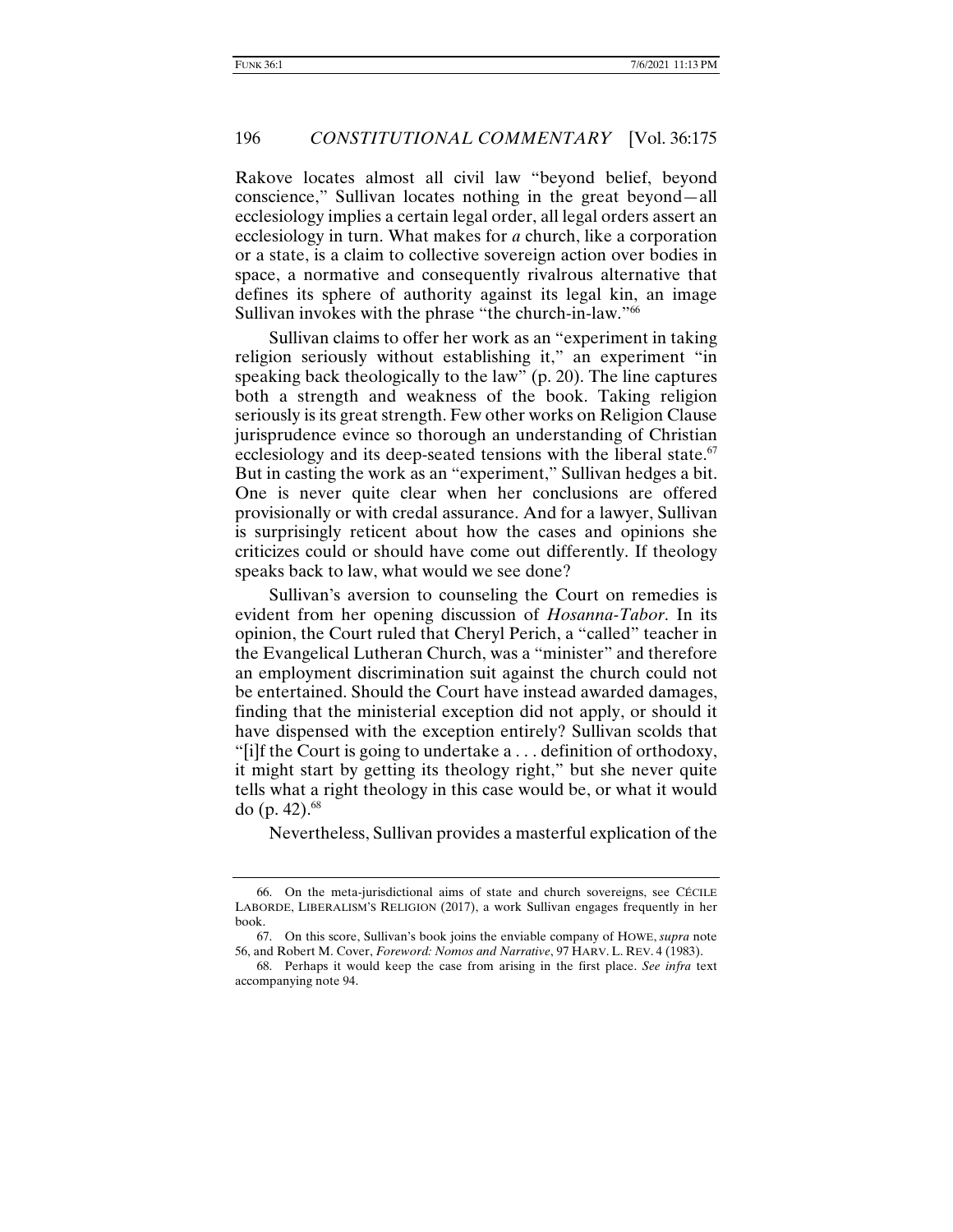theological premises of the Court's opinion. The Chief Justice's opinion engages in several "sleights of hand," she finds (p. 32). It narrates an early modern history of royal prerogative over (Roman Catholic and then Anglican) church offices, but then safeguards "the freedom of the church" for a particular Lutheran denomination that had no recognition and certainly would have suffered legal disabilities under the very English laws the Court valorizes (pp. 32–35). Most surprisingly, the Chief Justice Roberts wrote that *Smith*'s denial of religious exemptions to generally applicable laws "involved government regulation of only outward physical acts," not "government interference with an internal church decision."69 As Sullivan points out, this is well beyond the Madisonian conduct-belief distinction underlying *Reynolds* and one would have thought—*Smith*. Certainly commissioning, "calling," hiring, and firing teachers counts as conduct, yet now under the ministerial exception, Sullivan concludes, "*[t]he* church requires protection that individuals do not" (p. 38).

"For the Court to make this distinction is for it to do theology," Sullivan argues (p. 39). It assumes that a church's "sovereign self-understanding has been and must be acknowledged in US law" (p. 40). It foists upon all churches a particular sacramental division between members and officers that is highly contested within all major branches of Christianity, to say nothing of non-Christian traditions (pp. 40–45). It "juridifie[s]" the church, functionally preferring a pre-Vatican II theology of the Body of Christ as a mediated series of offices rather than an undifferentiated sacramental community (p. 44).

Could the Court have avoided doing bad theology if it had adhered to *Smith* and subjected the Evangelical Lutheran Church to the antidiscrimination policies of the EEOC? Sullivan implies such a move would have merely exchanged particular Protestant theologies for Catholic ones, a critique she makes of Justice Alito's concurrence (pp. 49–53). Instead, Sullivan invites us to wonder what possibilities might arise if we spoke a different theology entirely to law, one arising from a feminist, "antinomian" tradition such as that espoused by Anne Hutchinson.70 After all, the tragic irony of the *Hosanna-Tabor*

 <sup>69.</sup> *Hosanna-Tabor*, 565 U.S. at 190.

 <sup>70.</sup> Sullivan here cites Marie Ashe's feminist critique of Cover, *supra* note 67. Marie Ashe, *Beyond* Nomos and Narrative*: Unconverted Antinomianism in the Work of Susan Howe*, 18 YALE J.L. & FEMINISM 1 (2006). On Anne Hutchinson and the antinomian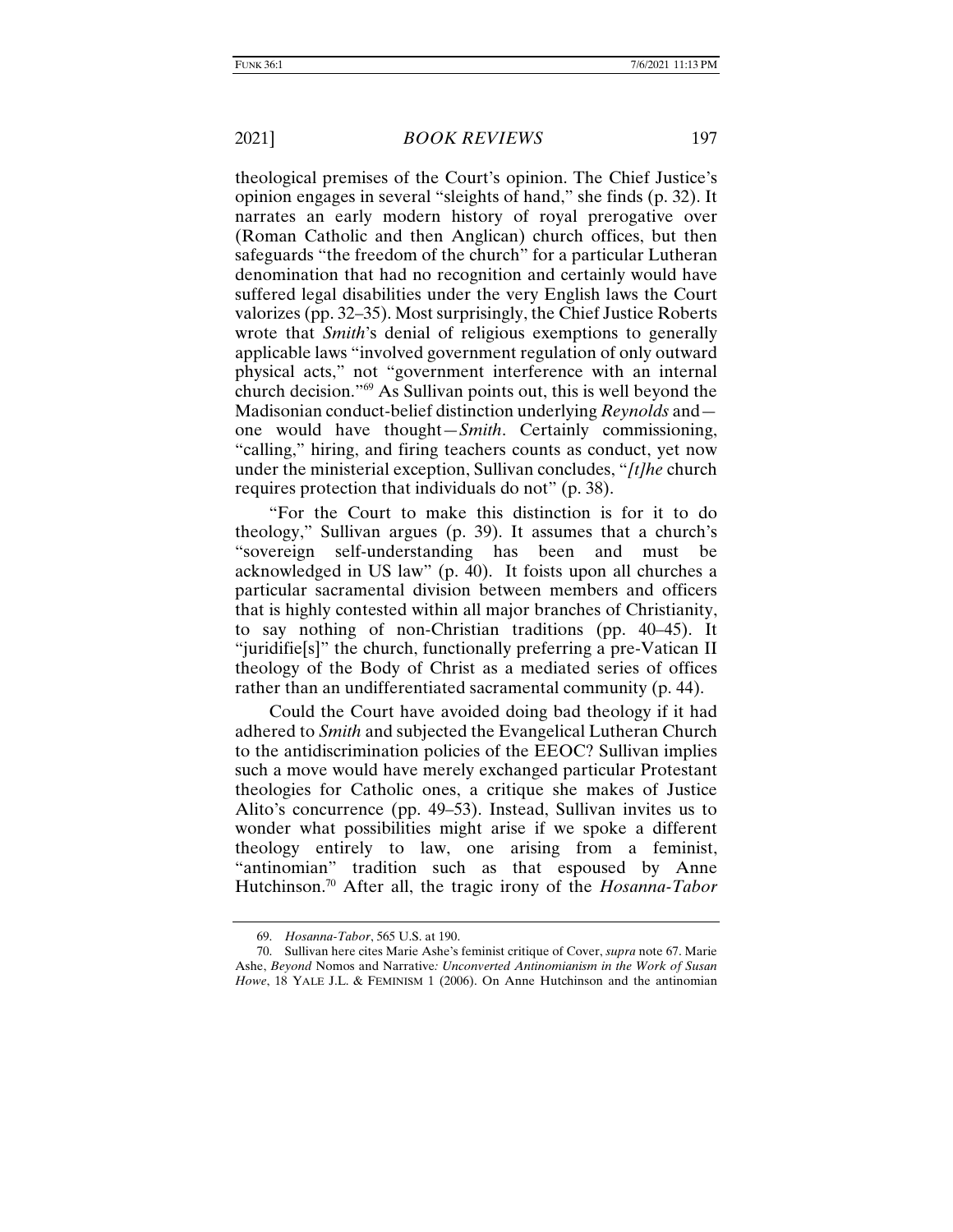case is that a church is protected by the "ministerial exception" from a suit by someone the church would never sacramentally recognize as an *actual* minister on account of her sex.<sup>71</sup> "Is it possible to have a nonpatriarchal theory of the church . . . ?" (p. 57). Sullivan leaves the question hanging in the air.

\* \* \*

Sullivan's second chapter follows *Hosanna-Tabor*'s digression into the "church property" cases, principally *Watson v. Jones* and *Kedroff v. St. Nicholas Cathedral*. 72 In both cases the Supreme Court, as thousands of American civil courts have done over time, was asked by private claimants to decide which faction in a theological dispute properly owned the lands, edifice, and other "temporalities" of a church.73 Sullivan deftly argues that both the ministerial exception and the church property cases are two products of the "unresolved [and unresolvable?] tension" between the First Amendment's two Religion Clauses (p. 60). On the one hand, "[d]eciding who is the rightful spokesperson for the church"—who counts as a minister, who holds the property, and, if these things are disputed, who decides who decides—comes "perilously close to the prohibited establishment role for government that Americans want to avoid" (p. 60). Yet recognizing and respecting the ecclesiastical arrangements churches use "to enable the continuity of religious life in the church" may also be the specific command of the Free Exercise

tradition in America, see THE ANTINOMIAN CONTROVERSY, 1636–1638: A DOCUMENTARY HISTORY (David D. Hall ed., 2d ed. 1990); ANNE HUTCHINSON: TROUBLER OF THE PURITAN ZION (Francis J. Bremer ed., 1981).

 <sup>71.</sup> While the ordination of women to pastoral office is a subject of contention in the Lutheran Church Missouri Synod, of which Hosanna-Tabor is a member, the official position of the Synod since 2004 has been that women may "serve in humanly established offices" so long as they do not perform the "distinctive functions" of the pastoral office. The Service of Women in Congregational and Synodical Offices, Res. 3-08A, CONVENTION PROCEEDINGS OF THE 62ND REGULAR CONVENTION OF THE LUTHERAN CHURCH—MISSOURI SYNOD 132–33 (2004). If "minister" were straightforwardly defined as a "pastor," then, Ms. Perich clearly would not count. Only by deferring to denominational definitions of ministers and their inclusion of "called" teachers like Ms. Perich can the question of the ministerial exception even arise. On the nature of the "called" teacher office in *Hosanna-Tabor*, see Brief of Lutheran Church—Missouri Synod as Amicus Curiae Supporting Petitioner, Hosanna-Tabor Evangelical Lutheran Church & School v. EEOC, 565 U.S. 171 (2011) (No. 10-553).

 <sup>72.</sup> Watson v. Jones, 80 U.S. (13 Wall.) 679 (1871); Kedroff v. Saint Nicholas Cathedral, 344 U.S. 94 (1952).

 <sup>73.</sup> *See* HOWE, *supra* note 56; Gordon, *supra* note 56.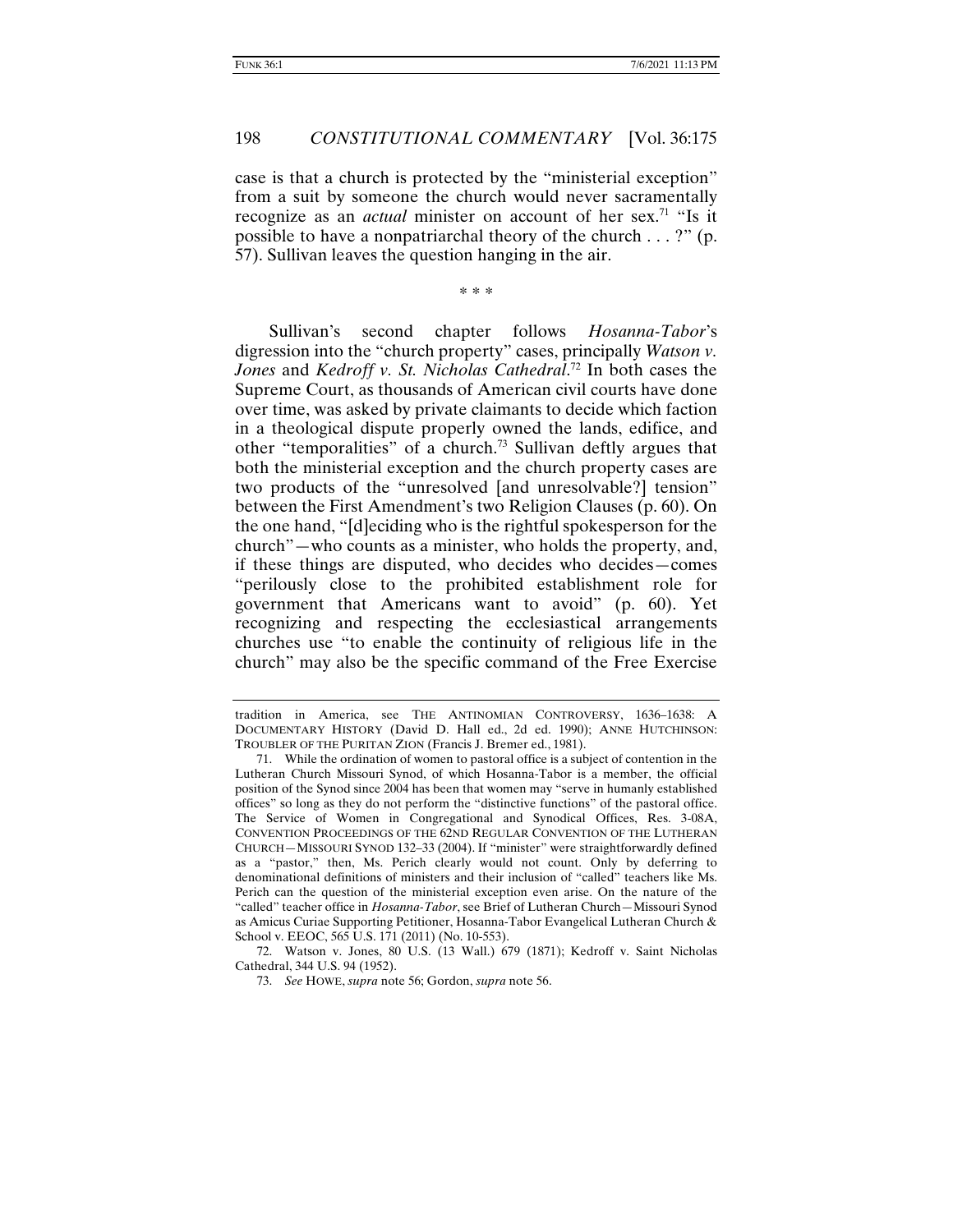Clause (p. 60).

The burden of the chapter is to once again chide the Court for theologizing sloppily and to explicate the hidden premises of the Court's "belie[f] in the church" (p. 81). Here the corporation enters the stage, as Sullivan notes that the Court's frequent reliance on Madison to interpret the First Amendment ignores just how eccentric Madison's vision was in its own time and since. Madison's "Commonwealth has always been an outlier among the states" in the way it forbid the incorporation of religious bodies and viewed "church governance as existing wholly apart from civil law" (pp. 66–67). Outside of Virginia, however, nearly all churches in the U.S. have been "creatures of state law" through corporate formation (p. 68). Besides skewing the Court's received history, the Madisonian view would be unworkable, or at least unsatisfying, in a case like *Hosanna-Tabor*, Sullivan implies, because a wholly voluntary church would have no employees subject to the EEOC's rules and therefore Ms. Perich would lose her claim anyway. So since the Madisonian theology is not the lived religion of the church corporations or the courts who adjudicate their disputes, what has been the official theology, Sullivan asks?

Like the ministerial exception, the church property disputes raise the question of how much the state ought to defer to "the" church, but with the added complication that "by definition in such cases, there are at least two churches at issue," and a court must decide "how to resolve two churches into one" (p. 69). Sullivan argues that the Supreme Court's theological preferences for spotting the one true church in these cases has shifted over time. *Watson*, a post-Civil War case that awarded church property to the antislavery wing of a Kentucky Presbyterian church, "reflect[ed a] thoroughly protestant ecclesiology" by treating a church as a voluntary association whose members "consented to the church's jurisdiction" and were thus bound to the practices and procedures of their original incorporation (pp. 72–73). But in more recent cases, Sullivan finds a "little whiff of incense" wafting through the Court's ecclesiology (p. 73). In *Kedroff*, the midtwentieth-century Court recognized the authority of the Patriarch of Moscow over a Russian Orthodox church in New York, state law attempts to sever denominational control over local congregational property notwithstanding. Sullivan argues the decision, unlike *Watson*, recognized the "freedom of the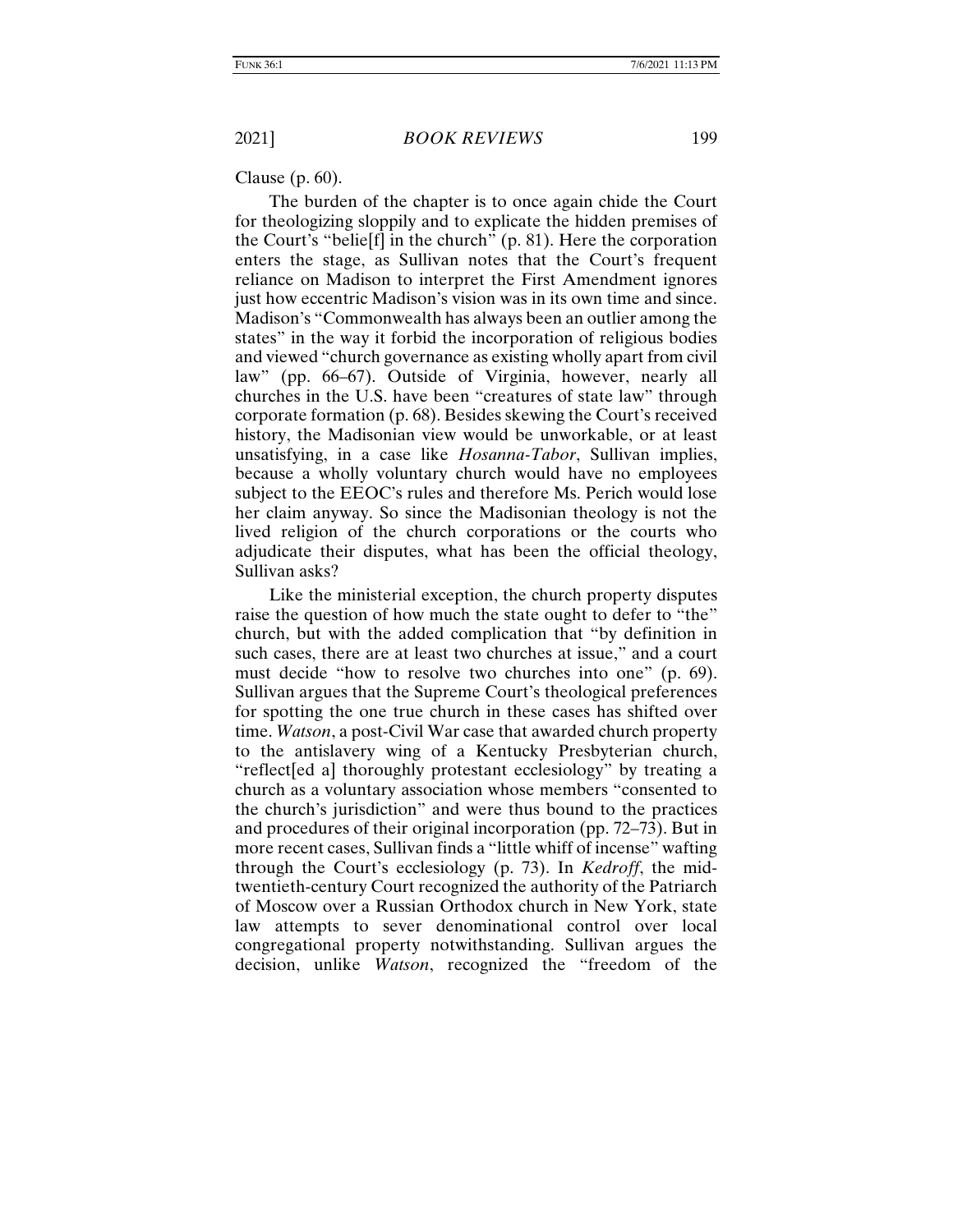corporeal church, not of its members" (p. 74). Despite having a local, voluntary association of Russian Orthodox in New York, the Court found that the state was unduly interfering with and trampling over the Russian Orthodox theology of hierarchical authority and unbroken lines of apostolic descent. Sullivan concludes that the Court "bought the argument of the appellants that the church—the hierarchical church—is a sacramental as well as a sovereign entity entitled to extraconstitutional legal deference" (p. 80).

Sullivan laments a "sad irony" in the way courts affirm the authority of hierarchical churches: even in the act of declaring the sovereignty of the church, the courts necessarily proclaim and enact their own superior sovereignty to declare and arbitrate the doctrine and dogma of a church (p. 82). It is somewhat unclear what makes this irony sad. After all, unlike cases invoking the ministerial exception, the church(es) engaged in civil property disputes have *asked* the courts to arbitrate their doctrine. Or, to use the quasi-sacramental and technical legal terms, they have pleaded and prayed for the relief of the courts, instead of trusting to their own sacramental authority to induce congregant loyalty through excommunication. That is not to deny that courts necessarily engage in theology to answer this call. At a minimum, they agree implicitly with the church litigants that St. Paul's prohibition on "going to law" does not bind the churches and does not divest the state courts of jurisdiction.<sup>74</sup> (Perhaps this is one occasion where American juridical theology departs from early Baptist practices.<sup>75</sup>) Whereas state incorporation law tends to favor a congregational ecclesiology, the courts' doctrines of deference, as Sullivan argues elsewhere in the chapter, tend to make the hierarchical churches the favored churches of the law (pp. 63–64).

 <sup>74. 1</sup> Corinthians 6:1–8. On the possible applications and potential problems with treating this passage as a call to Christian arbitration, see Michael Corkery & Jessica Silver-Greenberg, *In Religious Arbitration, Scripture Is the Rule of Law,* N.Y. TIMES (Nov. 2, 2015), https://www.nytimes.com/2015/11/03/business/dealbook/in-religious-arbitrationscripture-is-the-rule-of-law.html.

 <sup>75.</sup> Early Baptists not only fined their members for engaging in civil litigation, they often prohibited members from even becoming licensed attorneys in the local polity. *See* Curtis D. Johnson, *The Protracted Meeting Myth: Awakenings, Revivals, and New York State Baptists, 1789–1850*, 34 J. EARLY REPUBLIC 349 (2014).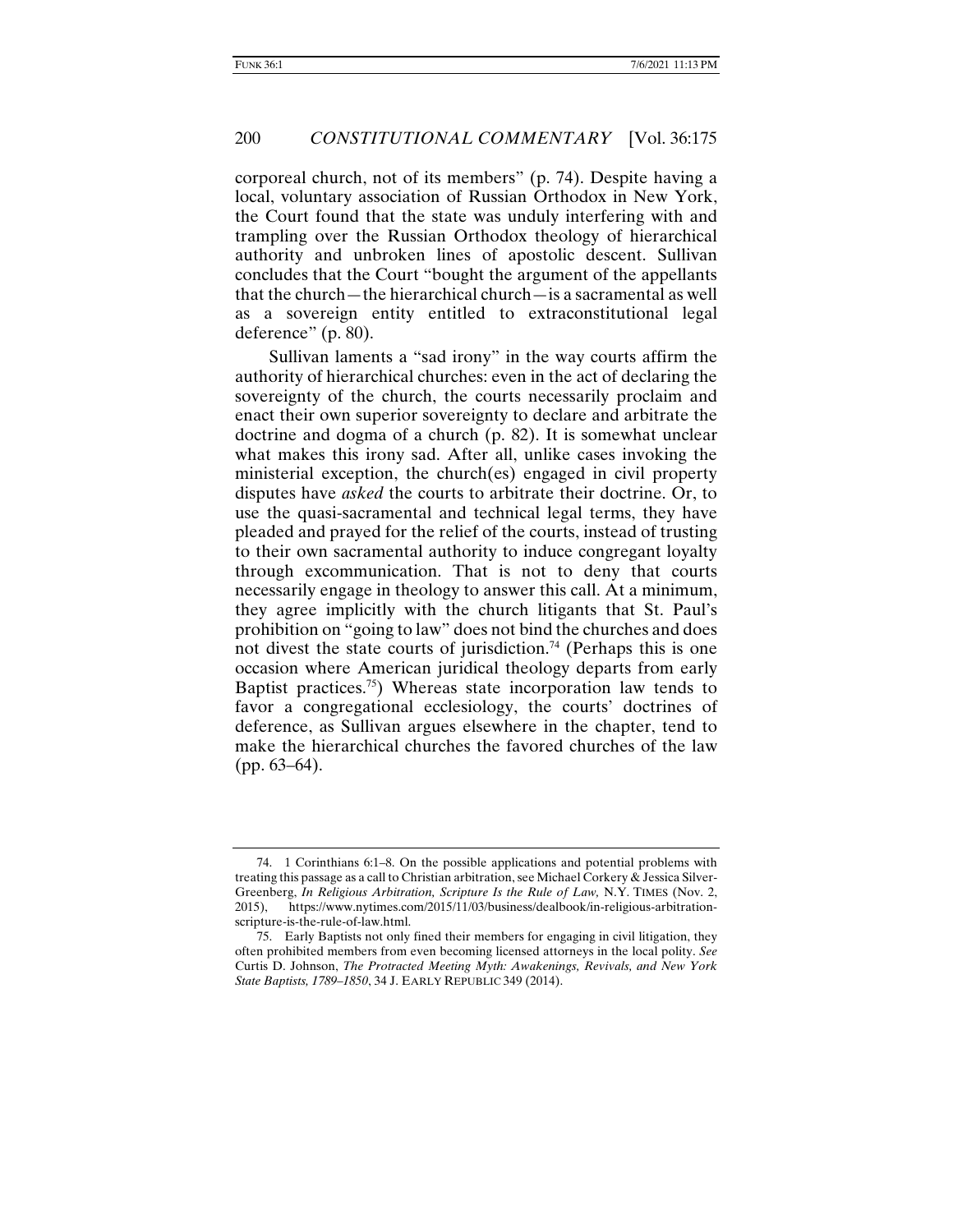\* \* \*

How far doctrines of deference can extend is the subject of the book's third chapter, on *Hobby Lobby v. Burwell*, yet another essay concluding with open questions and profound silences. Yet this chapter is perhaps Sullivan's strongest, the one that most forcefully bears out her opening promise to take religions seriously and speak theology back to law. While many commentators admire Justice Ginsburg's Madisonian dissent and its stark separation of the world of material commerce from the world of spiritual belief, Sullivan recognizes that even here we find profound theological commitments. A chalice and a peace pipe, an edifice and burial ground, a particular river or a closely held corporation of 500 arts-and-crafts retail stores—the world abounds in theologies that might regard all of these properties as equally sacred, equally sanctified to do the work of religion. The sanctity of even commercial property, Sullivan contends, has "a long pedigree in religious history," particularly among shades of "low church" Protestantism (pp. 96, 118).

Of course, a major difference between *Hobby Lobby* and the cases that preceded it is that those cases concerned *church* corporations, usually formed under specific laws for incorporating religious bodies, while Hobby Lobby is a closely held for-profit corporation formed under Oklahoma's general incorporation laws. But "[p]henomenologically speaking," Sullivan argues, "it is *the* church that the Court recognizes in *Hobby Lobby*, just as it did in *Hosanna-Tabor*" (p. 95). Sullivan finds in the Court's treatment of Hobby Lobby a parallel to the status of the East India Company in English law, a corporation in which material pursuits, state power, and religious ambitions (she points to the hundreds of chaplains among the Company's employees) marked "a profound interchangeability among the church, the state, and the corporation—the state and the corporation borrowing from the church the sign of the sovereign as sacred" (p. 94). In rejecting the dissent's facile separation of commerce and faith, she implies, the Court for once gets something theologically right.

But the trouble with *Hobby Lobby*, Sullivan finds, is that the Court believes the faith of the store's owners without seeing it done. Because the Court steadfastly refuses to test the sincerity of religious belief, it merely accepted the assertion of the owners' theology "without reference to religious authorities or texts" (p.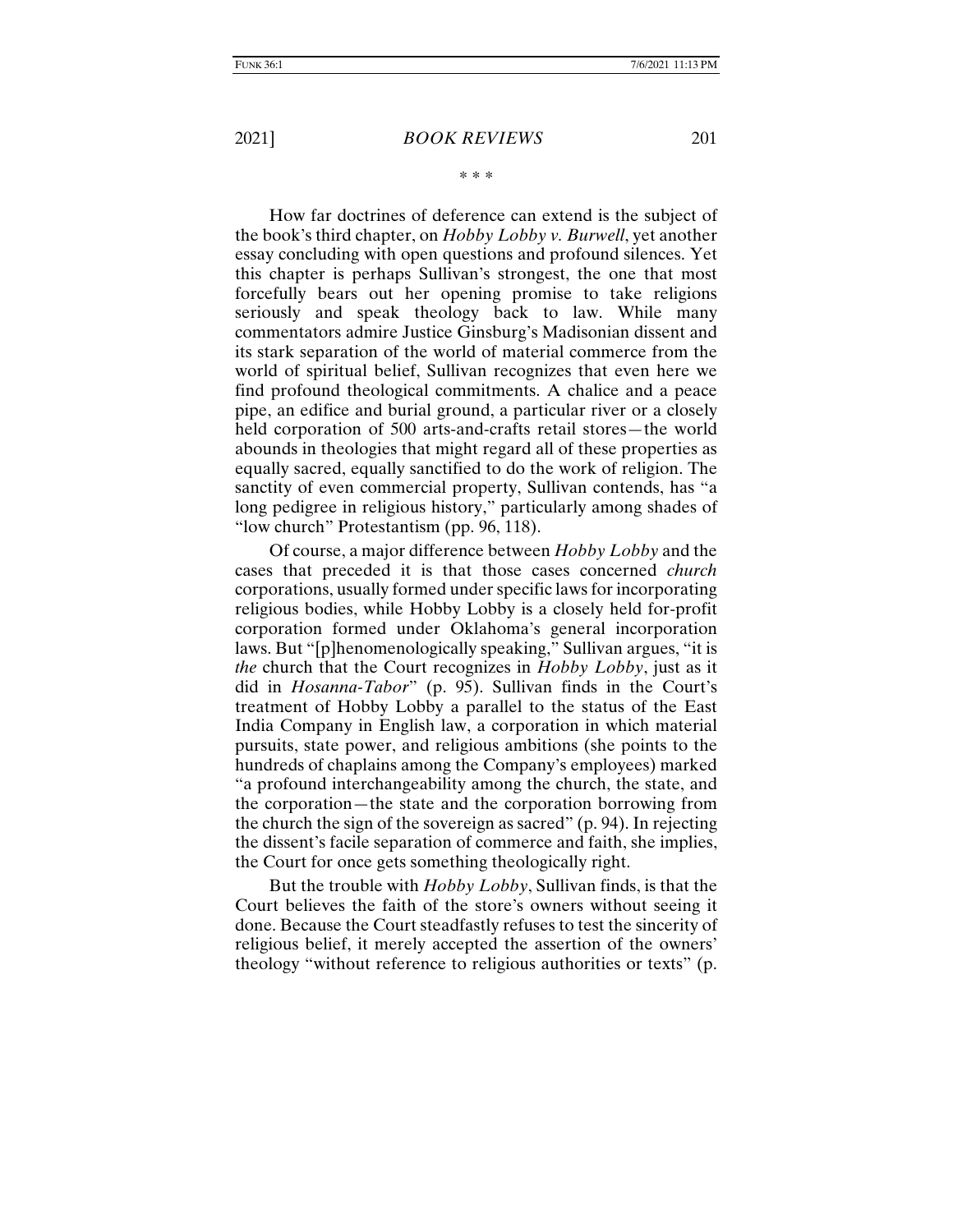100).76 Sullivan aims to do the ethnographical work the Court assumes away. While many evangelical denominations have robust traditions and sophisticated theologies of avoiding "complicit[y]" with sin (pp.  $171-172$ ), Sullivan finds as a religious historian a pretty mixed record on whether Mennonites (the parent faith of Hobby Lobby's owners) even regard abortion as a sin one could be complicit in (pp. 112–117). She accuses the Court of too quickly accepting a modern, secular politics of gender subordination as a religious faith adhering to any significant Christian tradition.

Yet, almost immediately, Sullivan recognizes the peril of her argument. Far be it from her, she disclaims as a mere legal commentator, to declare the "official" theology of the Mennonites, or to demand that theologies of sin and human reproduction remain frozen in their pre-1970s instantiation. After all, the hallmark of Anabaptist traditions like the Mennonites' is "low church ecclesiology" (p. 118), emphasizing the authority and even the duty of lay members to live in accordance with their (evolving) consciousness of sin and purity. In this sense, the Court's easy acceptance of Hobby Lobby's theology could have afforded more struggle but ended up at the same place, affirming and respecting a theology of complicity that may indeed be novel and developed at the grassroots of the church, but should not be rejected for all that.

How then to decide the case? Between the hierarchical deference of *Kedroff* and the low-church preferences of *Hobby Lobby*, should the Court lean towards one theology or another? Is there a way to make space for religious freedom and theological difference without one sort of deference or another? Sullivan raises the questions but by way of answer only enigmatically cites Robert Cover's famous *Nomos and Narrative*. Sullivan joins Cover in urging that we do not too quickly "dismiss those alternative worlds" constructed by the religious faithful, for "only by acknowledging the promise and danger of a plural set of nomoi would a robust engagement with the zero-sum sovereignty

 <sup>76.</sup> As Sally Gordon has shown, the modern Court has increasingly relied on the assertion of "sincerely held" beliefs to rid itself of the problem of officially defining "religion," a move that would surely raise Establishment problems. *See* GORDON, *supra* note 9, at 210–11. *See also* Ann Pellegrini, *Sincerely Held; Or, the Pastorate 2.0*, 34 SOC. TEXT 71 (2016).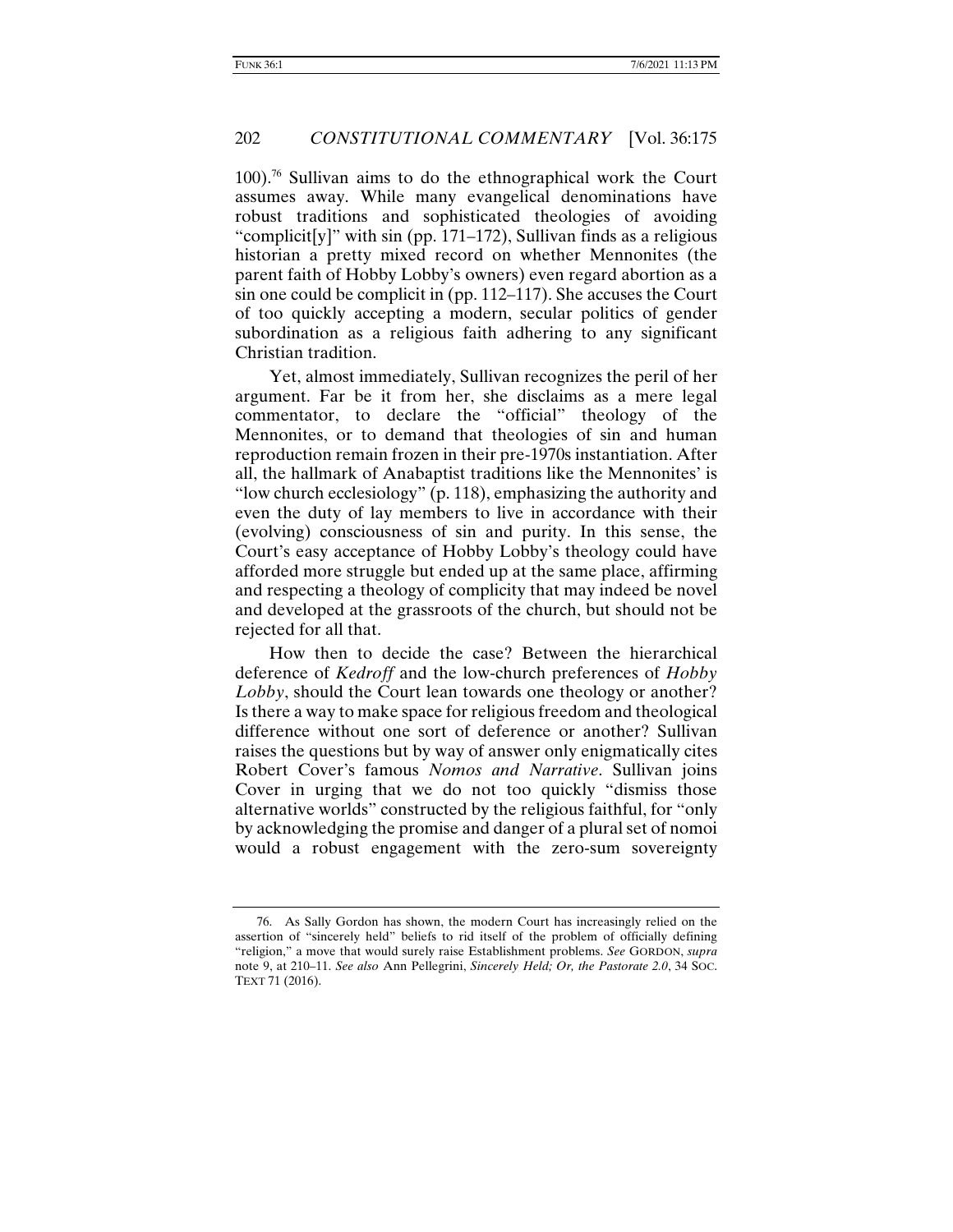claimed by the modern state be possible" (p. 125).<sup>77</sup>

#### IV. CROSSING AND DWELLING: THE RELIGIOUS PEOPLE PROPERTY MAKES

Sullivan's fourth and final chapter is certainly the most different, yet possibly the most promising. Provocatively titled "The Body of Christ in Blackface," the chapter does not take up a recent Supreme Court case, but rather analyzes the stark absence of the black church<sup>78</sup> from the Court's implicit political theology. Instead, Sullivan offers a tentative legal and religious history of the Angola prison to show how symbolic "consolidations of black religion have been and continue to be put to use in law enforcement and corrections today in the US" (p. 128). Tentative, because Sullivan notes up front that "[w]riting about African-American religious life is today, for a white author, difficult terrain," and her engagement with the literature can only convey "a piece of that story" (pp. 126–127 n.2).

Much of the chapter is, in this reader's view, somewhat distracted by Sullivan's long-running debate with Michael Hallett, the scholarly champion of the religious accommodations and faith-based initiatives carried out at Angola.<sup>79</sup> Sullivan has been criticized in the past for maintaining as a scholarly position that American religious freedom law is impossibly incoherent, while serving as an advocate to deploy a rigid Establishment Clause

 <sup>77.</sup> While Cover too could be the most Delphic of law and religion writers, he was too good of a proceduralist to let a case commentary pass without offering his sense of the best remedy. I take from *Nomos and Narrative*, for instance, that Cover believed the Court came near the right answer; he just lamented that neither party in the case nor the Court itself seemed to really *believe* its own theology. *See* Cover, *supra* note 67, at 67 ("Bob Jones University seemed uncommitted and lackadaisical in its racist interpretation—unwilling to put much on the line. The IRS ruling was left shamefully undefended by an administration unwilling to put *anything* on the line for the redemptive principle. The Justices responded in kind: they were unwilling to venture commitment of themselves, to make a firm promise and to project their understanding of the law onto the future.").

 <sup>78.</sup> Sullivan duly notes the powerful argument of Barbara Dianne Savage that "there is no such thing as the black church." BARBARA DIANNE SAVAGE, YOUR SPIRITS WALK BESIDE US: THE POLITICS OF BLACK RELIGION 9 (2008), but she responds that there *are* "black collective christian imaginaries" that either do or do not wield power, and her task is to assess the presence, and especially the absence, of the black church-in-law (p. 127).

 <sup>79.</sup> *See, e.g.*, MICHAEL HALLETT ET AL.,THE ANGOLA PRISON SEMINARY: EFFECTS OF FAITH-BASED MINISTRY ON IDENTITY TRANSFORMATION, DESISTANCE, AND REHABILITATION (2016); Michael Hallett, *Faith at Angola Prison*, COMMONWEAL, Apr. 14, 2017, at 10.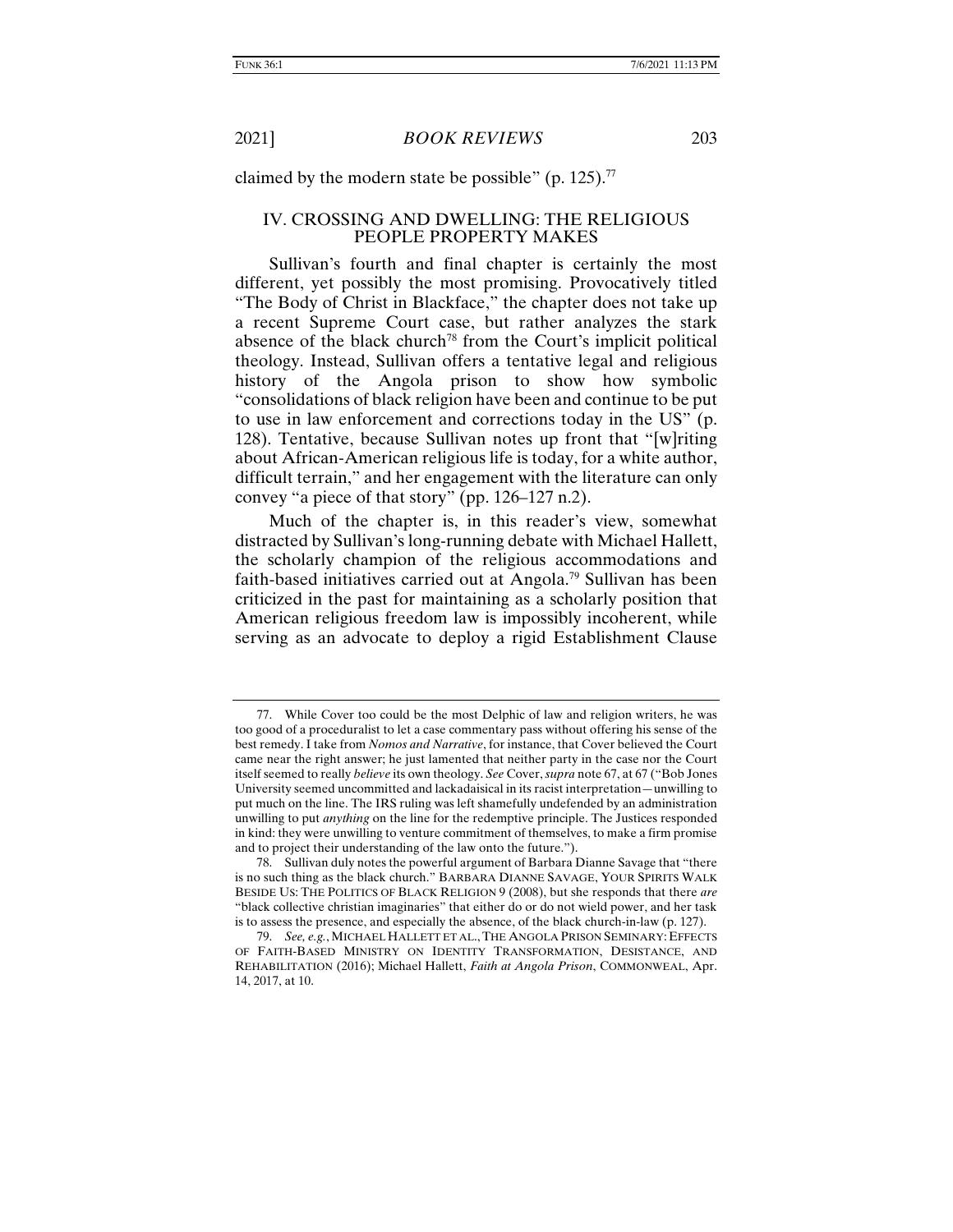doctrine against religious initiatives in prisons, $80$  and one might forgive Hallett for finding more certain prescriptions in Sullivan's writings than she intended.

Nevertheless, her critique of Hallett is powerful. Taking up the latter's astonishing *commendation* that Angola recapitulates the vitality of "slave religion" by making space for blackcontrolled religious expression, Sullivan succinctly answers that in carceral political theology, "[b]ad black religion is seen as singularly political and therefore usually policed as criminally dangerous, not as religion" (p. 146). As ever, state-sanctioned theologies urge law "to make room for the right kind of religion," one that neatly fits the Madisonian preference (p. 136). Black prisoners are welcome to adopt the private beliefs especially of a liberal Protestantism, so long as their conduct does not disrupt the almost literal re-enslavement of their bodies.

Surprisingly, then, it is the chapter that is least concerned with the corporation as such that may have the most to say in counter to Rakove's Madisonian individualism. In recent work, both Sally Gordon and Martha Jones have celebrated the possibilities that incorporation brought to the early American black church.<sup>81</sup> In an era when even freedmen were denied the rights of full citizenship, black men and even women (doubly disfavored by the law) could through their church corporations hold property, transact business, and crucially, vote on policies of local import. Sullivan brings a different focus. The same corporate form that unlocks these possibilities also "stabiliz[es] the church for purposes of capture" (p. 158). Far more than the revolutionary Virginians could appreciate, access to the corporate form and the property it protects works to domesticate religious expression and defang its own revolutionary impulses.

That is certainly not to say that Sullivan finds the Madisonian goal worth valorizing, and, indeed, her final chapter offers the clearest repudiation of the Madisonian theology commended in *Beyond Belief*. Sullivan would have us understand that the

 <sup>80.</sup> *See* Sarah Barringer Gordon, *Where the Action Is—Law, Religion, and the Scholarly Divide*, 18 RELIGION & AM. CULTURE 249, 257–60 (2008).

 <sup>81.</sup> Sarah Barringer Gordon, *The First Wall of Separation between Church and State: Slavery and Disestablishment in Late Eighteenth-Century Virginia*, 85 J.S. HIST. 61 (2019); Sarah Barringer Gordon, *The African Supplement: Religion, Race, and Corporate Law in Early National America*, 72 WM. & MARY Q. 385 (2015); MARTHA S. JONES, BIRTHRIGHT CITIZENS: A HISTORY OF RACE AND RIGHTS IN ANTEBELLUM AMERICA 71–88 (2018).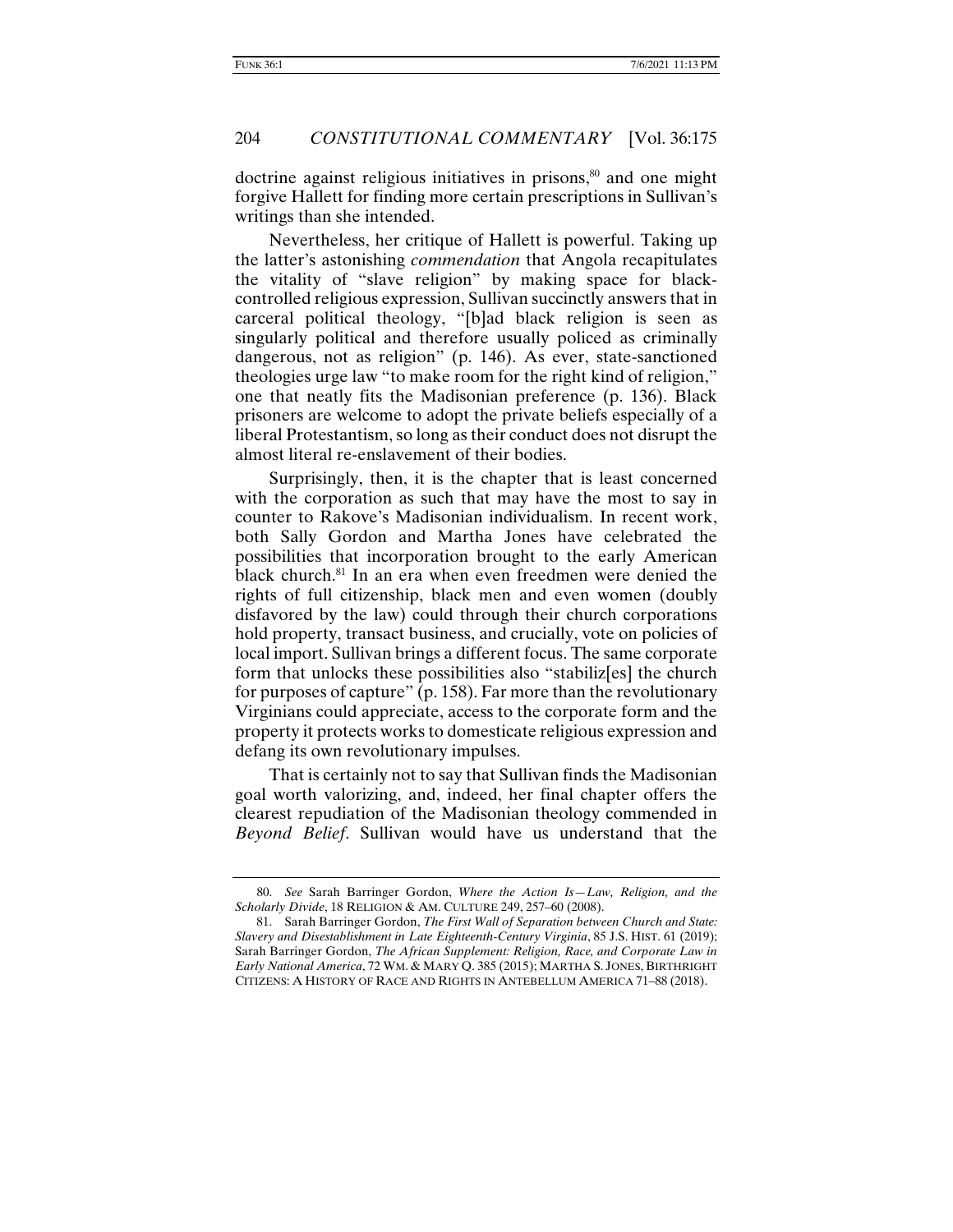favored theology of the American state is not just the liberal Protestantism of James Madison, but the *white* liberal Protestantism of the Virginian slaveholder. After all, the Madisonian denial of religious property rights beyond the individual conscience finds its total and complete expression not in the juridical conquest of the Mormons, but in the everyday law of slavery: believe however you like, only conform your conduct to your master's law. Rakove remarks that "[t]he religious violence that Mormons suffered . . . has no parallel in American history" (p. 130), apparently forgetting the lesson that Alfred Raboteau long ago taught us, that American slavery represents the greatest Christian persecution in the history of the western hemisphere.<sup>82</sup> Theologies of property that accommodated slavery gradually became the official theology of at least half of America's churches, and in turn the official theologies of the antebellum state.<sup>83</sup> "Whether racism is or is not latent in Christianity as some have argued, it was arguably control of the churches by slaveowners that led to creation of the black church-in-law in North America and the Caribbean," Sullivan concludes (p. 143).

The racial cast to the official political theologies of the United States helps to make sense of some of the Court's most recent cases on free expression: the review of state lockdown orders in response to the Covid-19 pandemic and the approval of the Trump administration's notorious "Muslim Ban" after several rounds of revision. In *Trump v. Hawaii*, the Court upheld travel restrictions imposed on predominantly Muslim nations notwithstanding the apparent racial and religious animus of the administration's calls for, to take one example, a "total and complete shutdown of Muslims entering the United States until our country's representatives can figure out what is going on."84 In the Covid-19 cases, the Supreme Court narrowly sustained state restrictions on religious gatherings with the warning that states must regulate religious gatherings no more severely than "comparable" secular activities. In *Roman Catholic Diocese of Brooklyn v. Cuomo*, a five-member majority of the Court, writing in a per curiam opinion, found that New York had crossed the line

 <sup>82.</sup> ALBERT J. RABOTEAU, SLAVE RELIGION: THE "INVISIBLE INSTITUTION" IN THE ANTEBELLUM SOUTH 333–34 (updated ed. 2004).

 <sup>83.</sup> *See* CHRISTINE LEIGH HEYRMAN, SOUTHERN CROSS: THE BEGINNINGS OF THE BIBLE BELT (1998); MARK A. NOLL, THE CIVIL WAR AS A THEOLOGICAL CRISIS (2006). 84. 138 S. Ct. 2392, 2417 (2018).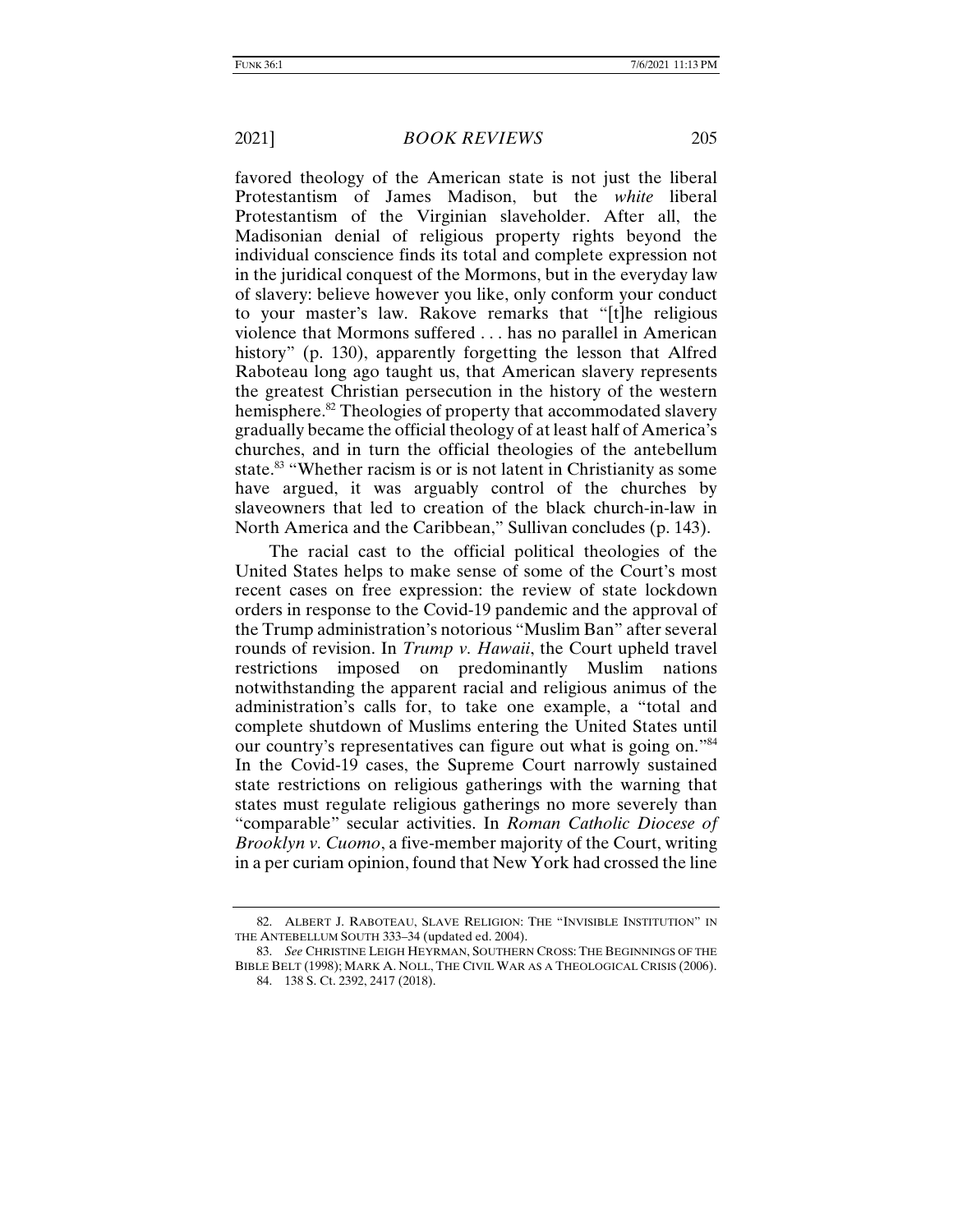by limiting religious gatherings to 10 or 25 congregants in certain high risk zones while permitting "essential businesses" to admit any number of patrons.<sup>85</sup>

One prominent scholar has recently linked the two groups of cases, declaring the Court's *Roman Catholic Diocese* to be a twenty-first century "Anti-*Korematsu*," referring to the "anticanon" case that sustained Japanese internment and was declared overruled (rather indirectly) in *Trump v. Hawaii*. 86 The argument makes a certain legal sense: In *Korematsu*, the Court overlooked significant evidence of racial animus and deferred to the Executive in a case of apparent emergency; in *Roman Catholic Diocese*, the Court enjoined a state executive in the midst of an emergency to protect individual rights. $87$  But that reading makes little theological sense.

Consider the religious sensitivities of *Roman Catholic Diocese*. The per curiam and concurring opinions engage in remarkable theological sympathy with the petitioners, a group of churches under a single Catholic diocese and an association of Orthodox Jewish synagogues. Propertied rites are so ever present in the opinions they are rarely analyzed as such. The majority assumes that gathering together on a specific parcel of land, engaging the material world of air, space, and time in all the ways that might raise medical risks are nevertheless the essence of religious exercise.<sup>88</sup> While livestreams of religious services can be viewed at home, the Court finds that "remote viewing is not the same as personal attendance." Christians "cannot receive communion." More vaguely, "there are important religious

 <sup>85. 141</sup> S. Ct. 63 (2020) (per curiam). *See also* Calvary Chapel Dayton Valley v. Sisolak, 140 S. Ct. 2603 (2020) (mem.) (sustaining a directive limiting in-person worship services to 50 people); S. Bay United Pentecostal Church v. Newsom, 140 S. Ct. 1613 (2020) (mem.) (sustaining an executive order limiting in-person worship to the lower of 25% capacity or 100 attendees).

 <sup>86.</sup> Cass R. Sunstein, *Our Anti-Korematsu* (December 29, 2020) (unpublished manuscript), http://dx.doi.org/10.2139/ssrn.3756853. On "anti-canonical" cases, see Jamal Greene, *The Anticanon*, 125 HARV. L. REV. 379 (2011).

 <sup>87.</sup> Sunstein, *supra* note 86.

 <sup>88.</sup> The dissents engage in theological imagination too. Justice Breyer, relying on the district court's findings, takes it for granted that propertied rites in churches are akin to "similar gatherings" at "public lectures, concerts, or theatrical performances," rather than the ebb and flow of bodies through a marketplace. *Cuomo*, 141 S. Ct. at 76 (Breyer, J., dissenting). Justice Sotomayor makes the same comparison and assumes throughout that singing must take place at church services, essentializing a religious rite the petitioners themselves claimed they had foregone during the pandemic. *Id.* at 79 (Sotomayor, J., dissenting).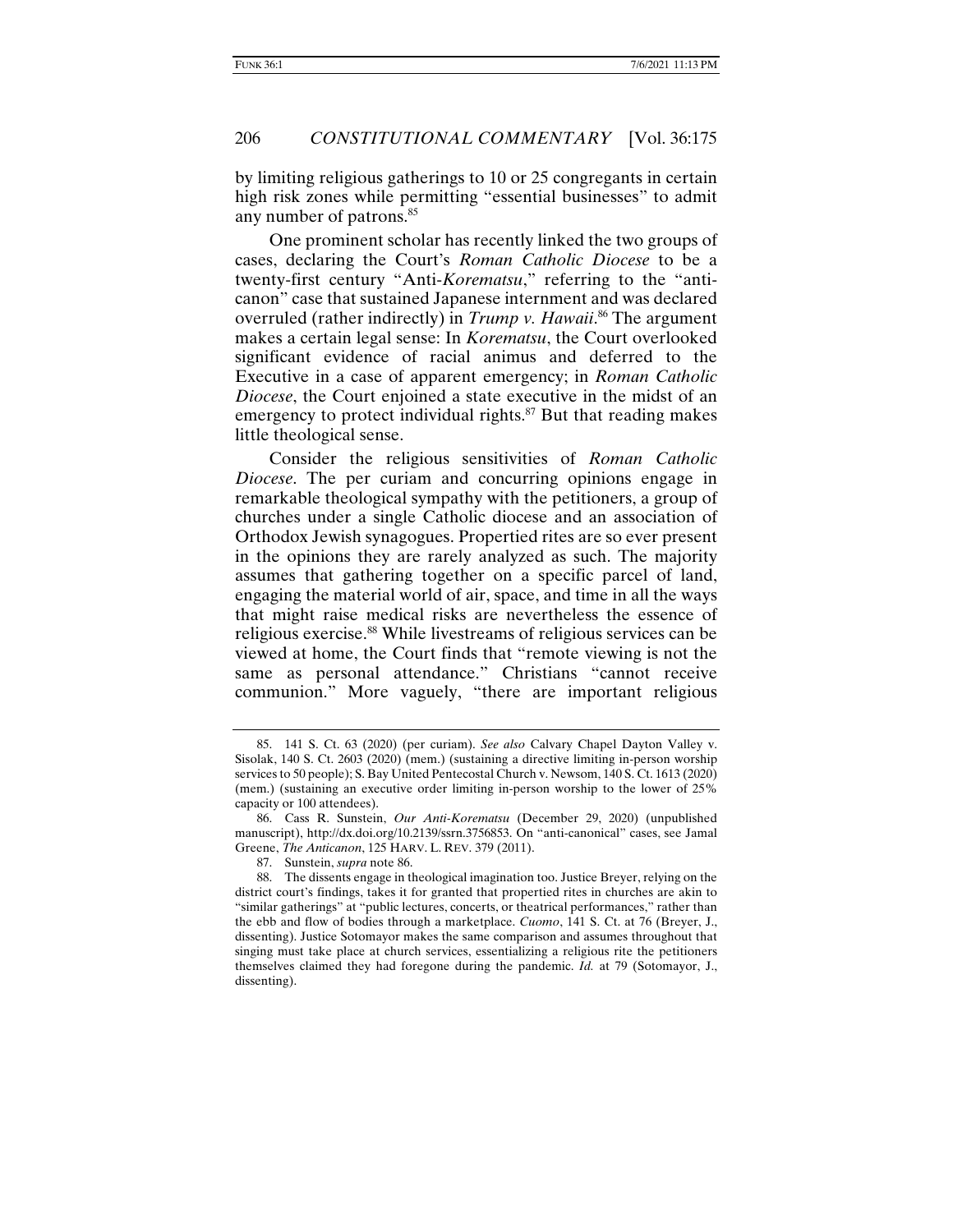traditions in the Orthodox Jewish faith that require personal attendance."<sup>89</sup> Justice Gorsuch's concurrence infers the Justice Gorsuch's concurrence infers the theological judgment of the New York government in declaring businesses "essential" but churches inessential. In justifying the extraordinary process of a temporary injunction originating out of the high court, Justice Gorsuch vividly imagines the anxieties of rabbis approaching "the High Holy Days . . . , or priests preparing for Christmas."90

One wonders where this religious imagination was in *Trump v. Hawaii*. Despite the presence of a Muslim mosque among the petitioners, nowhere does the majority concern itself with theologies of sacred gatherings, religious crossings and dwellings, $91$  or anxieties that the Court's order might disrupt Ramadan observances. One might respond as the Court majority largely did: Neither the mosque nor its many amici actually asserted a religious freedom claim. Instead, they argued under the Establishment Clause and thus took on the burden of showing that a facially neutral law was instituting a religious preference.  $92$ But that seems to be the precise point to which Sullivan's work would call our attention. Religious freedom claims are for localized, propertied, truly liberal believers. The Court does not have, because it has not developed, the capacity to think theologies of God's chosen people on national or supranational scales, to believe a religious exercise claim can be made by massive groups who do not all engage in the propertied rituals the Court is used to seeing done. To make those claims is to speak another language, and to fall subject to another Clause, another law, another theology.

 <sup>89.</sup> *Id.* at 68.

 <sup>90.</sup> *Id.* at 72 (Gorsuch, J., concurring).

 <sup>91.</sup> *See* THOMAS A. TWEED, CROSSING AND DWELLING: A THEORY OF RELIGION (2008). Tweed seeks "a theory of religion that ma[kes] sense of the religious life of transnational migrants and addresse[s] three themes—*movement*, *relation*, and *position*," making the work particularly valuable for thinking about propertied rites. *Id*. at 5.

 <sup>92.</sup> *See, e.g.*, Brief for Respondents, Trump v. Hawaii, 138 S. Ct. 2392 (2018) (No. 17- 965); Brief for Interfaith Group of Religious and Irreligious Organizations as Amici Curiae Supporting Respondents, *Trump*, 138 S. Ct. 2392 (No. 17-965); Brief for National Association of Muslim Lawyers and Other Muslim Bar Associations as Amici Curiae Supporting Respondents, *Trump*, 138 S. Ct. 2392 (No. 17-965); Brief for Muslim Justice League et al. as Amici Curiae Supporting Respondents, *Trump*, 138 S. Ct. 2392 (No. 17- 965); Brief of Episcopal Bishops as Amici Curiae Supporting Respondents, *Trump*, 138 S. Ct. 2392 (No. 17-965); Brief for Freedom from Religion Foundation as Amici Curiae Supporting Respondents, *Trump*, 138 S. Ct. 2392 (No. 17-965).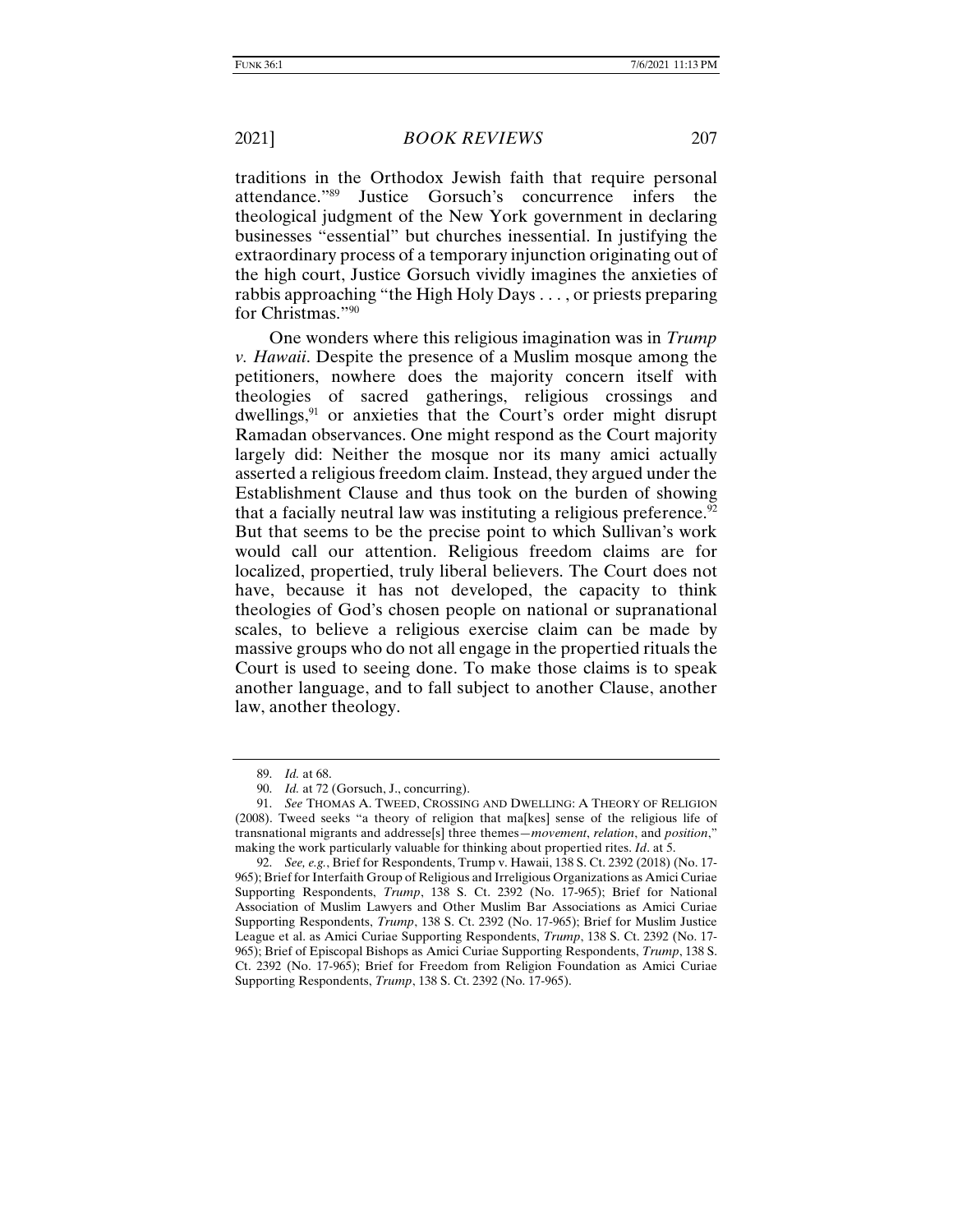#### V. CONCLUSION

How shall we then live? $93$  Rakove propounds a political theology that has wrought disastrous and violent consequences throughout American history and can hardly be tallied as a victory for religious freedom. Sullivan's careful and nuanced ethnography of the Supreme Court's political theology refrains from answering ultimate questions of remedy.

Or maybe it would be more precise to say that the opinions of the Supreme Court are *penultimate* questions of remedy that Sullivan disregards. Elsewhere Sullivan has written that the Court's decisions handed down since the publication of her book have been unsurprising but also uninteresting. Whichever way the Court rules, she seems to regard the real tragedy that the cases have arisen in the first place. "The new ACA contraception cases reflect the failure to create universal health care. The school voucher cases reflect the deliberate failure to invest in quality public schooling," she concludes.<sup>94</sup> The current flash points of religious freedom, that is, address merely the mild systems and not the root causes of the liberal regime of property and religion in the U.S. In a nation with a superabundance of property but a hollow conception of the common-wealth, a certain rivalry cannot be avoided between a church and state that must scramble over the artificially induced scarcity of goods fit for human flourishing.

In her conclusion, Sullivan takes up the *Masterpiece Cakeshop* decision.95 Like her discussion of *Hobby Lobby*, Sullivan avoids telling us how the case should come out, but does offer more specific guidance on how a court should approach such a case. As with *Hobby Lobby*, *Masterpiece Cakeshop* is "not doing something new in mixing business and God," but Sullivan laments the Court's sustained reluctance to engage with the actual theology at issue in the case (p. 174). The Court's repeated acceptance of theological assertions under the assumption they are sincerely held beliefs means "[i]t has become impossible for

 <sup>93.</sup> The question is drawn from Ezekiel 33:10 and 2 Peter 3:11, two key texts of political theology in the Christian scriptures, but the question as worded was most popularly posed by Francis Schaeffer's 1970s documentary on the decline of Christian civilization, a documentary that, for better and for worse, may have done more than any other work to mobilize modern evangelical politics in the U.S. *See, e.g.*, R. Albert Mohler Jr., *How Will We Live Now? Francis Schaeffer's 'How Should We Then Live?'After 40 Years*, 84 S. SEMINARY 25 (2016).

 <sup>94.</sup> Moyn & Sullivan, *supra* note 63.

 <sup>95.</sup> Masterpiece Cakeshop Ltd., v. Colo. C.R. Comm'n, 138 S. Ct. 1719 (2018).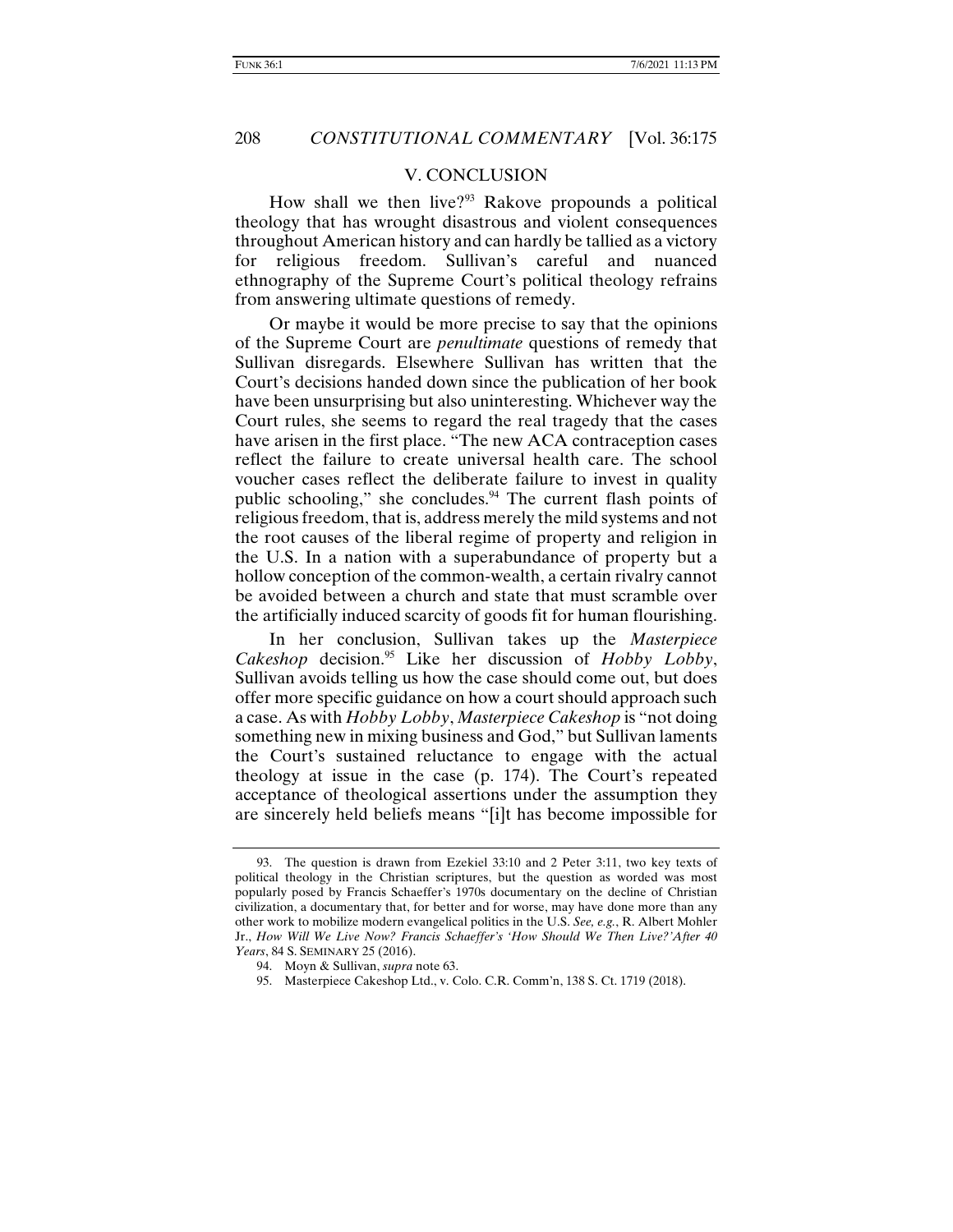the Court to talk about religious stuff with any seriousness" (p. 170). Instead, Sullivan invites the courts to take up the theological conversation specifically. Ask the owner of the cakeshop about the precise contours of his theology, challenge him with the possible inconsistencies and tensions that might arise, "[*a*]*nd then listen to his response*" (p. 175).<sup>96</sup> If "[t]he liberal state does coerce people to live by the will of its God"—and Sullivan is sure that it does—at least it can exhibit a "humility about the reach and commitment of [its] own imaginations and possibilities" and exchange the rancid individualism of the liberal order for the political community that might grow out of the serious exchange of juridical theology (pp. 162–63, 176–77).

As someone who has studied the rancorous theological debates that erupted in civil courts adjudicating church property disputes, I admit that even I see the appeal of courts speaking theology more explicitly (rather than, as so many now do, speaking theology covertly). True, theology is beyond the professional competencies of most U.S. judges, but of course many, if not most, property adjudications require generalist judges to specialize in unfamiliar domains if only for the duration of a case. The common law tradition is nothing if not a set of techniques for managing respect for and adaptation of local folkways and foreign laws binding on a particular property.  $97$  The common law has its use for fictions, too, to manage the tensions that may arise, but at this point the fiction that the secular liberal state can coherently secure a right of religious freedom to all is likely doing more harm than good.<sup>98</sup>

But if courts were to more clearly talk theology, we should be clear about the limits of Sullivan's approach. Most likely, space for religious dissidence would not expand all that much. For what Madison and Jefferson did quite properly understand was that

 <sup>96.</sup> Sullivan's suggestion accords with recent commentary by Jamal Greene, also on *Masterpiece Cakeshop*: "Courts should be reminding us what we have in common. They should be granting just enough leverage on each side that we have no choice but to sit across from each other at the table, to look each other in the eye, and to speak to and hear each other." JAMAL GREENE, HOW RIGHTS WENT WRONG: WHY OUR OBSESSION WITH RIGHTS IS TEARING AMERICA APART 163 (2021). Compare with Sullivan's powerful image of gathering the *Masterpiece Cakeshop* litigants around a table at 178.

 <sup>97.</sup> *See, e.g.*, KUNAL M. PARKER, COMMON LAW, HISTORY, AND DEMOCRACY IN AMERICA, 1790–1900: LEGAL THOUGHT BEFORE MODERNISM (2013).

 <sup>98.</sup> Lon Fuller essentially defined legal fictions as lies nobody believes. The danger of legal fictions arises, he surmised, when people start to actually believe the fiction. LON L. FULLER, LEGAL FICTIONS 9–10 (1967).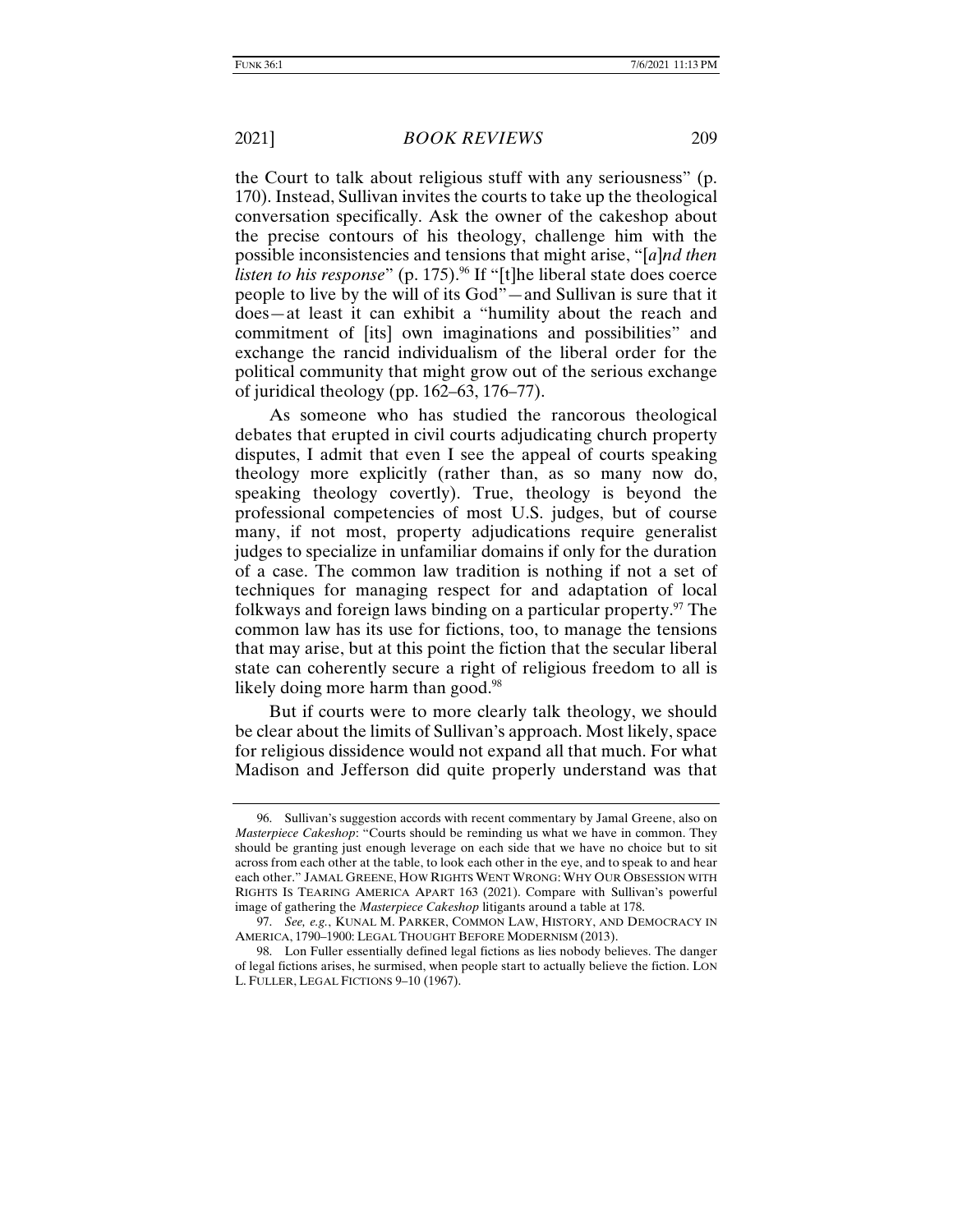religion *is* dangerous to the state. Calvinists behead kings; jihadists crash planes into symbols of public wealth and power; white Christian insurrectionists storm the Capitol and offer prayers of consecration over the Senate podium.<sup>99</sup> Though scholars debate the precise extent of influence, nearly all agree that religious fervor was critical fuel to the American Revolution, the abolition of slavery, and the Civil Rights Revolution, all of which fundamentally transformed state structures and the ownership and deployment of property.100 We should not expect that a court speaking theology will speak it against the safety of the state very often.

That is all to say that Sullivan's proposal for a juridical ethic of humility is itself a commitment of political theology, one that will occasion cases that set limits on the boundaries and police them, even violently.<sup>101</sup> But humility may be a good place to start, for all that. It recalls the powerful image of Augustine's *City of God*—the Christian church as *civitas peregrina*, denizens on pilgrimage, or, as it may best be translated today, resident aliens.102 Political theologians most often use the *civitas peregrina* concept to instruct the Christian faithful towards humility, if not quietism, within the public order in which they find themselves. But recent readings of Augustine have found in the image a rebuke of state power itself.<sup>103</sup> As all civilized states recognize that

 101. Here we might turn to Robert Cover's other pathbreaking work in political theology. Robert M. Cover, *Violence and the Word*, 95 YALE L.J. 1601 (1986).

 <sup>99.</sup> On the religious origins and inflections of the events of January 6, 2021, see Emma Green, *A Christian Insurrection*, ATLANTIC (Jan. 8, 2021, 1:36 PM), https://www.theatlantic.com/politics/archive/2021/01/evangelicals-catholics-jerichomarch-capitol/617591/. For video of the prayer, see *A Reporter's Footage from Inside the* 

*Capitol Siege*, THE NEW YORKER (Jan. 17, 2021), https://www.newyorker.com/news/videodept/a-reporters-footage-from-inside-the-capitol-siege.

 <sup>100.</sup> *See, e.g.*, THOMAS S. KIDD, GOD OF LIBERTY: A RELIGIOUS HISTORY OF THE AMERICAN REVOLUTION (2012); HENRY MAYER, ALL ON FIRE: WILLIAM LLOYD GARRISON AND THE ABOLITION OF SLAVERY (2008); DAVID L. CHAPPELL, A STONE OF HOPE: PROPHETIC RELIGION AND THE DEATH OF JIM CROW (2009).

 <sup>102.</sup> *See* M.A. Claussen, *"Peregrinatio" and "Peregrini" in Augustine's* "City of God," 46 TRADITIO 33, 39, 50 (1991).

 <sup>103.</sup> Political Augustinianism has seen a revival over the last decade. *See, e.g.*, MICHAEL J.S. BRUNO, POLITICAL AUGUSTINIANISM: MODERN INTERPRETATIONS OF AUGUSTINE'S POLITICAL THOUGHT (2014); ERIC GREGORY, POLITICS AND THE ORDER OF LOVE: AN AUGUSTINIAN ETHIC OF DEMOCRATIC CITIZENSHIP (2010); CHARLES MATHEWES, THE REPUBLIC OF GRACE: AUGUSTINIAN THOUGHTS FOR DARK TIMES (2010). On the application of Augustine's *City of God* to theologies of state humility, see especially OLIVER O'DONOVAN, THE DESIRE OF THE NATIONS: REDISCOVERING THE ROOTS OF POLITICAL THEOLOGY (1996); OLIVER O'DONOVAN, THE WAYS OF JUDGMENT (2008). For an application of O'Donovan's thought to American evangelical